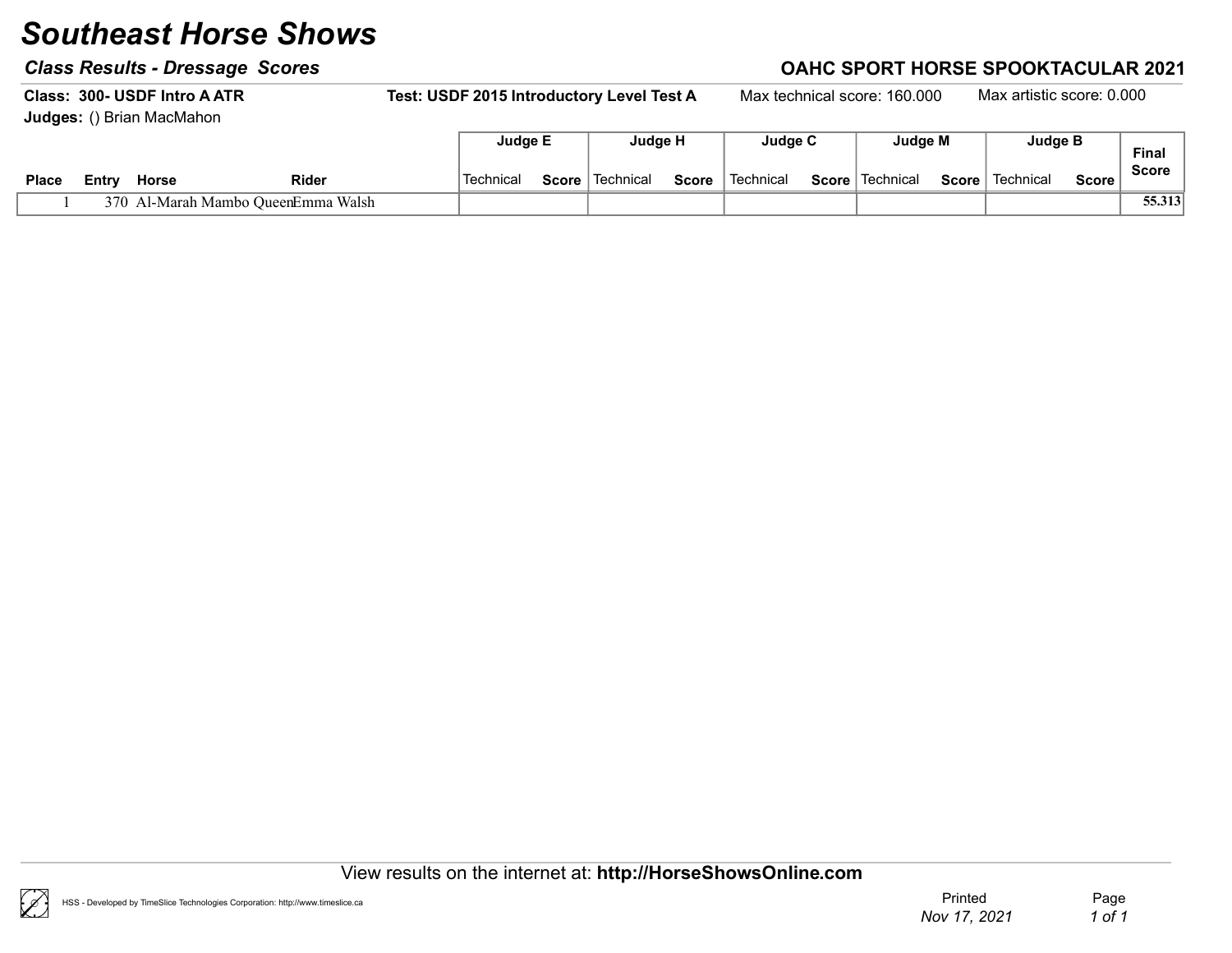### Class Results - Dressage Scores Class Results - Dressage Scores Class Results - Dressage Scores Class Results - D

Class: 302- USDF Intro BATR Test: USDF 2015 Introductory Level Test B Max technical score: 160.000 Max artistic score: 0.000 Judges: () Brian MacMahon  $\Box$ Judge E Judge H Judge C Judge M Judge B

|              |        |       |                                | Judge E  |       | <b>Judge</b> H |              | Judde C   | Judge M                  |       | Juuge D   |              | Finai        |
|--------------|--------|-------|--------------------------------|----------|-------|----------------|--------------|-----------|--------------------------|-------|-----------|--------------|--------------|
| <b>Place</b> | ∠⊂ntrv | Horse | Rider                          | Technica | Score | Technical      | <b>Score</b> | Technical | <b>Score</b>   Technical | Score | Technical | <b>Score</b> | <b>Score</b> |
|              | 370.   |       | Al-Marah Mambo OueenEmma Walsh |          |       |                |              |           |                          |       |           |              | 52.188       |

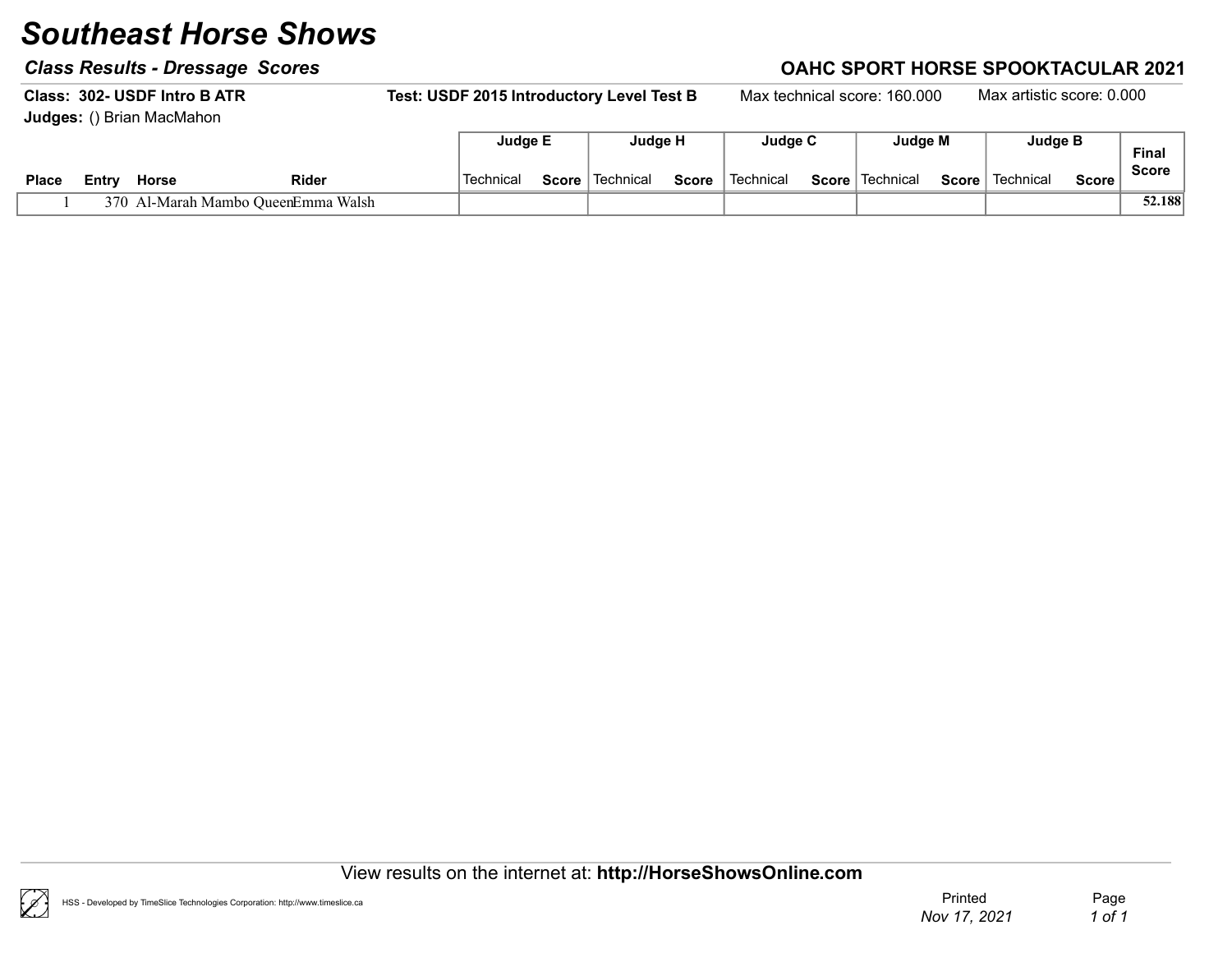|              | Class: 305- USEF Training 1 open<br><b>Judges: () Judy Downer</b> |              | Test: Training Level, Test 1 2011 |       |           |              |           | Max technical score: 240,000 |              | Max artistic score: 0.000 |              |              |
|--------------|-------------------------------------------------------------------|--------------|-----------------------------------|-------|-----------|--------------|-----------|------------------------------|--------------|---------------------------|--------------|--------------|
|              |                                                                   |              | Judge E                           |       | Judge H   |              | Judge C   | Judge M                      |              | Judge B                   |              | <b>Final</b> |
| <b>Place</b> | Entry Horse                                                       | <b>Rider</b> | Technical                         | Score | Technical | <b>Score</b> | Technical | <b>Score</b>   Technical     | <b>Score</b> | Technical                 | <b>Score</b> | <b>Score</b> |
|              | 454 Koweta Fairly Famous + Laci Shirley<br>$++$ //                |              |                                   |       |           |              |           |                              |              |                           |              | 69.231       |
|              | 453 Lesleis Heir $+++/$                                           | Laci Shirley |                                   |       |           |              |           |                              |              |                           |              | 67.500       |
|              | 455 Db Crystal Possesion                                          | Laurie Salmi |                                   |       |           |              |           |                              |              |                           |              | 53.077       |

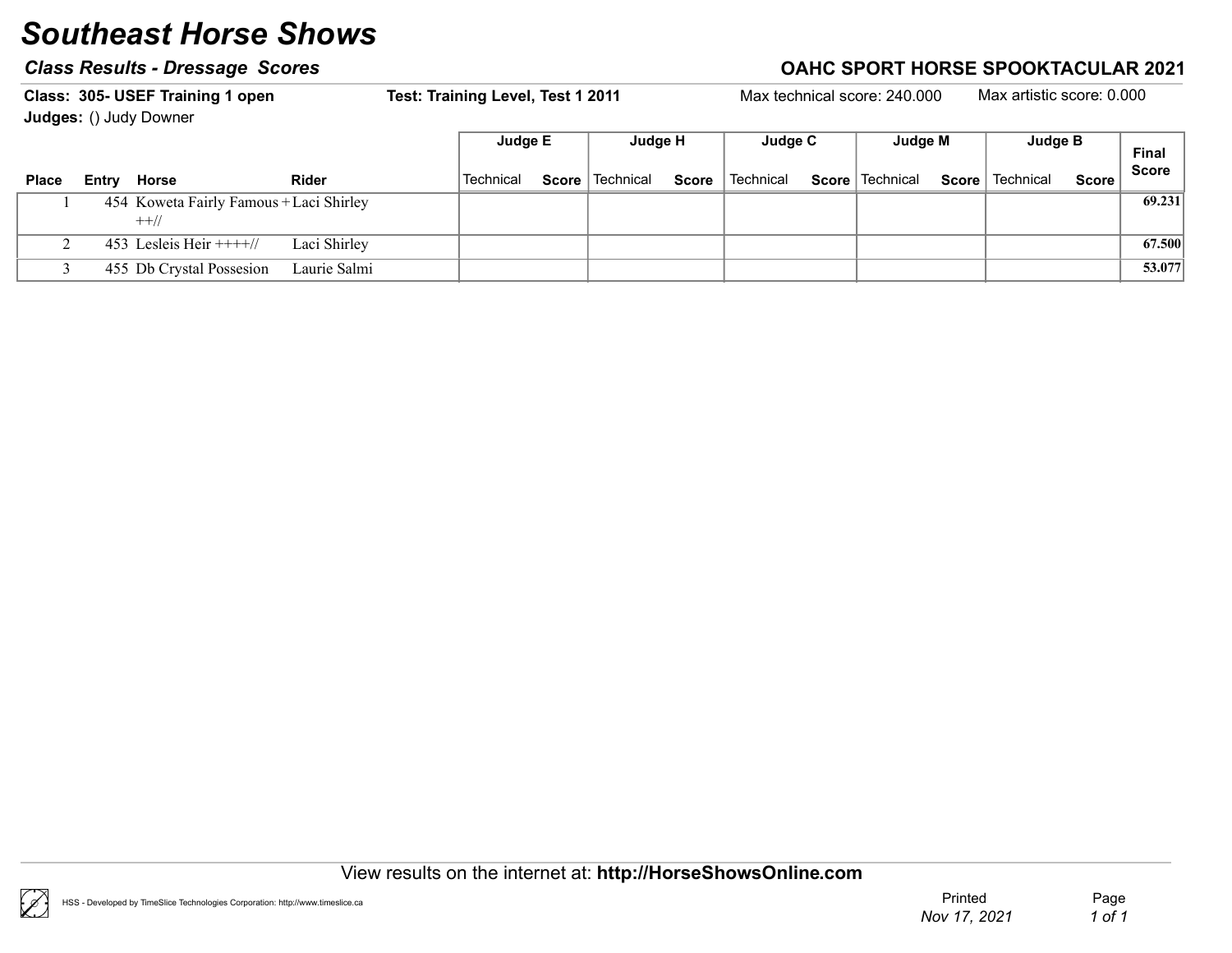### Class Results - Dressage Scores Class According to the Class Results - Dressage Scores Class According to the C

Class: 306- USEF Training 2 ATR Test: Training Level, Test 2 2011 Max technical score: 280.000 Max artistic score: 0.000

Judges: () Brian MacMahon

|              |                         |                 | Judge E   | Judge H                  | Judge C                  | Judge M                                       | Judge B |       | <b>Final</b> |
|--------------|-------------------------|-----------------|-----------|--------------------------|--------------------------|-----------------------------------------------|---------|-------|--------------|
| <b>Place</b> | Entry Horse             | <b>Rider</b>    | Technical | <b>Score</b>   Technical | <b>Score</b>   Technical | <b>Score</b> Technical <b>Score</b> Technical |         | Score | <b>Score</b> |
|              | 388 Ha Bold Flyer       | Neva Rae Powers |           |                          |                          |                                               |         |       | 61.897       |
|              | 451 Have Another $+++/$ | Laura Gordon    |           |                          |                          |                                               |         |       | 61.724       |
|              | 452 Have Enough $+++/$  | Laura Gordon    |           |                          |                          |                                               |         |       | 61.552       |
|              | 368 Cc Sinatras Girl    | Lauren Bates    |           |                          |                          |                                               |         |       | 58.966       |

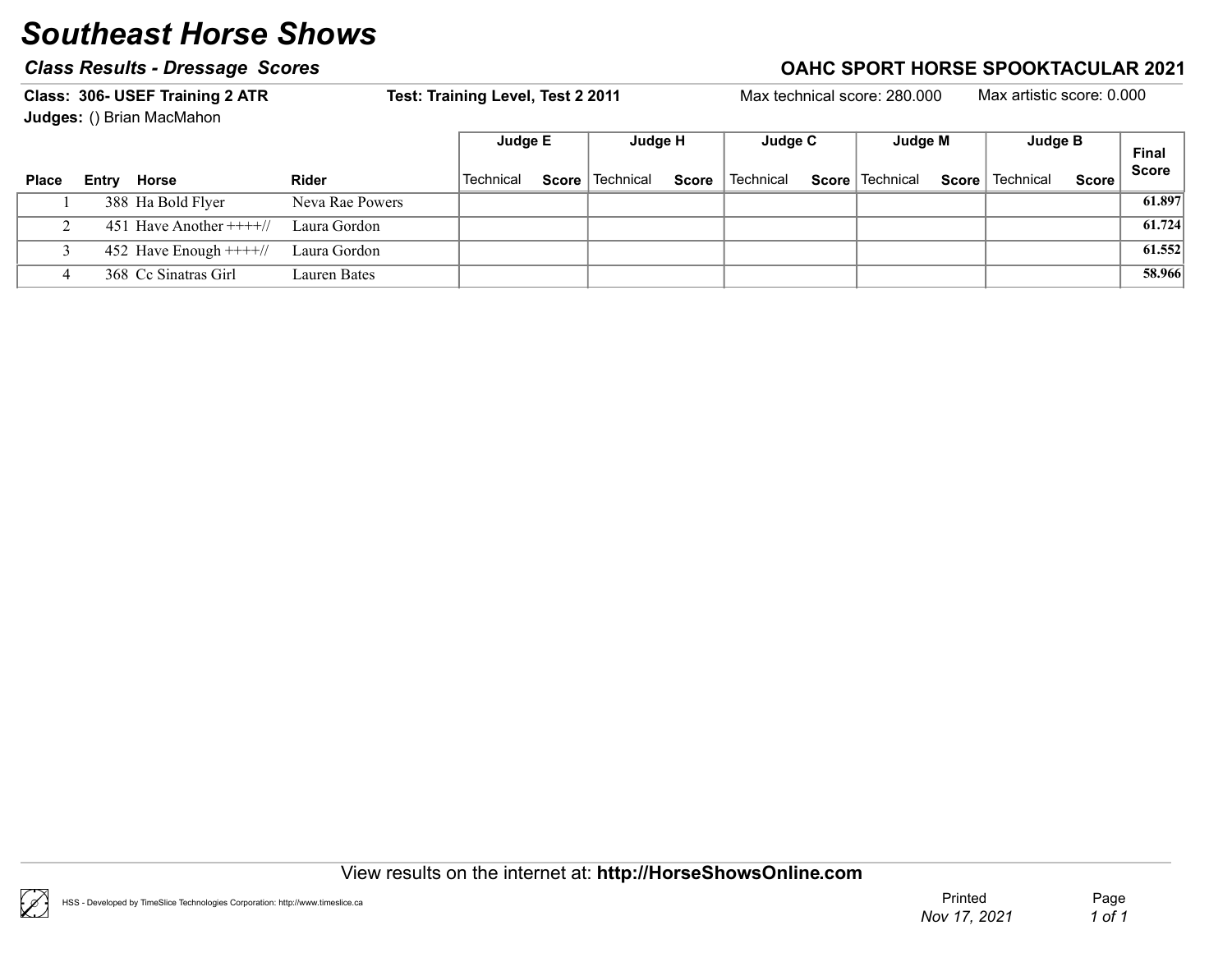|              |       | Class: 307- USEF Training 2 open<br>Judges: () Brian MacMahon |              | Test: Training Level, Test 2 2011 |              |           |              |           | Max technical score: 280.000 |       | Max artistic score: 0.000 |              |                              |
|--------------|-------|---------------------------------------------------------------|--------------|-----------------------------------|--------------|-----------|--------------|-----------|------------------------------|-------|---------------------------|--------------|------------------------------|
|              |       |                                                               |              | Judge E                           |              | Judge H   |              | Judge C   | Judge M                      |       | Judge B                   |              | <b>Final</b><br><b>Score</b> |
| <b>Place</b> | Entrv | Horse                                                         | <b>Rider</b> | Technical                         | <b>Score</b> | Technical | <b>Score</b> | Technical | Score   Technical            | Score | Technical                 | <b>Score</b> |                              |
|              |       | 453 Lesleis Heir $+++/$                                       | Ashley Doyal |                                   |              |           |              |           |                              |       |                           |              | 68.793                       |
|              |       | 454 Koweta Fairly Famous + Ashley Doyal<br>$++//$             |              |                                   |              |           |              |           |                              |       |                           |              | 68.793                       |

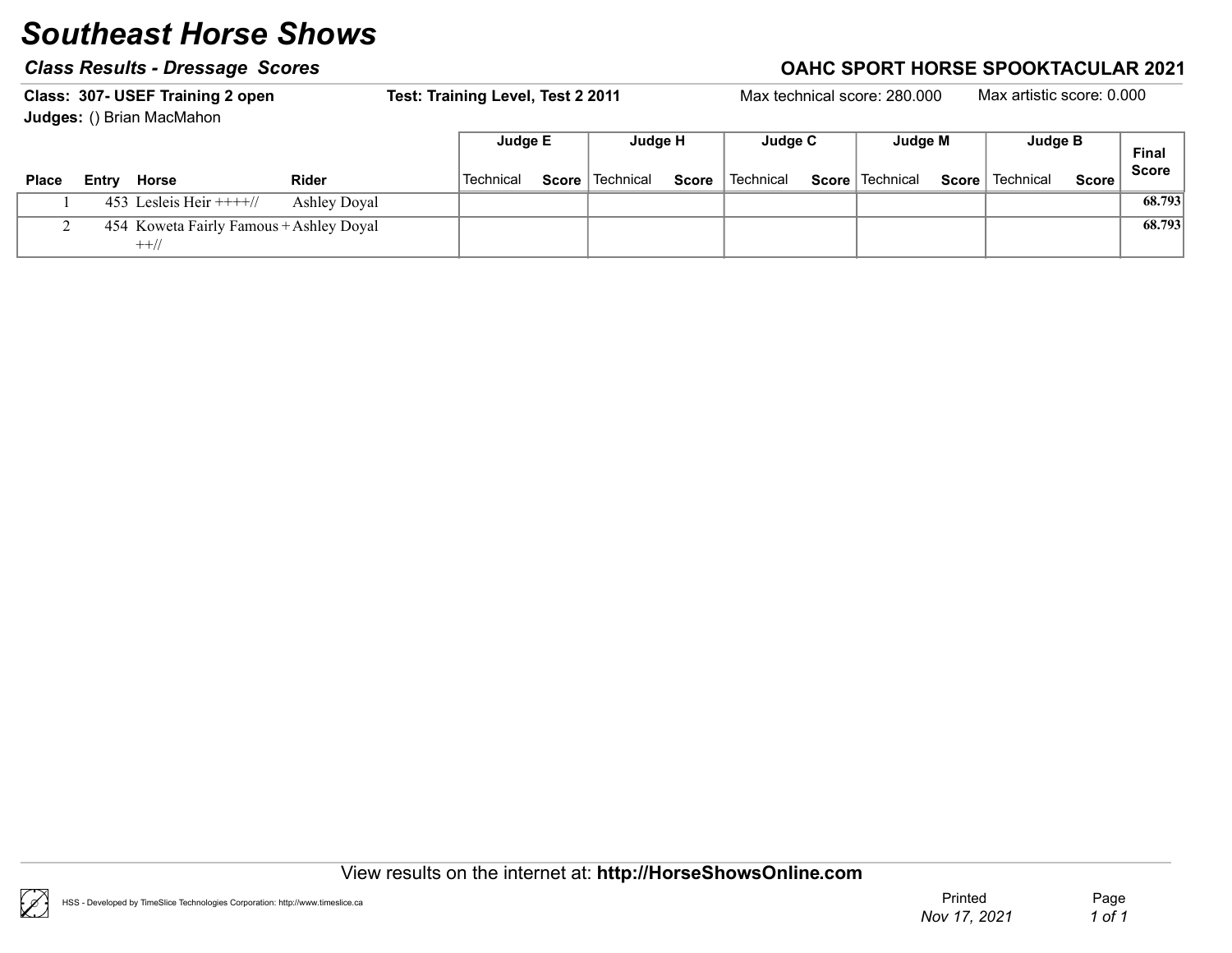### Class Results - Dressage Scores Correction Class According to AHC SPORT HORSE SPOOKTACULAR 2021

Judges: () Judy Downer Final Score Judge E Judge H Judge C Judge M Judge B Place Entry Horse  $\blacksquare$  Rider  $\blacksquare$  Technical Score Technical Score Technical Score Technical Score Technical Score Score 1 389 Wb Glorys Tradition Carol Rice 86.379 3 375 El Pacino Ia internacionale de Vicki Milton en la contra de la contrada de la contrada de la contrada de 2 454 Koweta Fairly Famous + Laci Shirley 65.345 ++// 4 451 Have Another ++++// Laura Gordon 1 64.138 5 396 Khobi Khopi Jennifer Marietta (1952) 6 379 Uforic Storm Brianna Solitro and Solitro Contract of the Store of the Store of the Store of the Store of the Store of the Store of the Store of the Store of the Store of the Store of the Store of the Store of the Sto 452 Have Enough ++++// Laura Gordon (and the state of the state of the state of the state of the state of the state of the state of the state of the state of the state of the state of the state of the state of the state of 368 Cc Sinatras Girl Lauren Bates 58.621 1999 Bq Magnum Charmn Wendy Ketzner 1988.103 Edge 376 Va Rico Suave++/ Jamie Parker 53.448

Class: 308- USEF Training 3 ATR Test: Training Level, Test 3 2011 Max technical score: 250.000 Max artistic score: 0.000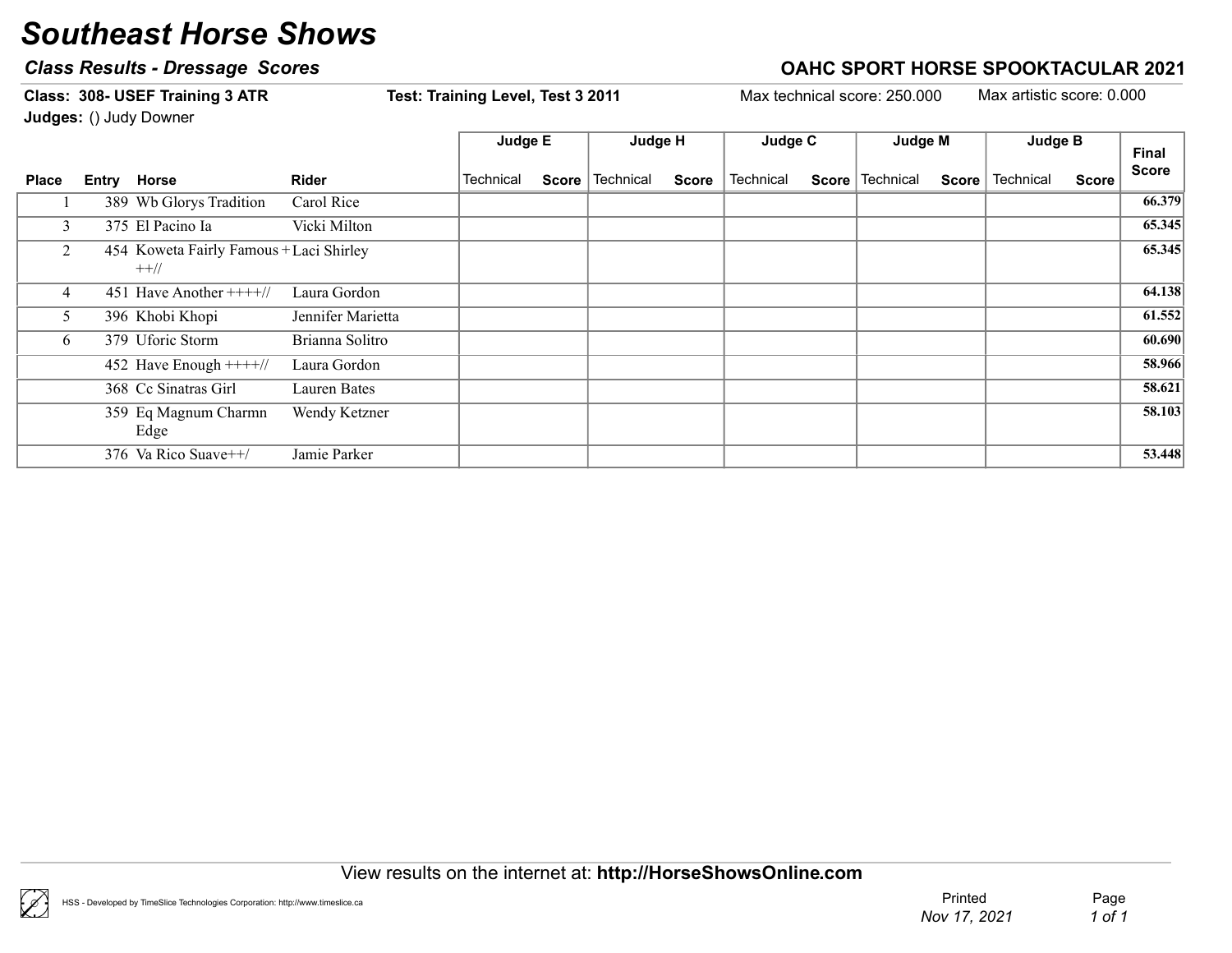|              |       | Class: 309- USEF Training 3 Open<br>Judges: () Brian MacMahon |                     | Test: Training Level, Test 3 2011 |              |             |       |           | Max technical score: 250,000 |       | Max artistic score: 0.000 |              |                              |
|--------------|-------|---------------------------------------------------------------|---------------------|-----------------------------------|--------------|-------------|-------|-----------|------------------------------|-------|---------------------------|--------------|------------------------------|
|              |       |                                                               |                     | Judge E                           |              | Judge H     |       | Judge C   | Judge M                      |       | Judge B                   |              | <b>Final</b><br><b>Score</b> |
| <b>Place</b> | Entry | Horse                                                         | Rider               | <b>Technical</b>                  | <b>Score</b> | ∣ Technical | Score | Technical | Score   Technical            | Score | Technical                 | <b>Score</b> |                              |
|              |       | 454 Koweta Fairly Famous + Ashley Doyal<br>$++$ //            |                     |                                   |              |             |       |           |                              |       |                           |              | 67.931                       |
|              |       | 453 Lesleis Heir $+++/$                                       | <b>Ashley Doyal</b> |                                   |              |             |       |           |                              |       |                           |              | 65.000                       |



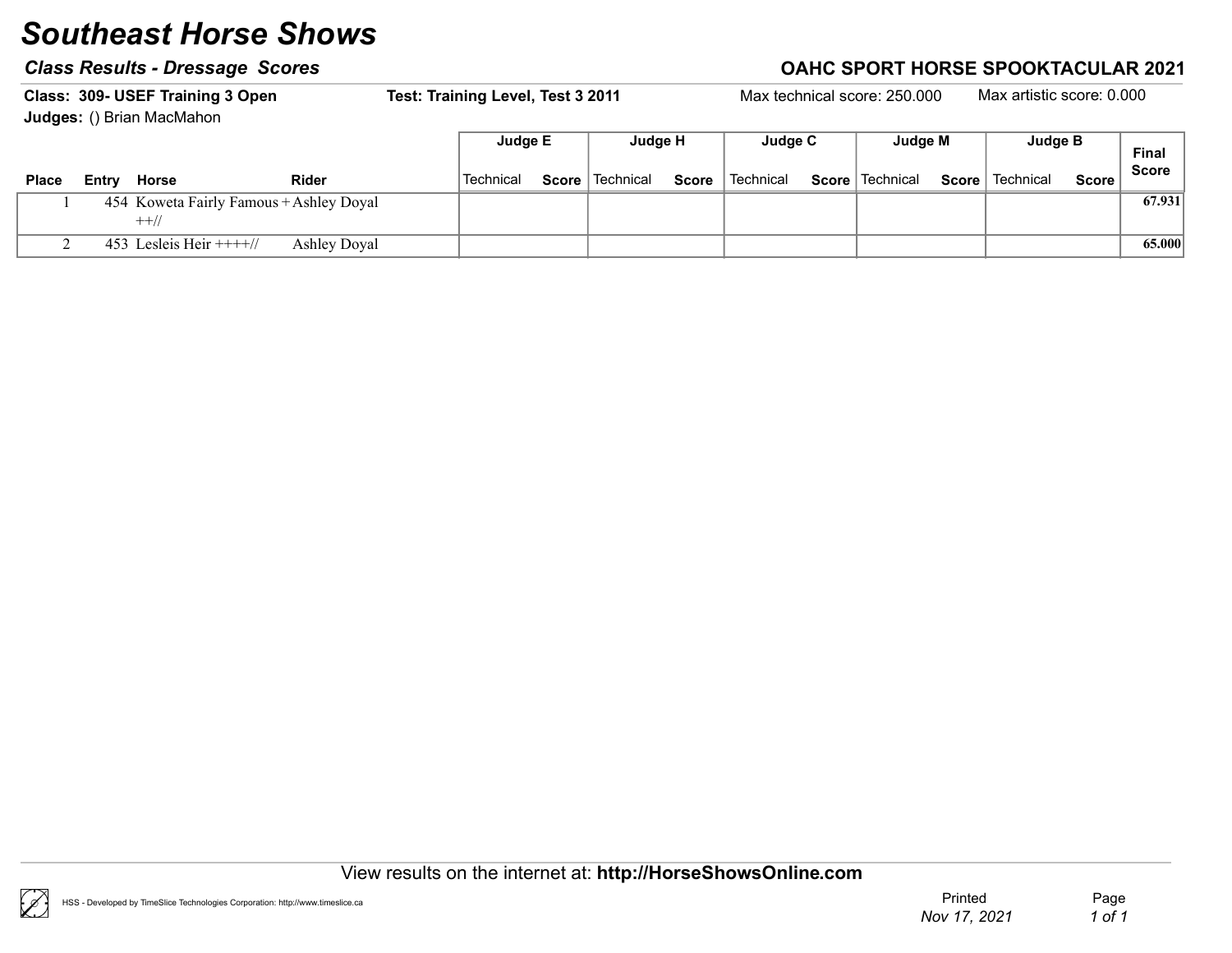|              |       | Class: 310- USEF First 1 ATR<br>Judges: () Brian MacMahon |               | Test: First Level, Test 1 2011 |       |             |              |           | Max technical score: 290,000 |              | Max artistic score: 0.000 |              |              |
|--------------|-------|-----------------------------------------------------------|---------------|--------------------------------|-------|-------------|--------------|-----------|------------------------------|--------------|---------------------------|--------------|--------------|
|              |       |                                                           |               | Judge E                        |       | Judge H     |              | Judge C   | Judge M                      |              | Judge B                   |              | <b>Final</b> |
| <b>Place</b> | Entrv | Horse                                                     | <b>Rider</b>  | <b>Technical</b>               | Score | ∣ Technical | <b>Score</b> | Technical | Score   Technical            | <b>Score</b> | Technical                 | <b>Score</b> | <b>Score</b> |
|              |       | 360 Rwa Lionheart $+/$                                    | Linda Ziegler |                                |       |             |              |           |                              |              |                           |              | 67.069       |
|              |       | 359 Eq Magnum Charmn<br>Edge                              | Wendy Ketzner |                                |       |             |              |           |                              |              |                           |              | 56.552       |



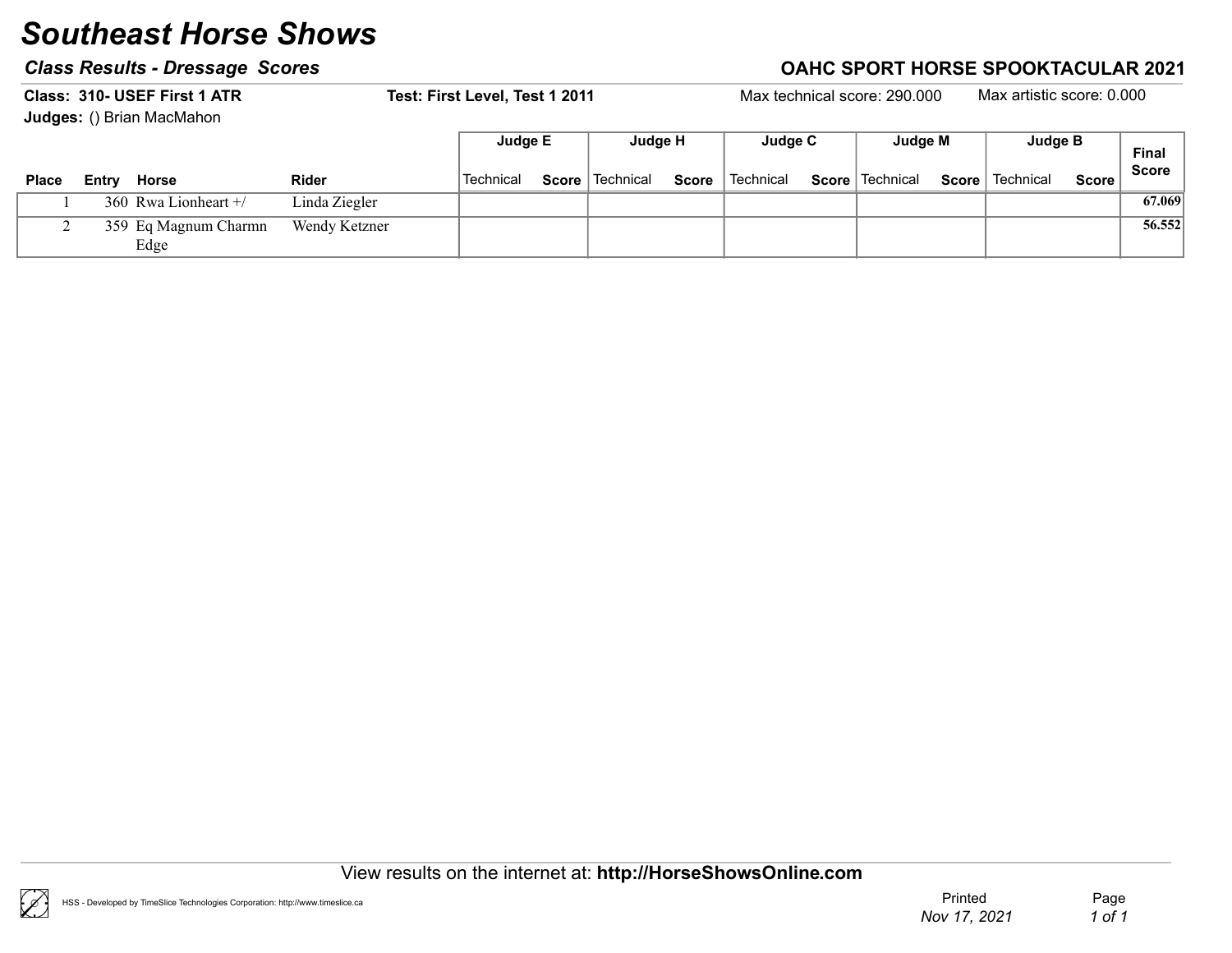### Class Results - Dressage Scores Class According to the Class Results - Dressage Scores Class According to the C

Class: 311- USEF First 1 Open Test: USEF 2019 First Level Test 1 Max technical score: 290.000 Max artistic score: 0.000 Judges: () Brian MacMahon

|              | <b>Cauges:</b> ( <i>f</i> Drian MacMation |              |                  |                   |              |           |                   |       |           |              |                              |
|--------------|-------------------------------------------|--------------|------------------|-------------------|--------------|-----------|-------------------|-------|-----------|--------------|------------------------------|
|              |                                           |              | Judge E          | Judge H           |              | Judge C   | Judge M           |       | Judge B   |              | <b>Final</b><br><b>Score</b> |
| <b>Place</b> | Horse<br>Entry                            | <b>Rider</b> | <b>Technical</b> | Score   Technical | <b>Score</b> | Technical | Score   Technical | Score | Technical | <b>Score</b> |                              |
|              | 451 Have Another $+++/$                   | Ashley Doyal |                  |                   |              |           |                   |       |           |              | 71.552                       |
|              | 452 Have Enough $+++/$                    | Ashley Doyal |                  |                   |              |           |                   |       |           |              | 70.517                       |
|              | 456 Wasnt Me                              | Laurie Salmi |                  |                   |              |           |                   |       |           |              | 61.207                       |



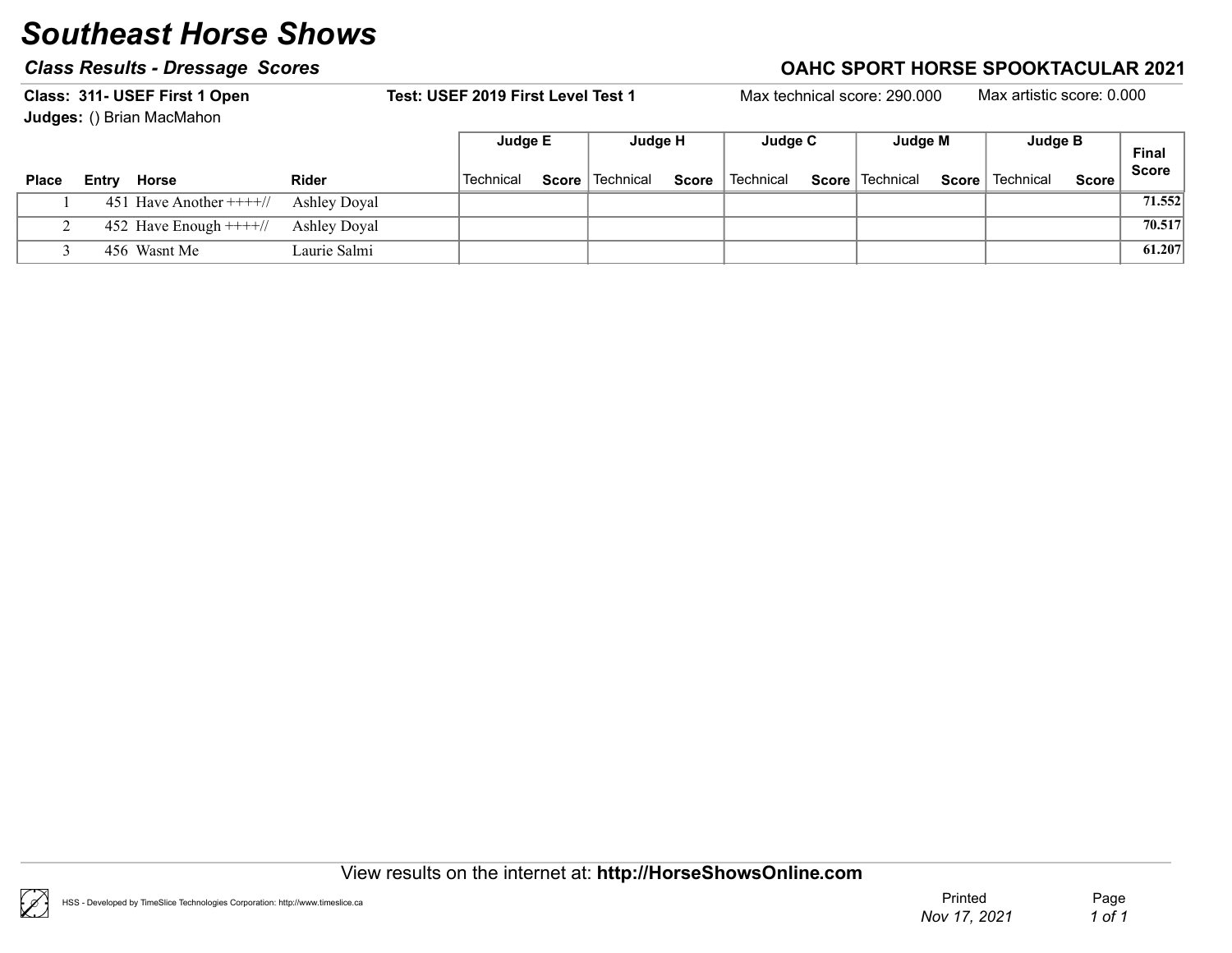### Class Results - Dressage Scores Class Results - Dressage Scores Class Results - Dressage Scores Class Results - D

Class: 314- USEF First 3 ATR Test: First Level, Test 3 2011 Max technical score: 310.000 Max artistic score: 0.000 Judges: () Judy Downer

|              | <b>Judges:</b> () Judy Downer |                   |           |       |           |              |           |                   |              |           |              |              |
|--------------|-------------------------------|-------------------|-----------|-------|-----------|--------------|-----------|-------------------|--------------|-----------|--------------|--------------|
|              |                               |                   | Judge E   |       | Judge H   |              | Judge C   | Judge M           |              | Judge B   |              | Final        |
| <b>Place</b> | Entry Horse                   | <b>Rider</b>      | Technical | Score | Technical | <b>Score</b> | Technical | Score   Technical | <b>Score</b> | Technical | <b>Score</b> | <b>Score</b> |
|              | 362 Rr Rockstar +//           | Heather Stalker   |           |       |           |              |           |                   |              |           |              | 70.556       |
|              | 392 Resilient                 | Victoria Reynolds |           |       |           |              |           |                   |              |           |              | 69.306       |
|              | 360 Rwa Lionheart +/          | Linda Ziegler     |           |       |           |              |           |                   |              |           |              | 68.056       |
| 4            | 381 Ff Baskanova Bey          | Mikayla Clement   |           |       |           |              |           |                   |              |           |              | 64.167       |
|              | 396 Khobi Khopi               | Jennifer Marietta |           |       |           |              |           |                   |              |           |              | 62.500       |
|              | 382 Am Zippys Zenith          | Mikayla Clement   |           |       |           |              |           |                   |              |           |              | 56.250       |

View results on the internet at: http://HorseShowsOnline.com

 $\mathscr{C}$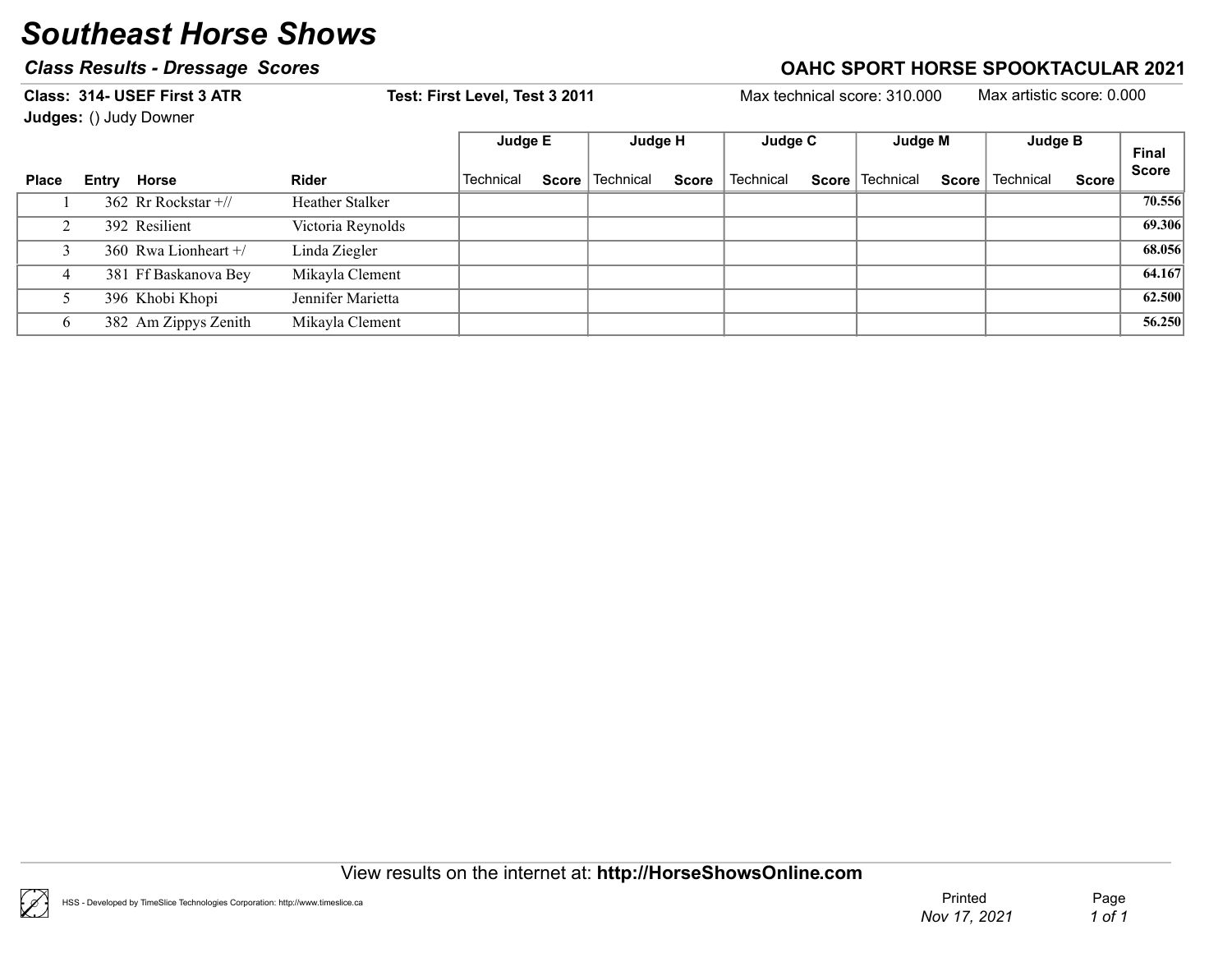|              |       | Class: 315- USEF First 3 Open<br>Judges: () Brian MacMahon |                     | Test: First Level, Test 3 2011 |                            |       |                      | Max technical score: 310.000 |              | Max artistic score: 0.000 |       |                              |
|--------------|-------|------------------------------------------------------------|---------------------|--------------------------------|----------------------------|-------|----------------------|------------------------------|--------------|---------------------------|-------|------------------------------|
| <b>Place</b> | Entry | Horse                                                      | <b>Rider</b>        | Judge E<br>Technical           | Judge H<br>Score Technical | Score | Judge C<br>Technical | Judge M<br>Score   Technical | <b>Score</b> | Judge B<br>Technical      | Score | <b>Final</b><br><b>Score</b> |
|              |       | 452 Have Enough $+++/$                                     | <b>Ashley Doval</b> |                                |                            |       |                      |                              |              |                           |       | 70.833                       |
|              |       | 451 Have Another $+++/$                                    | Ashley Doyal        |                                |                            |       |                      |                              |              |                           |       | 69.444                       |

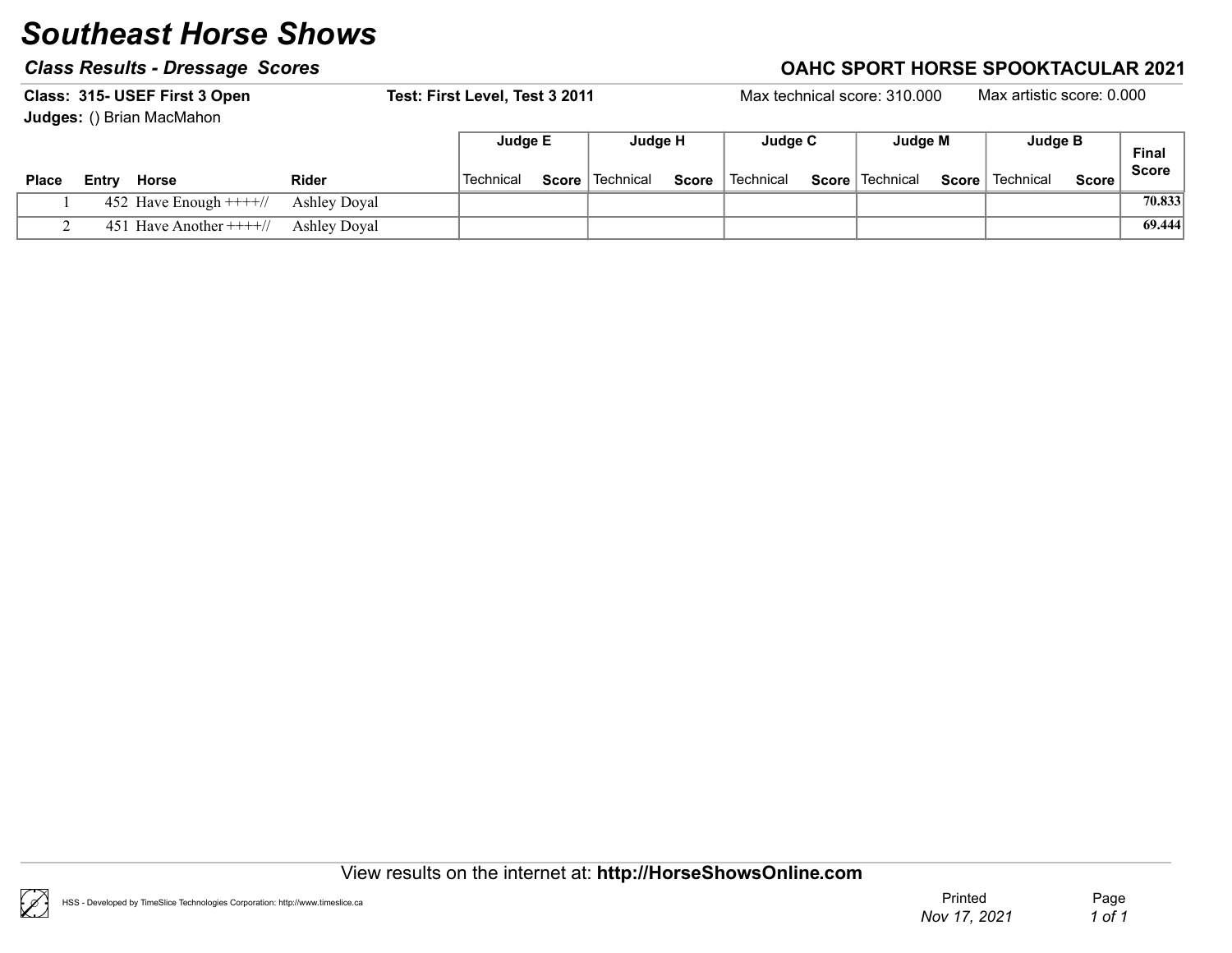### Class Results - Dressage Scores Class According to the Class Results - Dressage Scores Class According to the C

Class: 316- USEF Second 1 ATR Test: Second Level, Test 1 2011 Max technical score: 350.000 Max artistic score: 0.000

Judges: () Brian MacMahon

|              |       |                      |                 | Judge E          | Judge H                  |              | Judge C     | Judge M           |       | Judge B   |              | <b>Final</b> |
|--------------|-------|----------------------|-----------------|------------------|--------------------------|--------------|-------------|-------------------|-------|-----------|--------------|--------------|
| <b>Place</b> | Entry | Horse                | <b>Rider</b>    | <b>Technical</b> | <b>Score</b>   Technical | <b>Score</b> | l Technical | Score   Technical | Score | Technical | <b>Score</b> | Score        |
|              |       | 361 Tru Versace      | Nia Morales     |                  |                          |              |             |                   |       |           |              | 62.568       |
|              |       | 381 Ff Baskanova Bey | Mikayla Clement |                  |                          |              |             |                   |       |           |              | 58.919       |
|              |       | 382 Am Zippys Zenith | Mikayla Clement |                  |                          |              |             |                   |       |           |              | 50.690       |

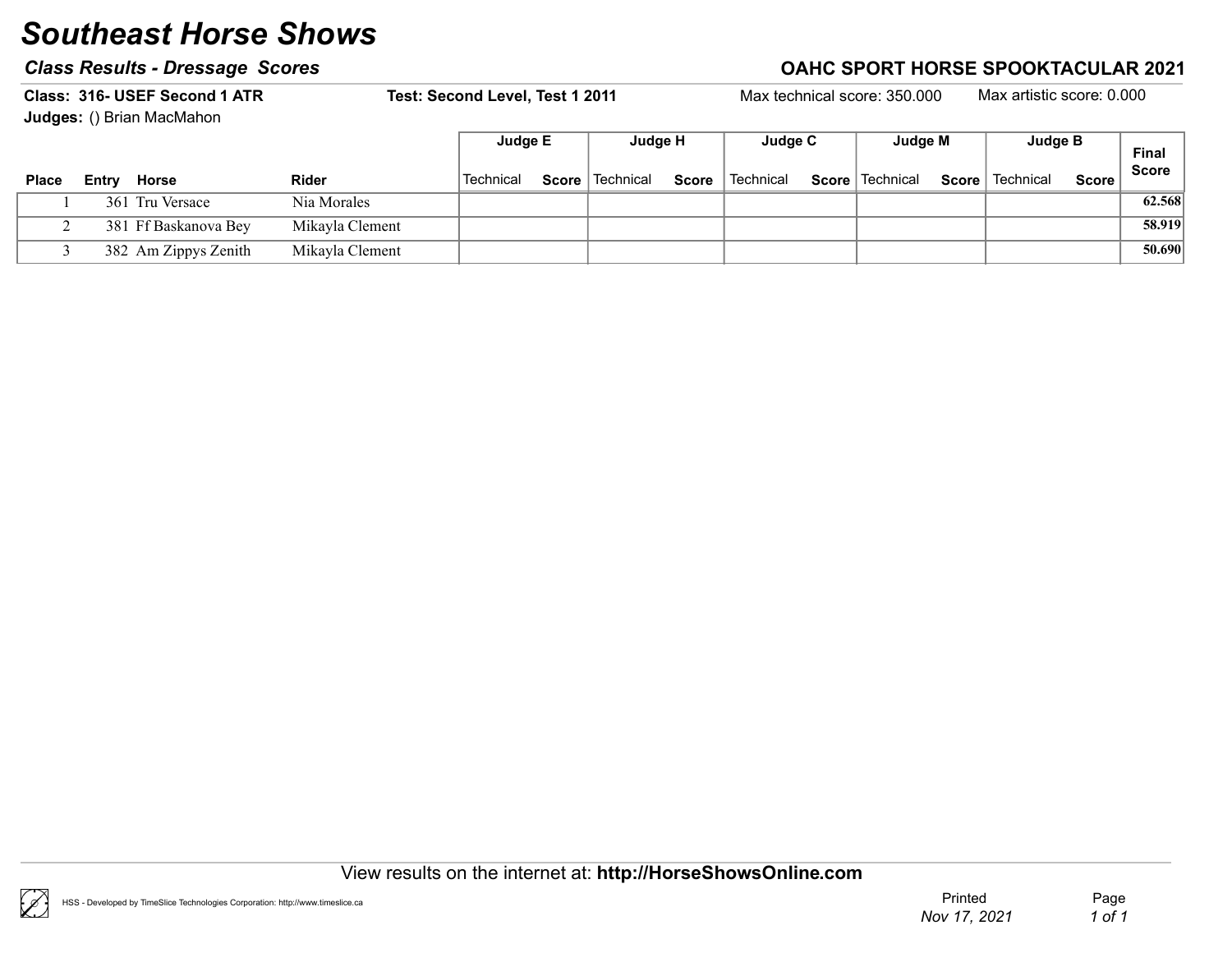### Class Results - Dressage Scores Class According to the Class Results - Dressage Scores Class According to the C

Class: 320- USEF Second 3 ATR Test: Second Level, Test 3 2011 Max technical score: 420.000 Max artistic score: 0.000 Judges: () Brian MacMahon Final Score Judge E Judge H Judge C Judge M Judge B Place Entry Horse  $\blacksquare$  Rider  $\blacksquare$  Technical Score Technical Score Technical Score Technical Score Technical Score Score 1 362 Rr Rockstar +// Heather Stalker Rr Rockstar +// 67.738 2 361 Tru Versace Nia Morales Nia Morales (60.476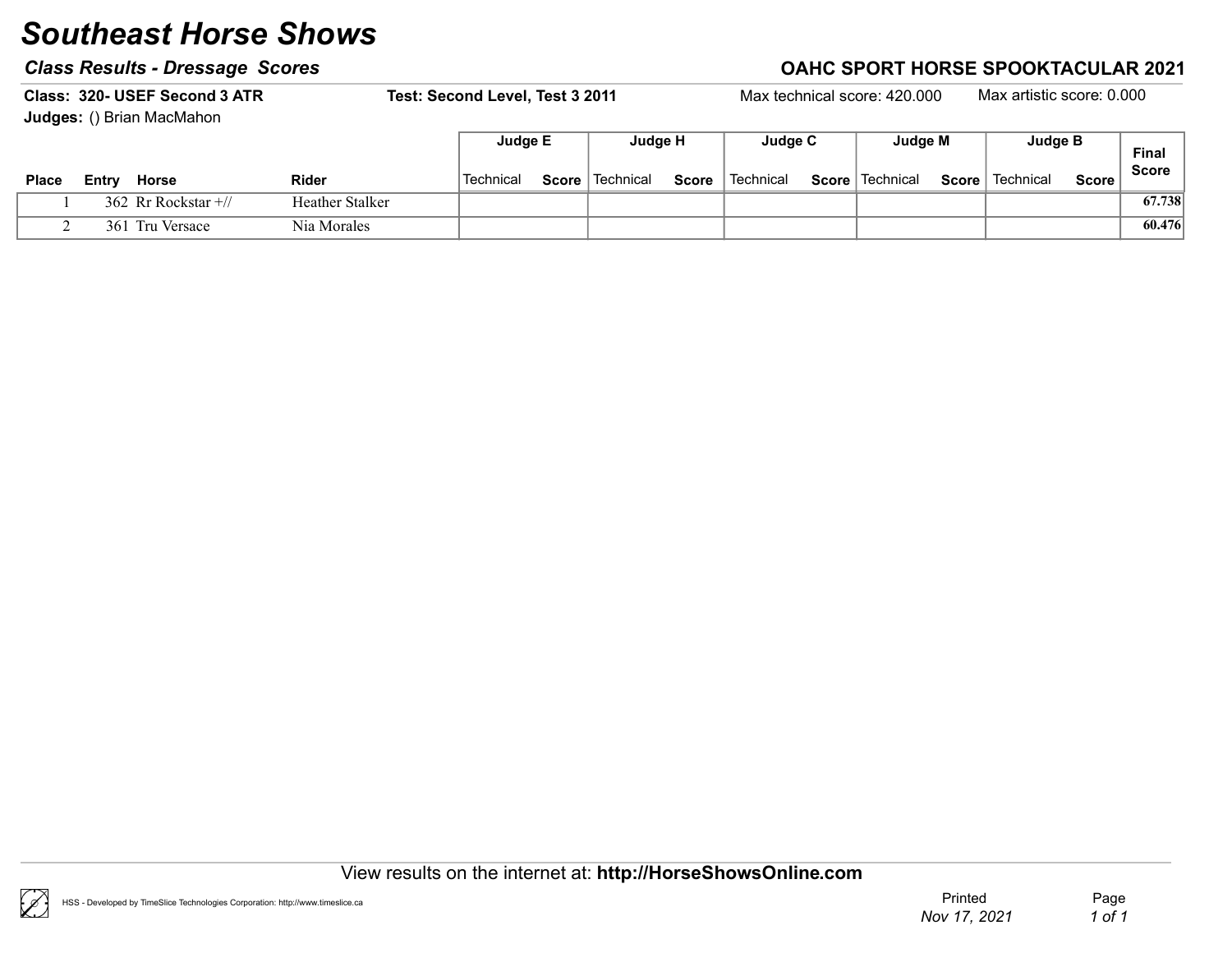|              |       | Class: 322- USEF Third 1 Open<br><b>Judges: () Judy Downer</b> |                 | Test: Third Level, Test 1 2011 |                          |       |           | Max technical score: 380,000 |       | Max artistic score: 0.000 |              |                              |
|--------------|-------|----------------------------------------------------------------|-----------------|--------------------------------|--------------------------|-------|-----------|------------------------------|-------|---------------------------|--------------|------------------------------|
|              |       |                                                                |                 | Judge E                        | Judge H                  |       | Judge C   | Judge M                      |       | Judge B                   |              | <b>Final</b><br><b>Score</b> |
| <b>Place</b> | Entrv | Horse                                                          | <b>Rider</b>    | Technical                      | <b>Score</b>   Technical | Score | Technical | Score   Technical            | Score | Technical                 | <b>Score</b> |                              |
|              |       | 364 Sierra Moon Fire                                           | Patricia Estes  |                                |                          |       |           |                              |       |                           |              | 64.189                       |
|              |       | 351 Fantastic Flashy J                                         | Kiersten Main   |                                |                          |       |           |                              |       |                           |              | 63.919                       |
|              |       | 400 Lir Toadal Perfection                                      | Audra Mcconnell |                                |                          |       |           |                              |       |                           |              | 57.568                       |

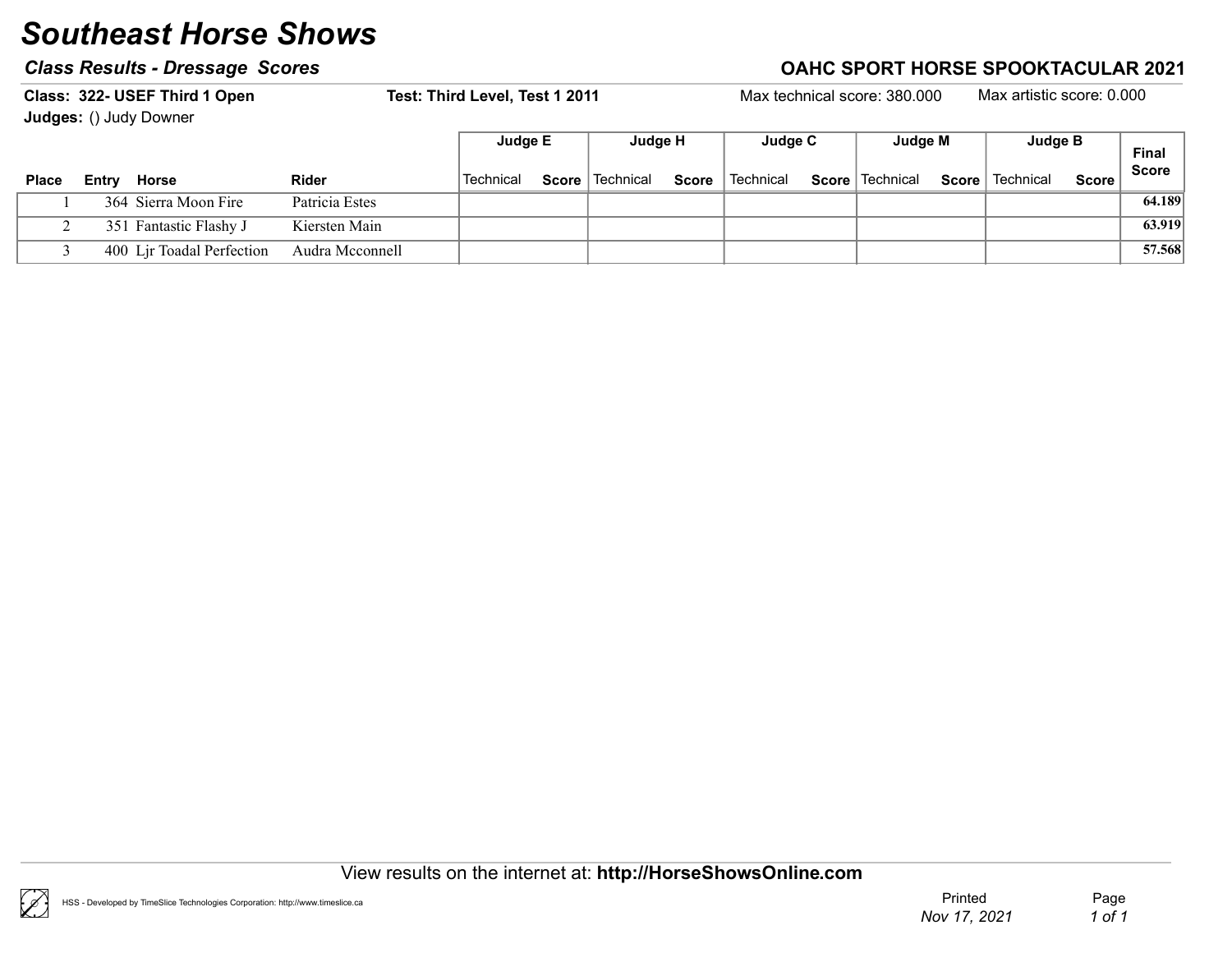|       |       | Class: 323- USEF Third 2 Open<br><b>Judges: () Judy Downer</b> |              | Test: Third Level, Test 2 2011 |              |           |       |           | Max technical score: 410,000 |              | Max artistic score: 0.000 |         |                              |
|-------|-------|----------------------------------------------------------------|--------------|--------------------------------|--------------|-----------|-------|-----------|------------------------------|--------------|---------------------------|---------|------------------------------|
|       |       |                                                                |              | Judge E                        |              | Judge H   |       | Judge C   | Judge M                      |              | Judge B                   |         | <b>Final</b><br><b>Score</b> |
| Place | Entrv | Horse                                                          | <b>Rider</b> | Technical                      | <b>Score</b> | Technical | Score | Technical | <b>Score</b>   Technical     | <b>Score</b> | Technical                 | Score i |                              |
|       |       | 377 Hs Penniesfromheaven + Jamie Parker<br>$+++//$             |              |                                |              |           |       |           |                              |              |                           |         | 62.105                       |

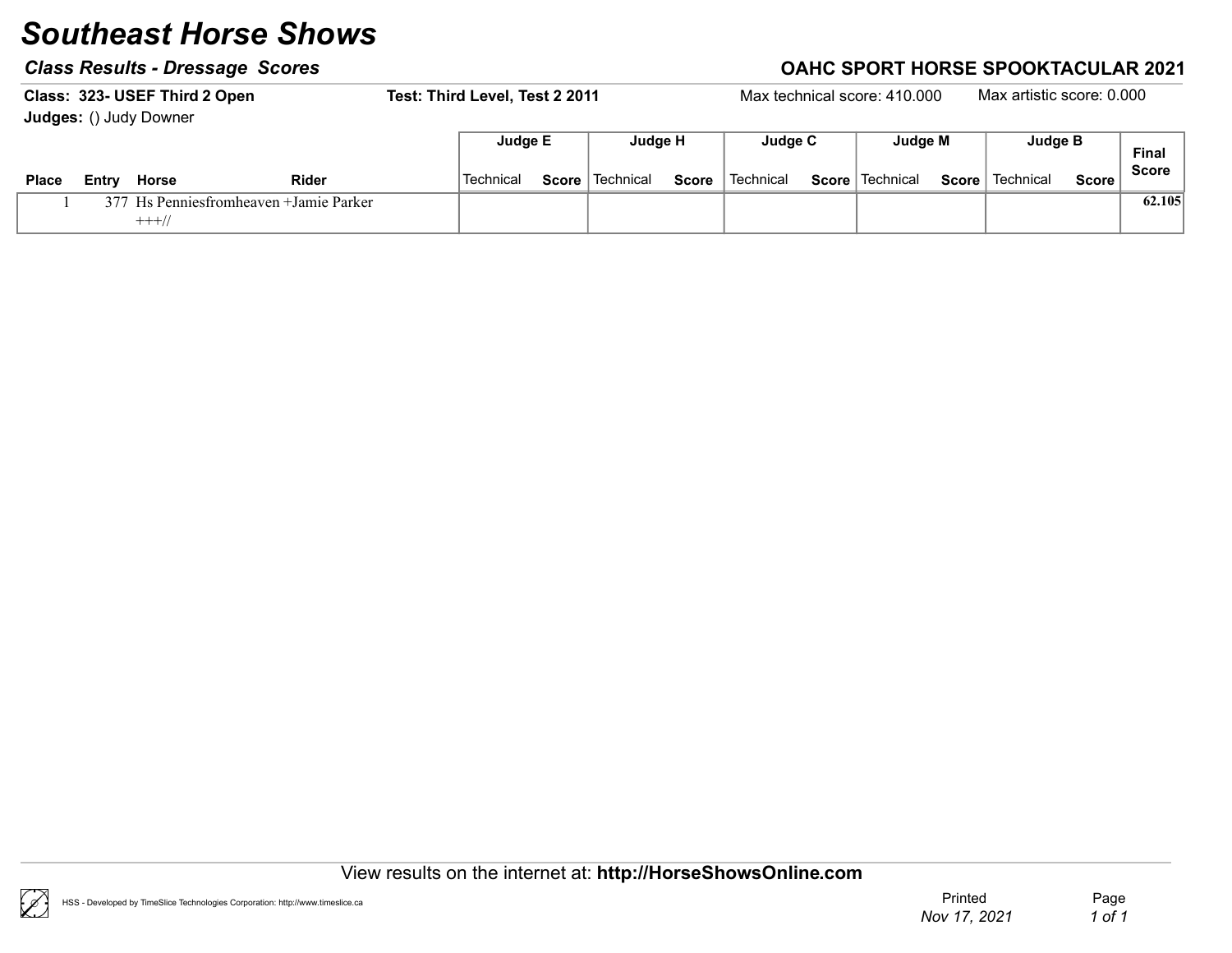|              |       | Class: 324- USEF Third 3 Open<br><b>Judges: () Judy Downer</b> |                 | Test: Third Level, Test 3 2011 |       |             |       |           | Max technical score: 390,000 |              | Max artistic score: 0.000 |              |              |
|--------------|-------|----------------------------------------------------------------|-----------------|--------------------------------|-------|-------------|-------|-----------|------------------------------|--------------|---------------------------|--------------|--------------|
|              |       |                                                                |                 | Judge E                        |       | Judge H     |       | Judge C   | Judge M                      |              | Judge B                   |              | <b>Final</b> |
| <b>Place</b> | Entrv | Horse                                                          | <b>Rider</b>    | Technical                      | Score | ∣ Technical | Score | Technical | Score   Technical            | <b>Score</b> | Technical                 | <b>Score</b> | <b>Score</b> |
|              |       | 351 Fantastic Flashy J                                         | Kiersten Main   |                                |       |             |       |           |                              |              |                           |              | 64.000       |
|              |       | 363 Src Vincenzo +                                             | Heather Stalker |                                |       |             |       |           |                              |              |                           |              | 61.250       |
|              |       | 364 Sierra Moon Fire                                           | Patricia Estes  |                                |       |             |       |           |                              |              |                           |              | 61.000       |



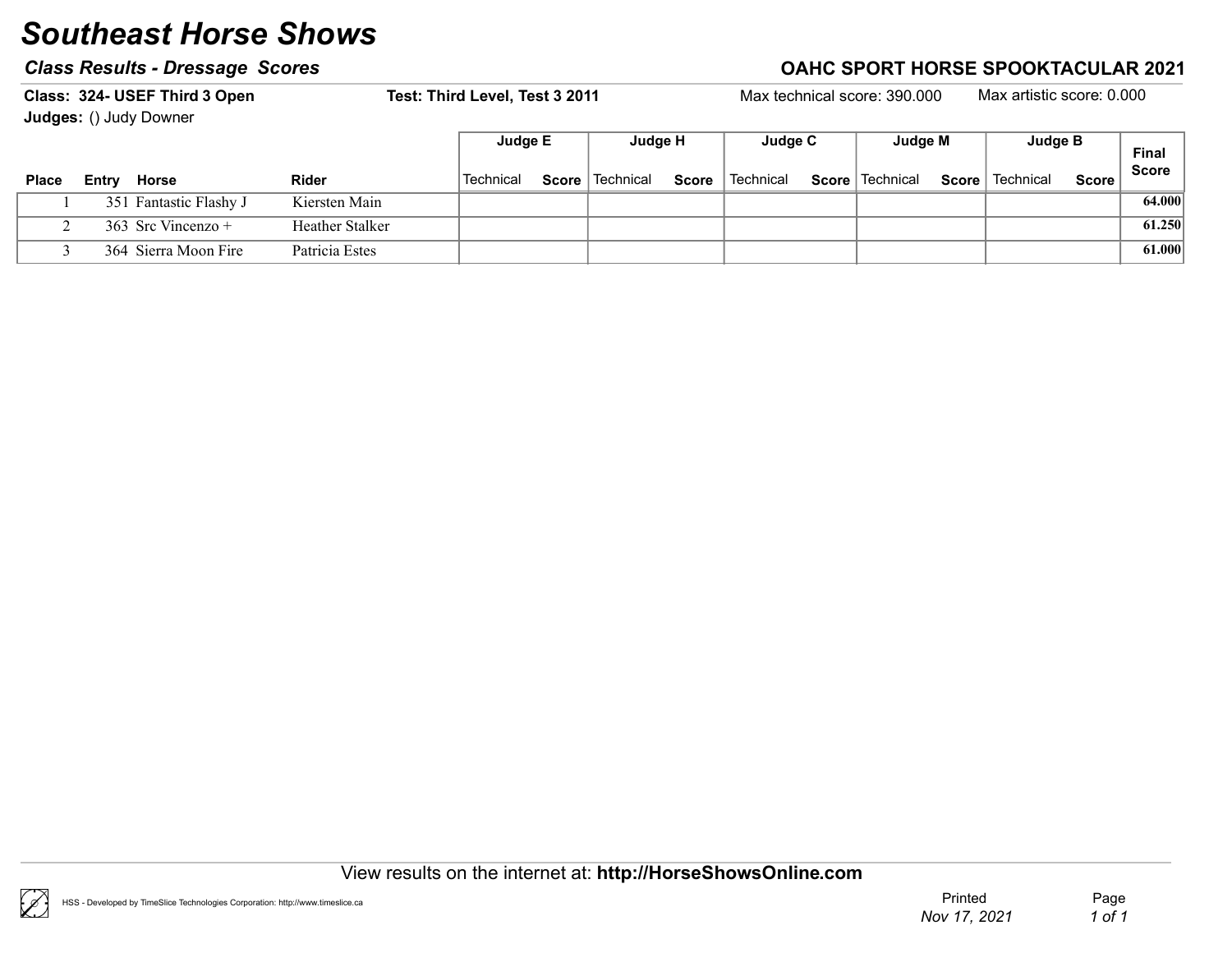### Class Results - Dressage Scores Class Results - Dressage Scores Class Results - Dressage Scores Class Results -

|              |       | Class: 328- FEI Prix St. Georges |               | Test: FEI 2015 Prix St-Georges |              |             |              |           |              | Max technical score: 380,000 |              | Max artistic score: 0.000 |              |              |
|--------------|-------|----------------------------------|---------------|--------------------------------|--------------|-------------|--------------|-----------|--------------|------------------------------|--------------|---------------------------|--------------|--------------|
|              |       | <b>Judges: () Judy Downer</b>    |               |                                |              |             |              |           |              |                              |              |                           |              |              |
|              |       |                                  |               | Judge E                        |              | Judae H     |              | Judge C   |              | Judge M                      |              | Judge B                   |              | <b>Final</b> |
| <b>Place</b> | Entry | <b>Horse</b>                     | <b>Rider</b>  | Technical                      | $Score \mid$ | l Technical | <b>Score</b> | Technical | $Score \mid$ | ∣ Technical                  | <b>Score</b> | Technical                 | <b>Score</b> | <b>Score</b> |
|              |       | 352 Fantastic Dixie J            | Kiersten Hall |                                |              |             |              |           |              |                              |              |                           |              | 60.294       |

View results on the internet at: http://HorseShowsOnline.com

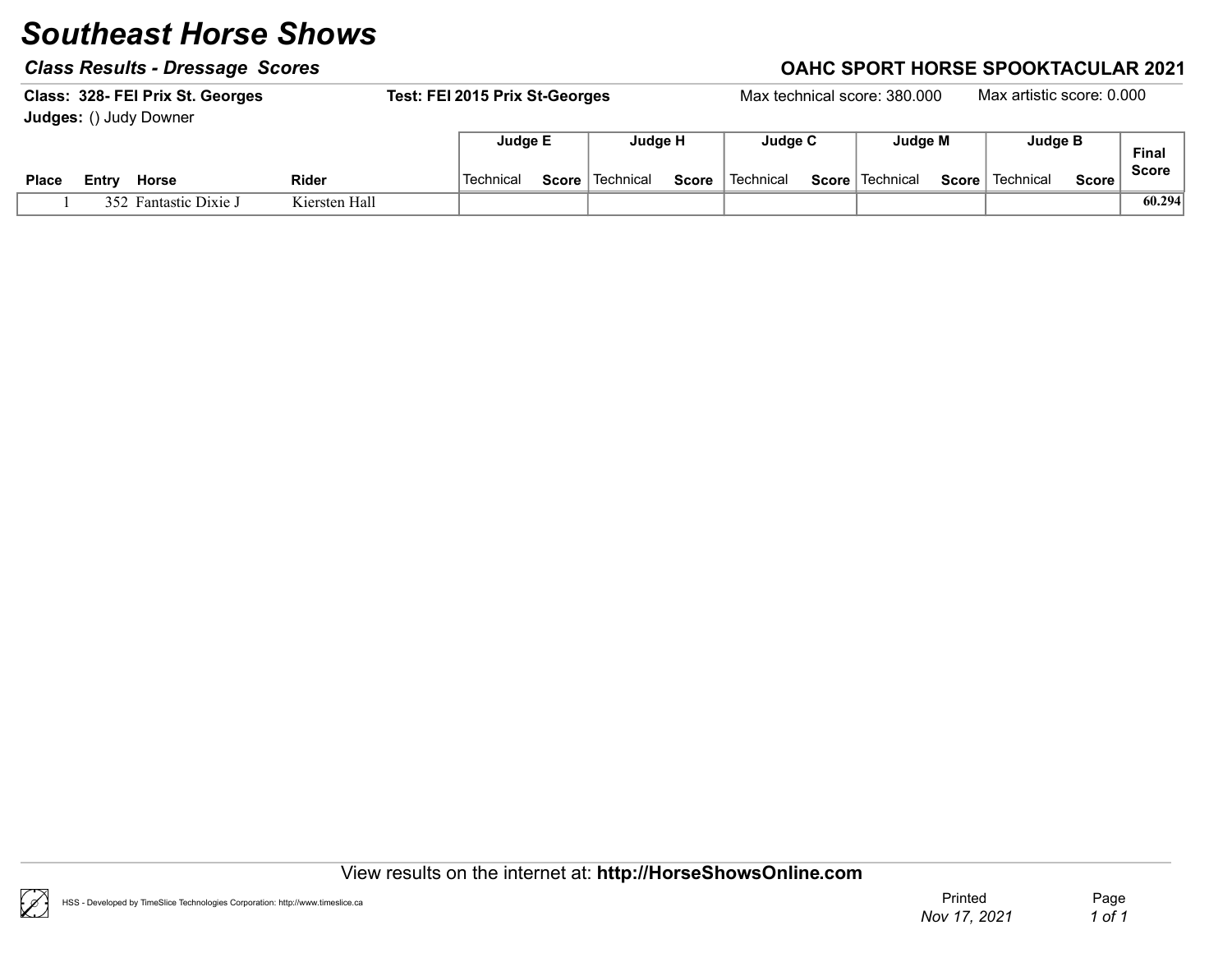### Class Results - Dressage Scores Class According to the Class Results - Dressage Scores Class According to the C

Class: 400- USDF Intro A ATR Test: USDF 2015 Introductory Level Test A Max technical score: 160.000 Max artistic score: 0.000 Judges: () Bill Woods Final Judge E Judge H Judge C Judge M Judge B

| Place | ∟cntr~ | Horse                          | Rider | Technica | Score | Technical | Score | Technical | <b>Score</b> | Technical | Score | Technical | Score | . a.<br><b>Score</b> |
|-------|--------|--------------------------------|-------|----------|-------|-----------|-------|-----------|--------------|-----------|-------|-----------|-------|----------------------|
|       | 370    | Al-Marah Mambo QueenEmma Walsh |       |          |       |           |       |           |              |           |       |           |       | 61.250               |

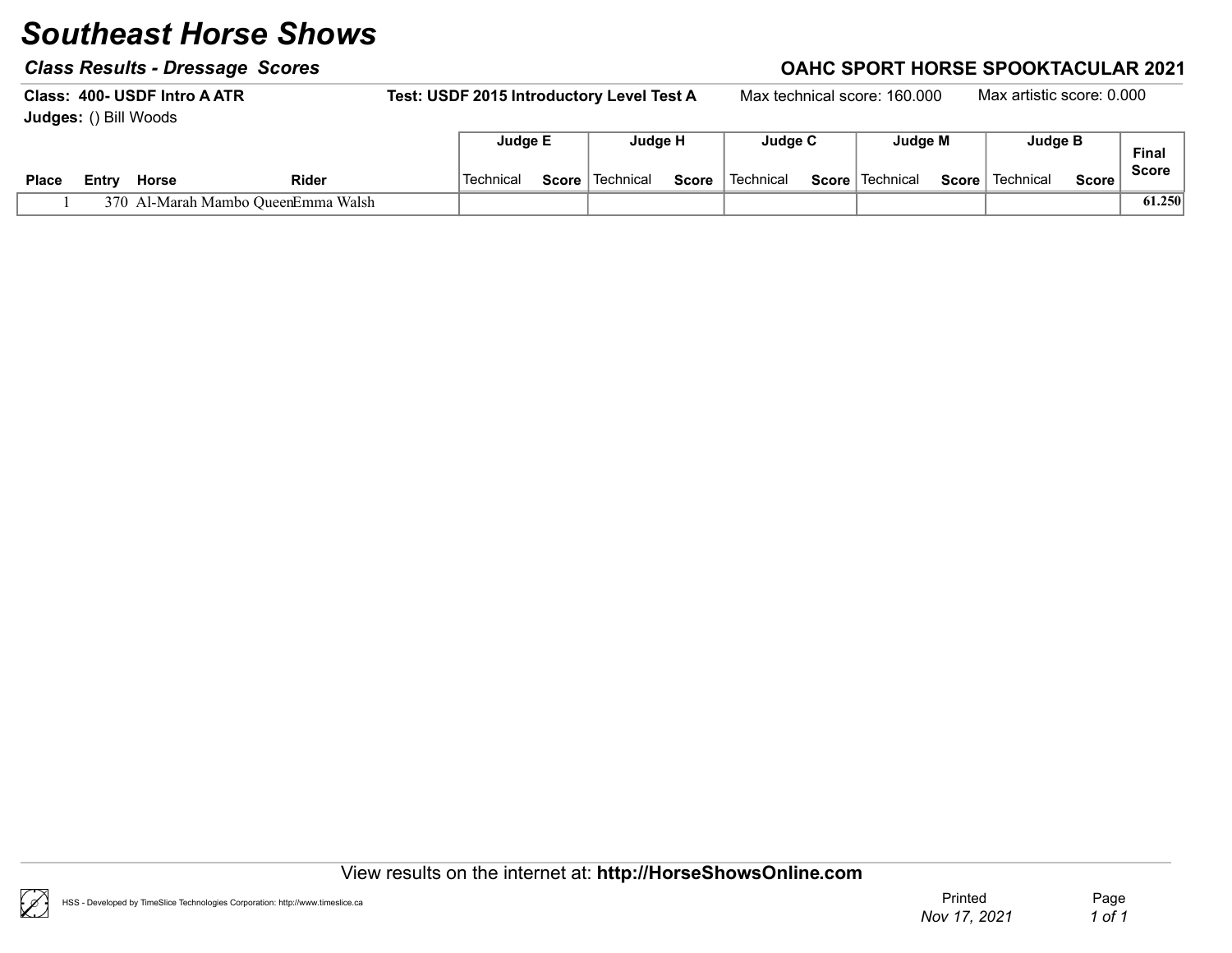### Class Results - Dressage Scores Class Results - Dressage Scores Class Results - Dressage Scores Class Results - D

Class: 402- USDF Intro BATR Test: USDF 2015 Introductory Level Test B Max technical score: 160.000 Max artistic score: 0.000 Judges: Final Judge E | Judge H | Judge C | Judge M | Judge B

| <b>Place</b> | ≞ntr | Horse                    | <b>Rider</b> | Technica | Score | Technical | Score | Technical | <b>Score</b> | Technical | Score | Technica | Score | Score  |
|--------------|------|--------------------------|--------------|----------|-------|-----------|-------|-----------|--------------|-----------|-------|----------|-------|--------|
|              |      | Mambo QueenEmma<br>⊿arah | Walsh        |          |       |           |       |           |              |           |       |          |       | 63.438 |

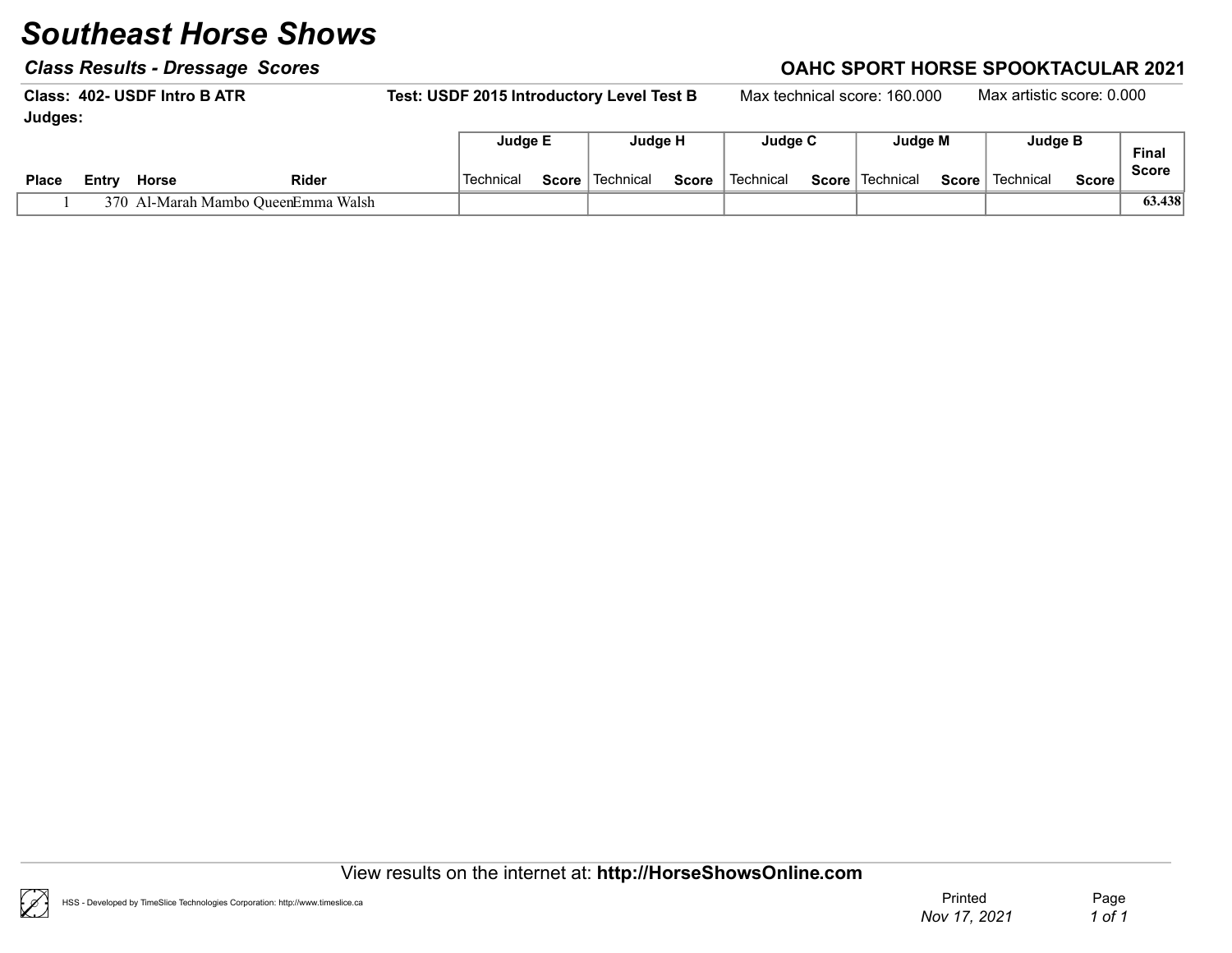### Class Results - Dressage Scores Class Results - Dressage Scores Class Results - Dressage Scores Class Results - D

Class: 404- USEF Training 1 ATR Test: USDF 2015 Introductory Level Test A Max technical score: 160.000 Max artistic score: 0.000 Judges: Final Judge E Judge H Judge C Judge M Judge B

| Place | Horse<br>∟∟⊏ntr          | <b>Rider</b> | Technical | Score | Technical | <b>Score</b> | Technical | <b>Score</b> | ˈTechnical | Score | Technical | Score, | <b>Final</b><br><b>Score</b> |
|-------|--------------------------|--------------|-----------|-------|-----------|--------------|-----------|--------------|------------|-------|-----------|--------|------------------------------|
|       | 368.<br>Ce Sinatras Girl | auren Bates  |           |       |           |              |           |              |            |       |           |        | 66.731                       |

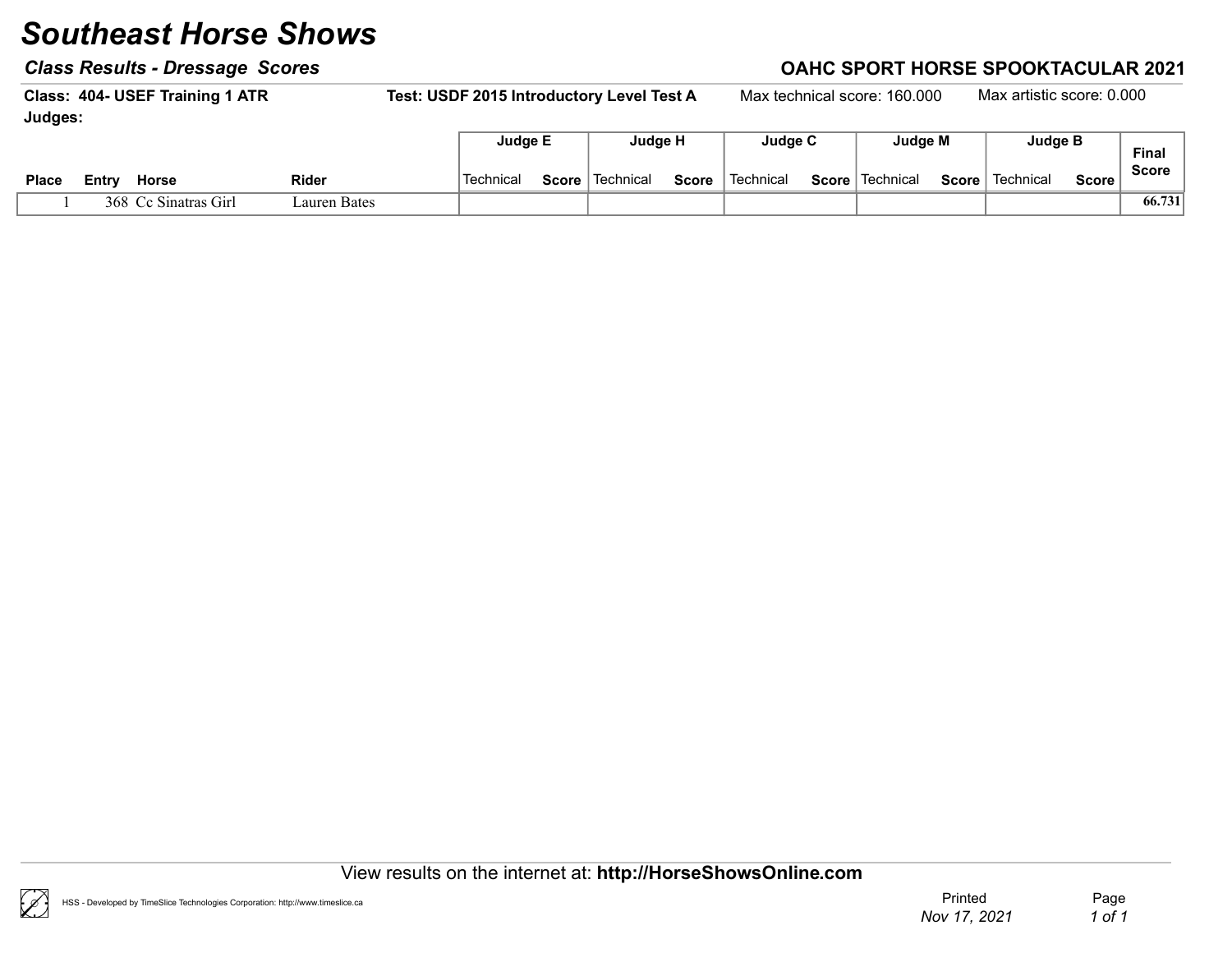### Class Results - Dressage Scores Class According to the Class Results - Dressage Scores Class According to the C

Class: 405- USEF Training 1 open Test: 2007 USDF Materiale Class Scoresheet Max technical score: 100.000 Max artistic score: 0.000 Judges: () Brian MacMahon  $\Box$ 

|              |       |                                         |              | Judge E   | <b>Judge H</b>    |              | Judge C   | Judge M           |       | <b>Judge B</b> |              | <b>Final</b> |
|--------------|-------|-----------------------------------------|--------------|-----------|-------------------|--------------|-----------|-------------------|-------|----------------|--------------|--------------|
| <b>Place</b> | Entry | Horse                                   | <b>Rider</b> | Technical | Score   Technical | <b>Score</b> | Technical | Score   Technical | Score | Technical      | <b>Score</b> | <b>Score</b> |
|              |       | 454 Koweta Fairly Famous + Ashley Doyal |              |           |                   |              |           |                   |       |                |              | 71.923       |
|              |       | $++/$                                   |              |           |                   |              |           |                   |       |                |              |              |
|              |       | 453 Lesleis Heir $+++/$                 | Ashley Doyal |           |                   |              |           |                   |       |                |              | 69.615       |



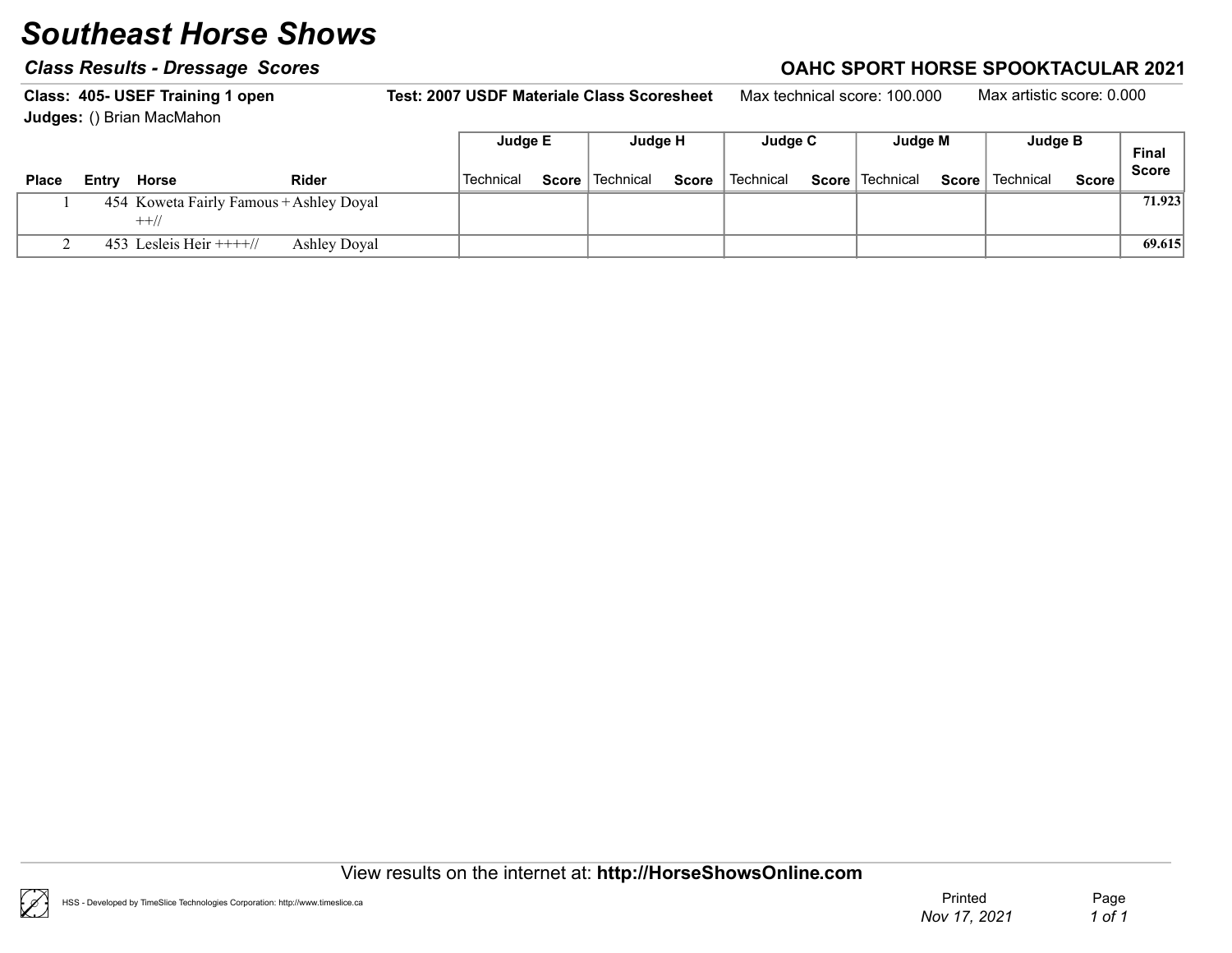### Class Results - Dressage Scores Class According to the Class Results - Dressage Scores Class According to the C

Class: 406- USEF Training 2 ATR Test: 2007 USDF Materiale Class Scoresheet Max technical score: 100.000 Max artistic score: 0.000 Judges: () Bill Woods Final Score Judge E Judge H Judge C Judge M Judge B Place Entry Horse  $\blacksquare$  Rider  $\blacksquare$  Technical Score Technical Score Technical Score Technical Score Technical Score Score

| <b>Place</b> | Entry | Horse                                 | <b>Rider</b> | Technical | <b>Score</b> Technical | Score | ∣ Technical | Score   Technical | Score   Technical | <b>Score</b> | - 999  |
|--------------|-------|---------------------------------------|--------------|-----------|------------------------|-------|-------------|-------------------|-------------------|--------------|--------|
|              |       | 451 Have Another $+++//$ Laura Gordon |              |           |                        |       |             |                   |                   |              | 66.552 |
|              |       | 368 Cc Sinatras Girl                  | Lauren Bates |           |                        |       |             |                   |                   |              | 65.172 |
|              |       | 452 Have Enough $+++/$                | Laura Gordon |           |                        |       |             |                   |                   |              | 60.690 |

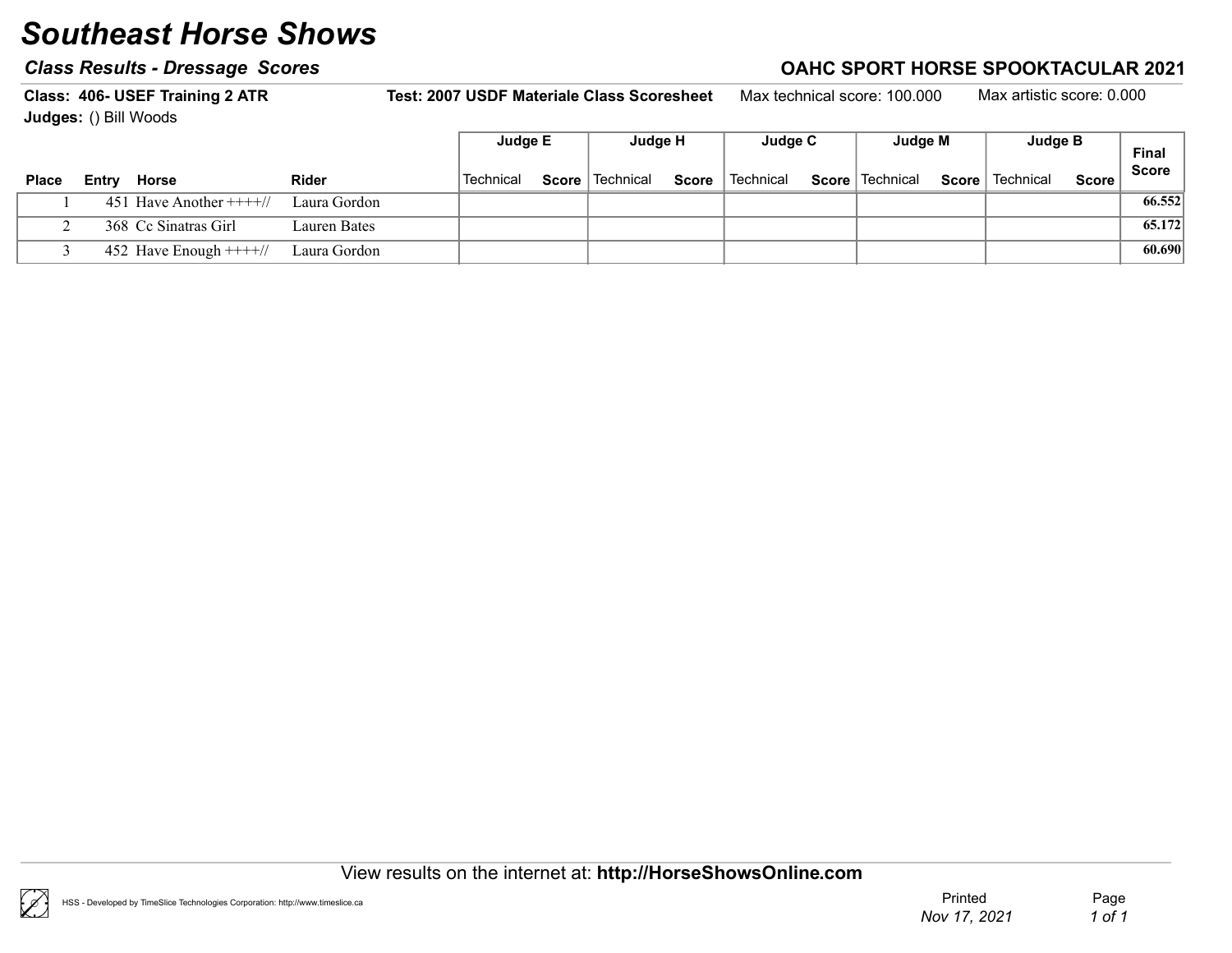### Class Results - Dressage Scores Class According to the Class Results - Dressage Scores Class According to the C

Class: 407- USEF Training 2 open Test: 2007 USDF Materiale Class Scoresheet Max technical score: 100.000 Max artistic score: 0.000 Judges: () Bill Woods  $\Box$ Judge E Judge H Judge C Judge M Judge B

|                                                                                                                                             | <b>Judge</b> M | Juuye D                   | <b>Final</b> |
|---------------------------------------------------------------------------------------------------------------------------------------------|----------------|---------------------------|--------------|
| Score   Technical<br>` Technical<br>Score   Technical<br><b>Technical</b><br><b>Score</b><br><b>Rider</b><br><b>Place</b><br>Horse<br>Entrv | Score          | Technical<br><b>Score</b> | Score        |
| 453 Lesleis Heir $+++/$<br><b>Ashley Doval</b>                                                                                              |                |                           | 70.690       |
| 454 Koweta Fairly Famous + Ashley Doyal<br>$++//$                                                                                           |                |                           | 68.966       |

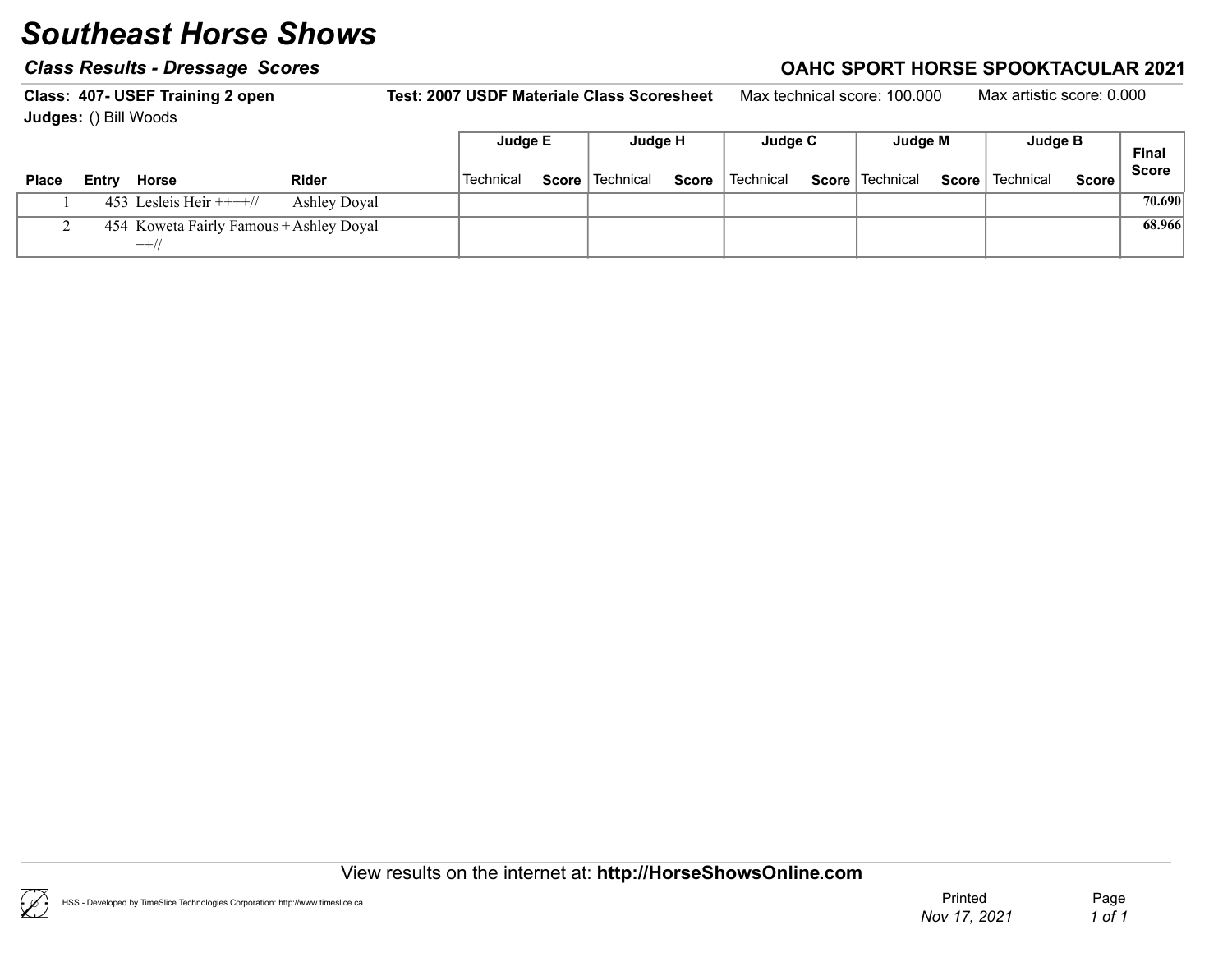### Class Results - Dressage Scores Class According to the Class Results - Dressage Scores Class According to the C

Class: 408- USEF Training 3 ATR Test: 2007 USDF Materiale Class Scoresheet Max technical score: 100.000 Max artistic score: 0.000 Judges: () Brian MacMahon  $\Box$ Judge E Judge H Judge C Judge M Judge B

|              |                                                   |                   | Juage ⊏   | Juage H                  |              | <b>Judde A</b> | <b>Judge</b> M    |              | Juage B   |              | Final        |
|--------------|---------------------------------------------------|-------------------|-----------|--------------------------|--------------|----------------|-------------------|--------------|-----------|--------------|--------------|
| <b>Place</b> | Entry Horse                                       | <b>Rider</b>      | Technical | <b>Score</b>   Technical | <b>Score</b> | Technical      | Score   Technical | <b>Score</b> | Technical | <b>Score</b> | <b>Score</b> |
|              | 376 Va Rico Suave $++/$                           | Jamie Parker      |           |                          |              |                |                   |              |           |              | 72.586       |
| 2            | 454 Koweta Fairly Famous + Laci Shirley<br>$++//$ |                   |           |                          |              |                |                   |              |           |              | 70.862       |
|              | 359 Eq Magnum Charmn<br>Edge                      | Wendy Ketzner     |           |                          |              |                |                   |              |           |              | 69.138       |
| 4            | 368 Cc Sinatras Girl                              | Lauren Bates      |           |                          |              |                |                   |              |           |              | 64.655       |
| 6            | 396 Khobi Khopi                                   | Jennifer Marietta |           |                          |              |                |                   |              |           |              | 62.241       |
|              | 452 Have Enough $+++/$                            | Laura Gordon      |           |                          |              |                |                   |              |           |              | 62.241       |
|              | 379 Uforic Storm                                  | Brianna Solitro   |           |                          |              |                |                   |              |           |              | 61.034       |
|              | 451 Have Another $+++/$                           | Laura Gordon      |           |                          |              |                |                   |              |           |              | 61.034       |

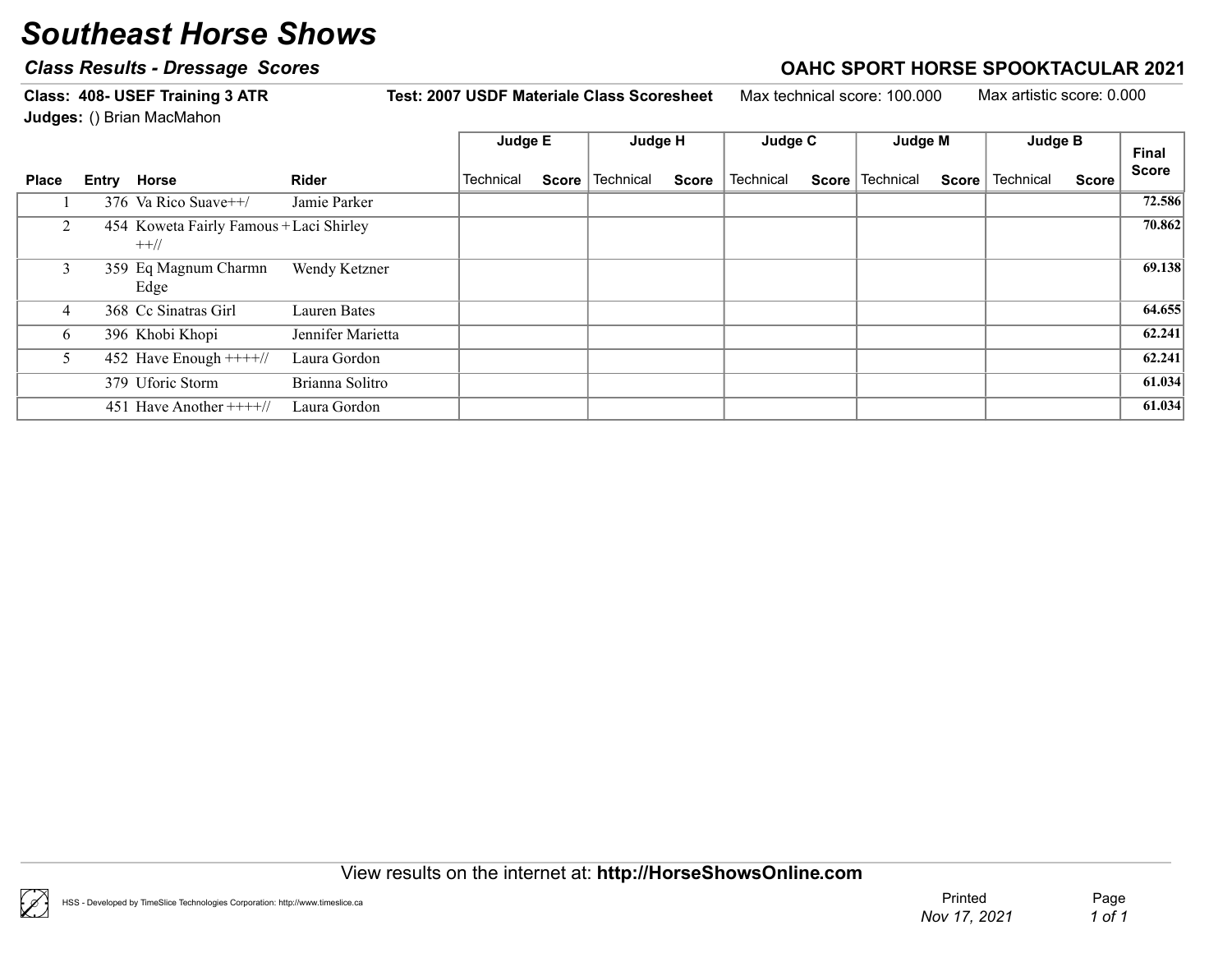### Class Results - Dressage Scores Class According to the Class Results - Dressage Scores Class According to the C

Class: 409- USEF Training 3 Open Test: 2007 USDF Materiale Class Scoresheet Max technical score: 100.000 Max artistic score: 0.000 Judges: () Bill Woods  $\Box$ Judge E Judge H Judge C Judge M Judge B

|              |                                         |                     | Juage E   | Juage H           |              | Juage C     | <b>Judde M</b>    |       | Juage B   |              | Final        |
|--------------|-----------------------------------------|---------------------|-----------|-------------------|--------------|-------------|-------------------|-------|-----------|--------------|--------------|
| <b>Place</b> | Horse<br>Entry                          | <b>Rider</b>        | Technical | Score   Technical | <b>Score</b> | l Technical | Score   Technical | Score | Technical | <b>Score</b> | <b>Score</b> |
|              | 453 Lesleis Heir $+++/$                 | <b>Ashley Doval</b> |           |                   |              |             |                   |       |           |              | 67.759       |
|              | 454 Koweta Fairly Famous + Ashley Doyal |                     |           |                   |              |             |                   |       |           |              | 67.069       |
|              | $++//$                                  |                     |           |                   |              |             |                   |       |           |              |              |

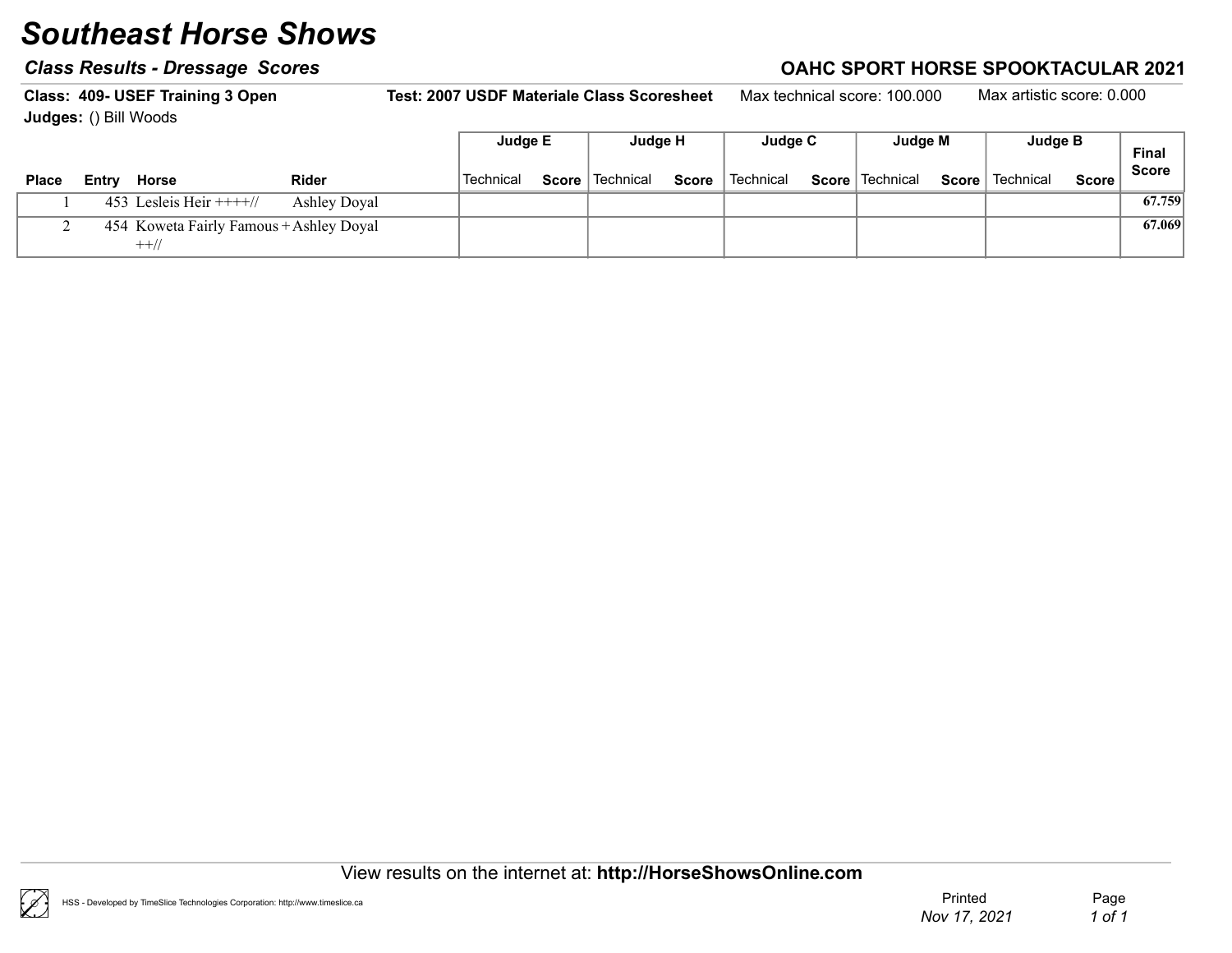### Class Results - Dressage Scores Class According to the Class Results - Dressage Scores Class According to the C

Class: 410- USEF First 1 ATR Test: 2007 USDF Materiale Class Scoresheet Max technical score: 100.000 Max artistic score: 0.000 Judges: () Bill Woods Final Judge E Judge H Judge C Judge M Judge B

| <b>Place</b> | Entry | Horse                        | <b>Rider</b>   | Technical | Score Technical | Score | l Technical | <b>Score</b> Technical | Score   Technical | Score i | -------<br><b>Score</b> |
|--------------|-------|------------------------------|----------------|-----------|-----------------|-------|-------------|------------------------|-------------------|---------|-------------------------|
|              |       | 393 Am Rising Star $++$      | Josie Drummond |           |                 |       |             |                        |                   |         | 61.897                  |
|              |       | 359 Eq Magnum Charmn<br>Edge | Wendy Ketzner  |           |                 |       |             |                        |                   |         | 61.207                  |

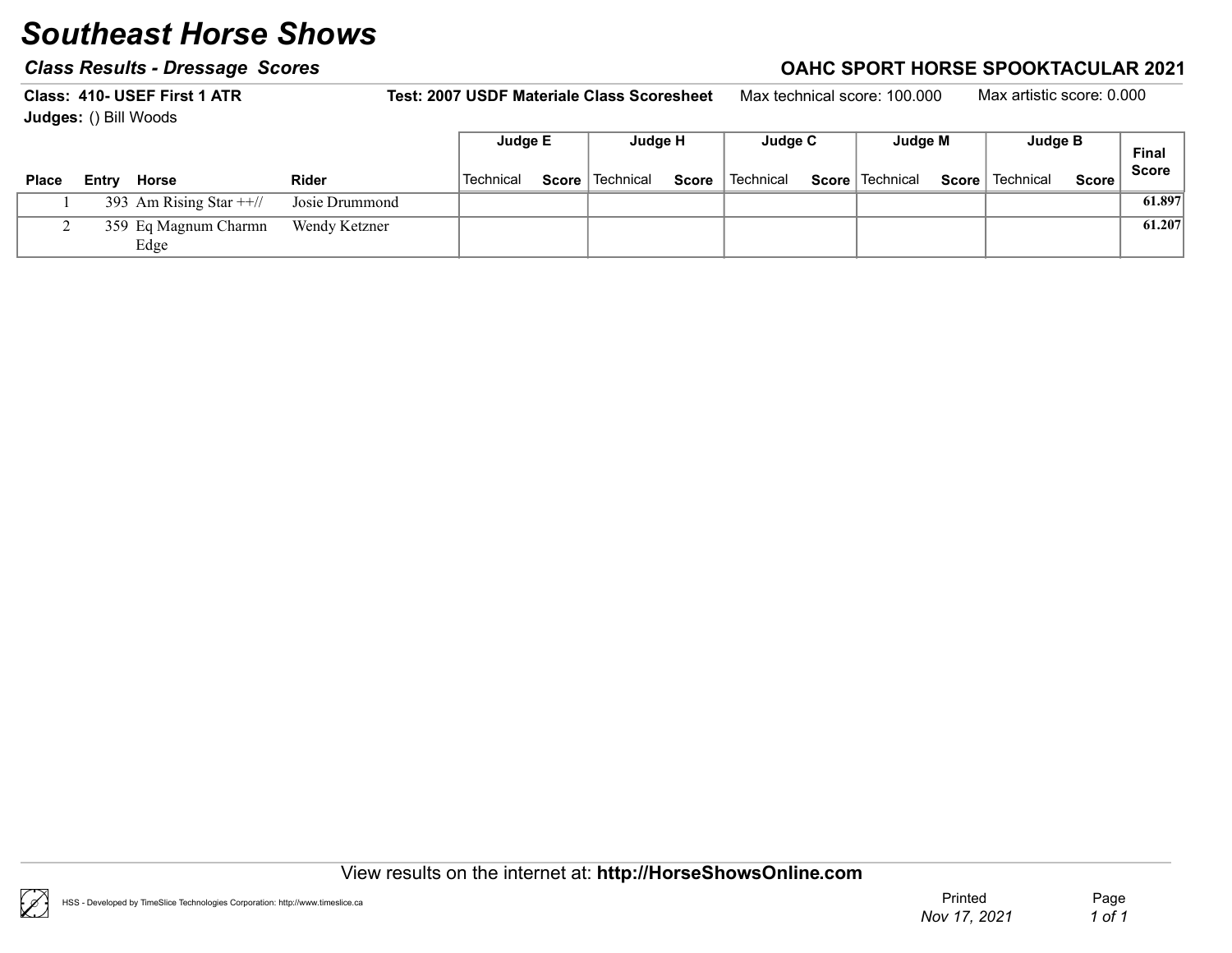#### Class Results - Dressage Scores Class According to the Class Results - Dressage Scores Class According to the C

Class: 411- USEF First 1 Open Test: 2007 USDF Materiale Class Scoresheet Max technical score: 100.000 Max artistic score: 0.000 Judges: () Bill Woods Final Score Judge E | Judge H | Judge C | Judge M | Judge B Place Entry Horse  $\blacksquare$  Rider  $\blacksquare$  Technical Score Technical Score Technical Score Technical Score Technical Score Score

| <b>Place</b> | Entry | Horse                                | Rider        | Technical | Score   lechnical | Score | Technical | Score   lechnical | Score | Technical | Score |        |
|--------------|-------|--------------------------------------|--------------|-----------|-------------------|-------|-----------|-------------------|-------|-----------|-------|--------|
|              |       | 451 Have Another $+++/$ Ashley Doyal |              |           |                   |       |           |                   |       |           |       | 71.034 |
|              |       | 452 Have Enough $+++/$ Ashley Doyal  |              |           |                   |       |           |                   |       |           |       | 69.310 |
|              |       | 375 El Pacino Ia                     | Vicki Milton |           |                   |       |           |                   |       |           |       | 63.793 |

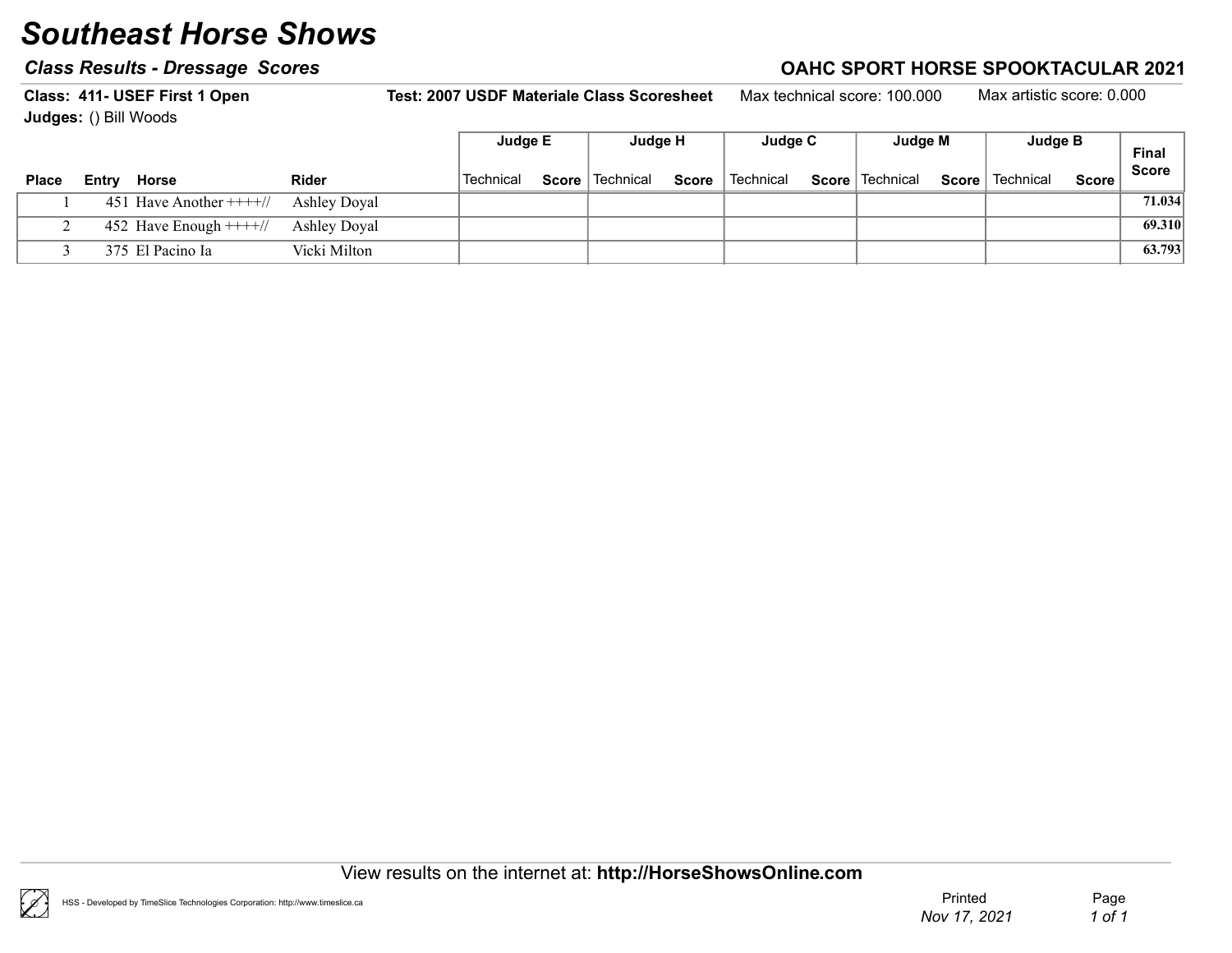### Class Results - Dressage Scores Class Results - Dressage Scores Class Results - Dressage Scores Class Results - D

Class: 412- USEF First 2 ATR Test: 2007 USDF Materiale Class Scoresheet Max technical score: 100.000 Max artistic score: 0.000 Judges: () Bill Woods Judge E Judge H Judge C Judge M Judge B

|              |                        |               |           |       | .           |              | .         | .                      |       |           |              | Final        |  |
|--------------|------------------------|---------------|-----------|-------|-------------|--------------|-----------|------------------------|-------|-----------|--------------|--------------|--|
| <b>Place</b> | <b>Horse</b><br>∠⊂ntrv | <b>Rider</b>  | Technical | Score | ∣ Technical | <b>Score</b> | Technical | <b>Score</b> Technical | Score | Technical | <b>Score</b> | <b>Score</b> |  |
|              | 360 Rwa Lionheart +/   | Linda Ziegler |           |       |             |              |           |                        |       |           |              | 60.714       |  |

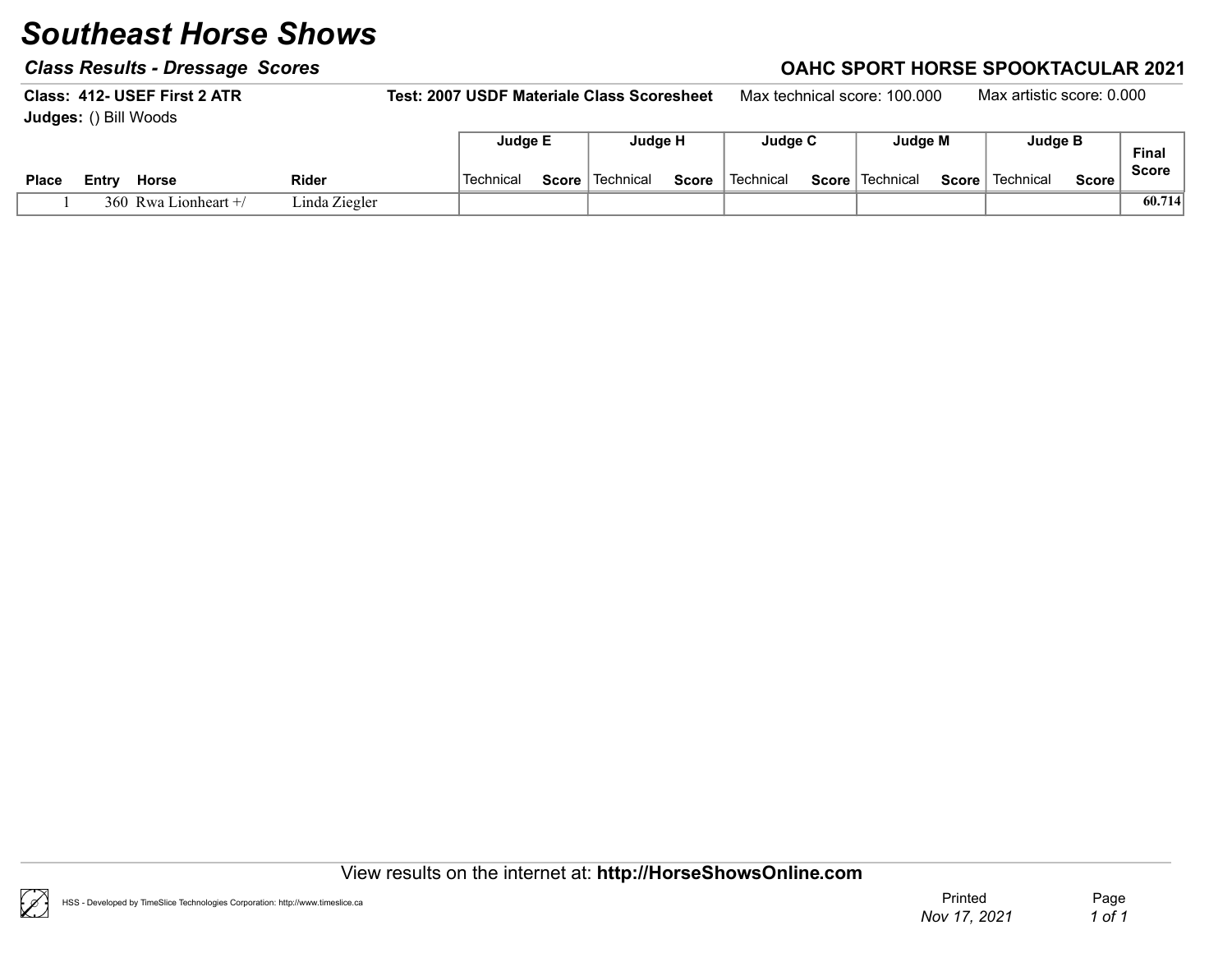### Class Results - Dressage Scores Class According to the Class Results - Dressage Scores Class According to the C

Class: 414- USEF First 3 ATR Test: 2007 USDF Materiale Class Scoresheet Max technical score: 100.000 Max artistic score: 0.000

Judges: () Brian MacMahon

|              |       |                         |                   | Judge E          |  |                   |              |           |                   |              |           |       |              |
|--------------|-------|-------------------------|-------------------|------------------|--|-------------------|--------------|-----------|-------------------|--------------|-----------|-------|--------------|
|              |       |                         |                   |                  |  | Judge H           |              | Judge C   | Judge M           |              | Judge B   |       |              |
|              |       |                         |                   |                  |  |                   |              |           |                   |              |           |       | <b>Final</b> |
| <b>Place</b> | Entry | Horse                   | <b>Rider</b>      | <b>Technical</b> |  | Score   Technical | <b>Score</b> | Technical | Score   Technical | <b>Score</b> | Technical | Score | <b>Score</b> |
|              |       | 362 Rr Rockstar +//     | Heather Stalker   |                  |  |                   |              |           |                   |              |           |       | 74.722       |
|              |       | 360 Rwa Lionheart +/    | Linda Ziegler     |                  |  |                   |              |           |                   |              |           |       | 66.250       |
|              |       | 382 Am Zippys Zenith    | Mikayla Clement   |                  |  |                   |              |           |                   |              |           |       | 65.417       |
| 4            |       | 389 Wb Glorys Tradition | Carol Rice        |                  |  |                   |              |           |                   |              |           |       | 65.278       |
|              |       | 396 Khobi Khopi         | Jennifer Marietta |                  |  |                   |              |           |                   |              |           |       | 65.000       |
| 6            |       | 381 Ff Baskanova Bey    | Mikayla Clement   |                  |  |                   |              |           |                   |              |           |       | 63.611       |
|              |       | 376 Va Rico Suave++/    | Jamie Parker      |                  |  |                   |              |           |                   |              |           |       | 61.944       |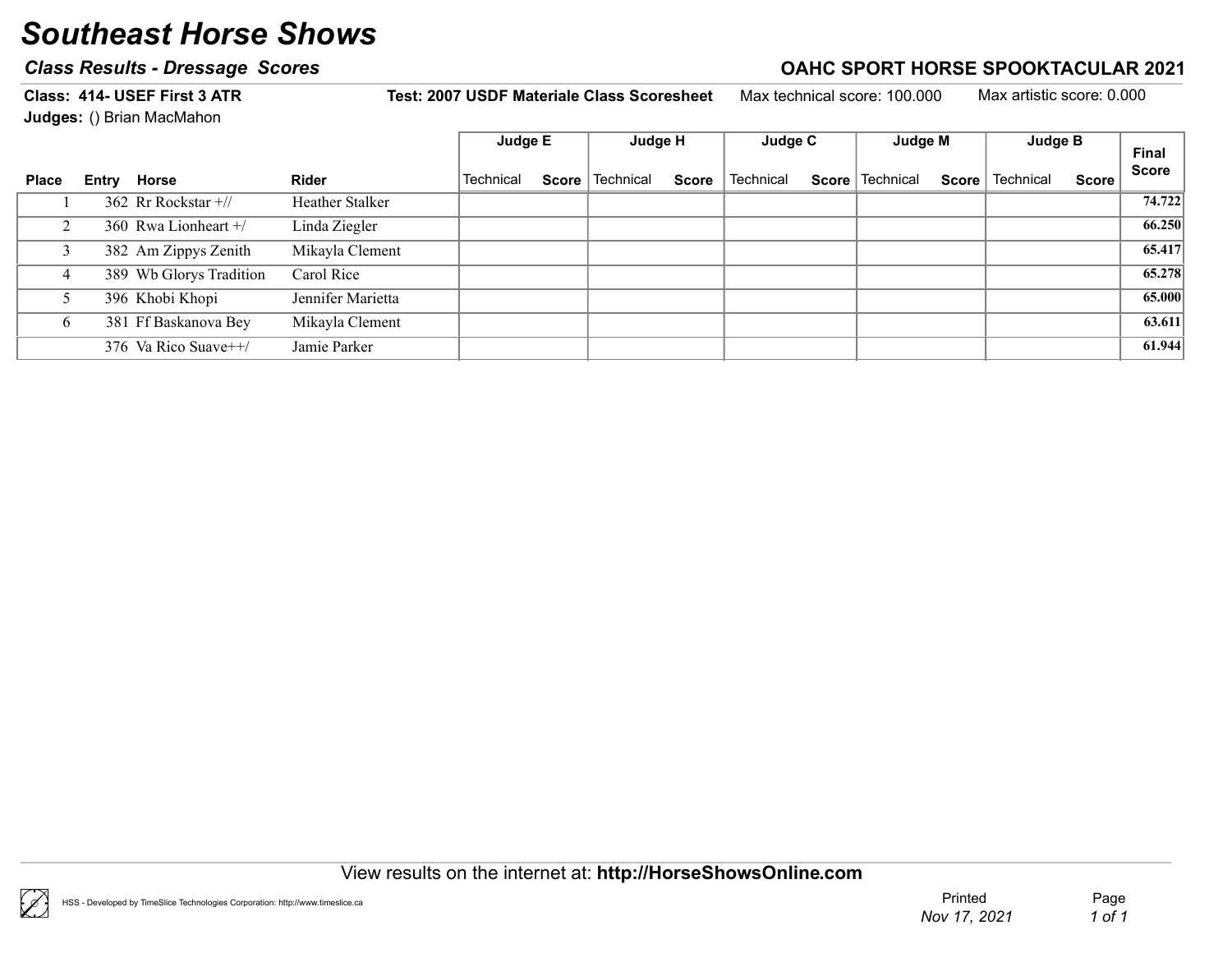### Class Results - Dressage Scores Class Results - Dressage Scores Class Results - Dressage Scores Class Results - D

Class: 415- USEF First 3 Open Test: 2007 USDF Materiale Class Scoresheet Max technical score: 100.000 Max artistic score: 0.000 Judges: () Bill Woods Final Score Judge E Judge H Judge C Judge M Judge B

|              | <b>Judges:</b> () DIII VVOOQS |              |           |                   |              |           |                   |       |           |              |              |
|--------------|-------------------------------|--------------|-----------|-------------------|--------------|-----------|-------------------|-------|-----------|--------------|--------------|
|              |                               |              | Judge E   | Judge H           |              | Judge C   | Judge M           |       | Judge B   |              | <b>Final</b> |
| <b>Place</b> | Horse<br>Entrv                | <b>Rider</b> | Technical | Score   Technical | <b>Score</b> | Technical | Score   Technical | Score | Technical | <b>Score</b> | <b>Score</b> |
|              | 451 Have Another $+++/$       | Ashley Doyal |           |                   |              |           |                   |       |           |              | 67.639       |
|              | 452 Have Enough $+++/$        | Ashley Doyal |           |                   |              |           |                   |       |           |              | 66.389       |

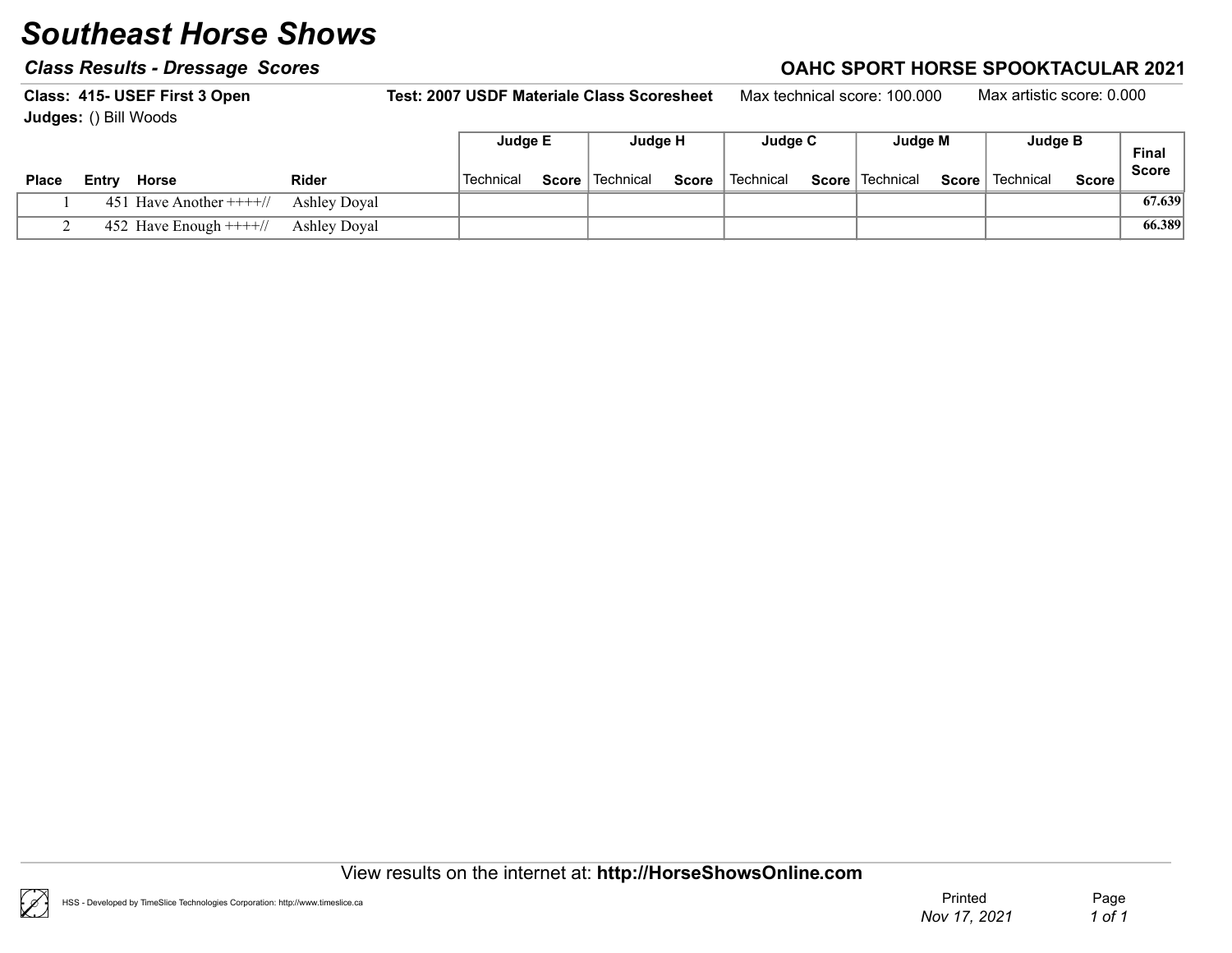#### Class Results - Dressage Scores Correction Class According to the Case of Class Results - Dressage Scores Controller

Class: 416- USEF Second 1 ATR Test: 2007 USDF Materiale Class Scoresheet Max technical score: 100.000 Max artistic score: 0.000 Judges: () Bill Woods Final Score Judge E Judge H Judge C Judge M Judge B Place Entry Horse  $\blacksquare$  Rider  $\blacksquare$  Technical Score Technical Score Technical Score Technical Score Technical Score Score 1 361 Tru Versace Nia Morales Nia Morales (33.378)

2 381 Ff Baskanova Bey Mikayla Clement Francisco Contract and The Contract of the St.676 S5.676 3 382 Mikayla Clement Am Zippys Zenith 50.405

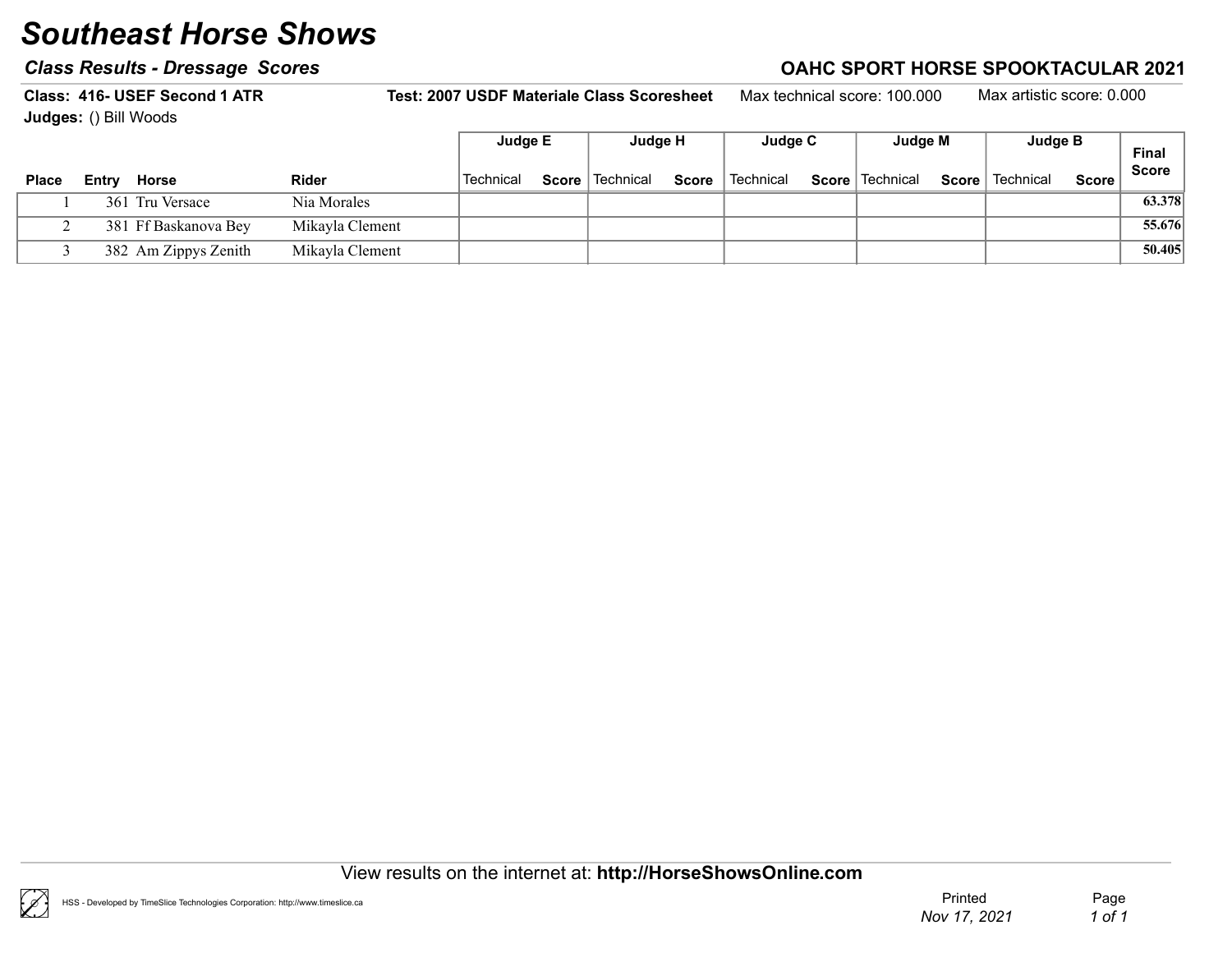### Class Results - Dressage Scores Class According to the Class Results - Dressage Scores Class According to the C

Class: 420- USEF Second 3 ATR Test: 2007 USDF Materiale Class Scoresheet Max technical score: 100.000 Max artistic score: 0.000 Judges: () Bill Woods Judge E | Judge H | Judge C | Judge M | Judge B

| <b>Place</b> | Horse<br>Entry           | <b>Rider</b>    | 'Technical | Score   Technical | Score | <sup>l</sup> Technical | Score   Technical | Score | Technical | Score i | Final<br><b>Score</b> |
|--------------|--------------------------|-----------------|------------|-------------------|-------|------------------------|-------------------|-------|-----------|---------|-----------------------|
|              | 362 Rr Rockstar $\pm$ // | Heather Stalker |            |                   |       |                        |                   |       |           |         | 65.714                |
|              | 361 Tru Versace          | Nia Morales     |            |                   |       |                        |                   |       |           |         | 60.595                |

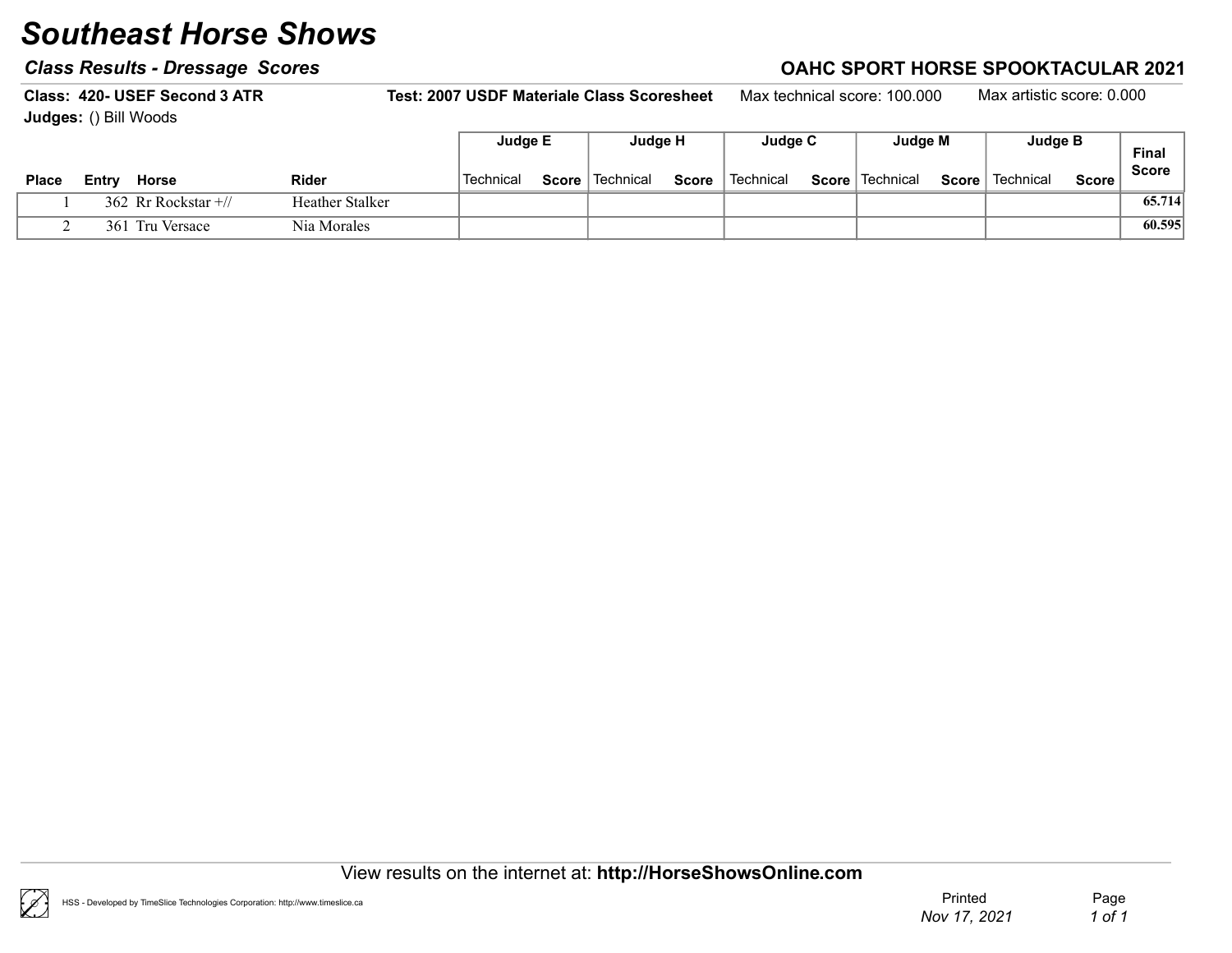### Class Results - Dressage Scores Class Results - Dressage Scores Class Results - Dressage Scores Class Results - D

Class: 422- USEF Third 1 Open Test: 2007 USDF Materiale Class Scoresheet Max technical score: 100.000 Max artistic score: 0.000 Judges: () Brian MacMahon Judge E Judge H Judge C Judge M Judge B

|              |        |                           |                 | Judge E   | Judge H           |       | Judae C     | Judge M                | Judge B           |        | Final        |
|--------------|--------|---------------------------|-----------------|-----------|-------------------|-------|-------------|------------------------|-------------------|--------|--------------|
| <b>Place</b> | ∠⊂ntrv | <b>Horse</b>              | Rider           | Technical | Score   Technical | Score | ` Technical | <b>Score</b> Technical | Score   Technical | Score, | <b>Score</b> |
|              |        | 400 Lir Toadal Perfection | Audra Mcconnell |           |                   |       |             |                        |                   |        | 55.135       |

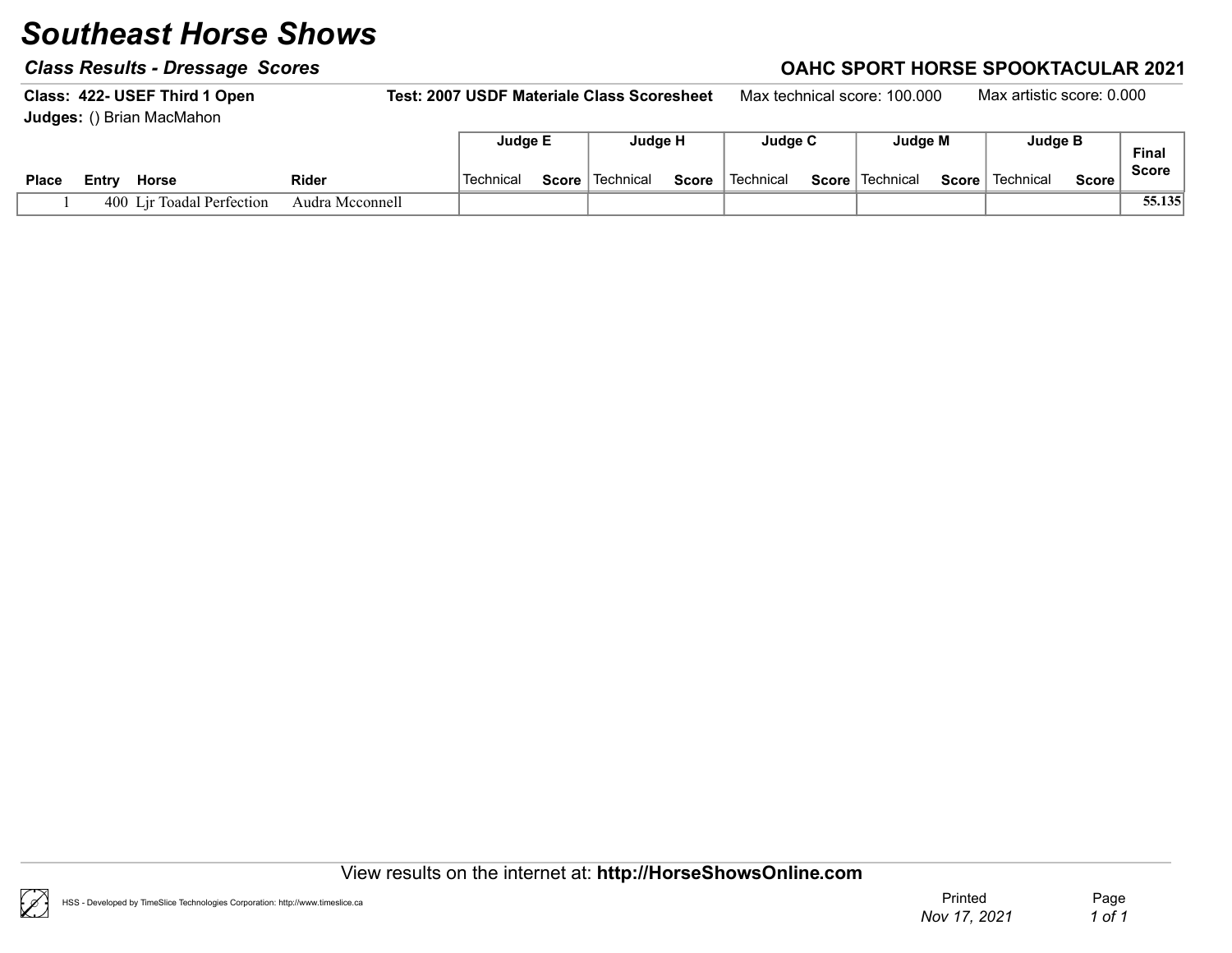#### Class Results - Dressage Scores Class According to the Class Results - Dressage Scores Class According to the C

Class: 423- USEF Third 2 Open Test: 2007 USDF Materiale Class Scoresheet Max technical score: 100.000 Max artistic score: 0.000 Judges: () Brian MacMahon

|              |       |                                         |              | Judge E   | Judge H           |              | Judge C                | Judge M           | <b>Judge B</b>    |              | Final        |
|--------------|-------|-----------------------------------------|--------------|-----------|-------------------|--------------|------------------------|-------------------|-------------------|--------------|--------------|
| <b>Place</b> | Entrv | <b>Horse</b>                            | <b>Rider</b> | Technical | Score   Technical | <b>Score</b> | <sup>∖</sup> Technical | Score   Technical | Score   Technical | <b>Score</b> | <b>Score</b> |
|              |       | 377 Hs Penniesfromheaven + Jamie Parker |              |           |                   |              |                        |                   |                   |              | 65.658       |
|              |       | $+++//$                                 |              |           |                   |              |                        |                   |                   |              |              |

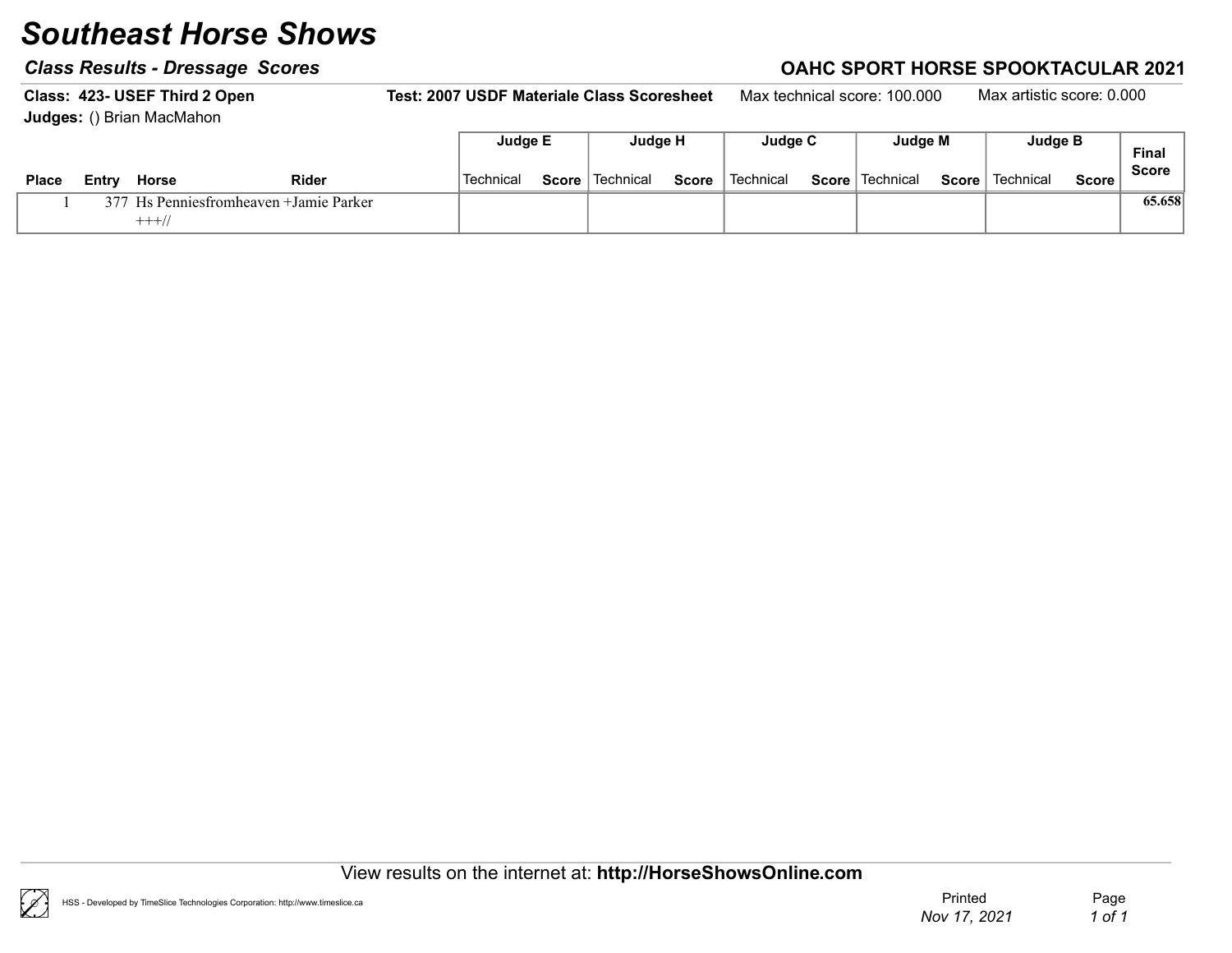### Class Results - Dressage Scores Class According to the Class Results - Dressage Scores Class According to the C

Class: 424- USEF Third 3 Open Test: 2007 USDF Materiale Class Scoresheet Max technical score: 100.000 Max artistic score: 0.000 Judges: () Brian MacMahon

|       |       |                    |                 | Judge E   | Judge H           |              | Judge C                | Judge M           |       | Judge B   |         | <b>Final</b> |
|-------|-------|--------------------|-----------------|-----------|-------------------|--------------|------------------------|-------------------|-------|-----------|---------|--------------|
| Place | Entrv | Horse              | <b>Rider</b>    | Technical | Score   Technical | <b>Score</b> | <sup>'</sup> Technical | Score   Technical | Score | Technical | Score . | <b>Score</b> |
|       |       | 363 Src Vincenzo + | Heather Stalker |           |                   |              |                        |                   |       |           |         | 63.875       |
|       | 351   | Fantastic Flashy J | Kiersten Main   |           |                   |              |                        |                   |       |           |         | 63.625       |

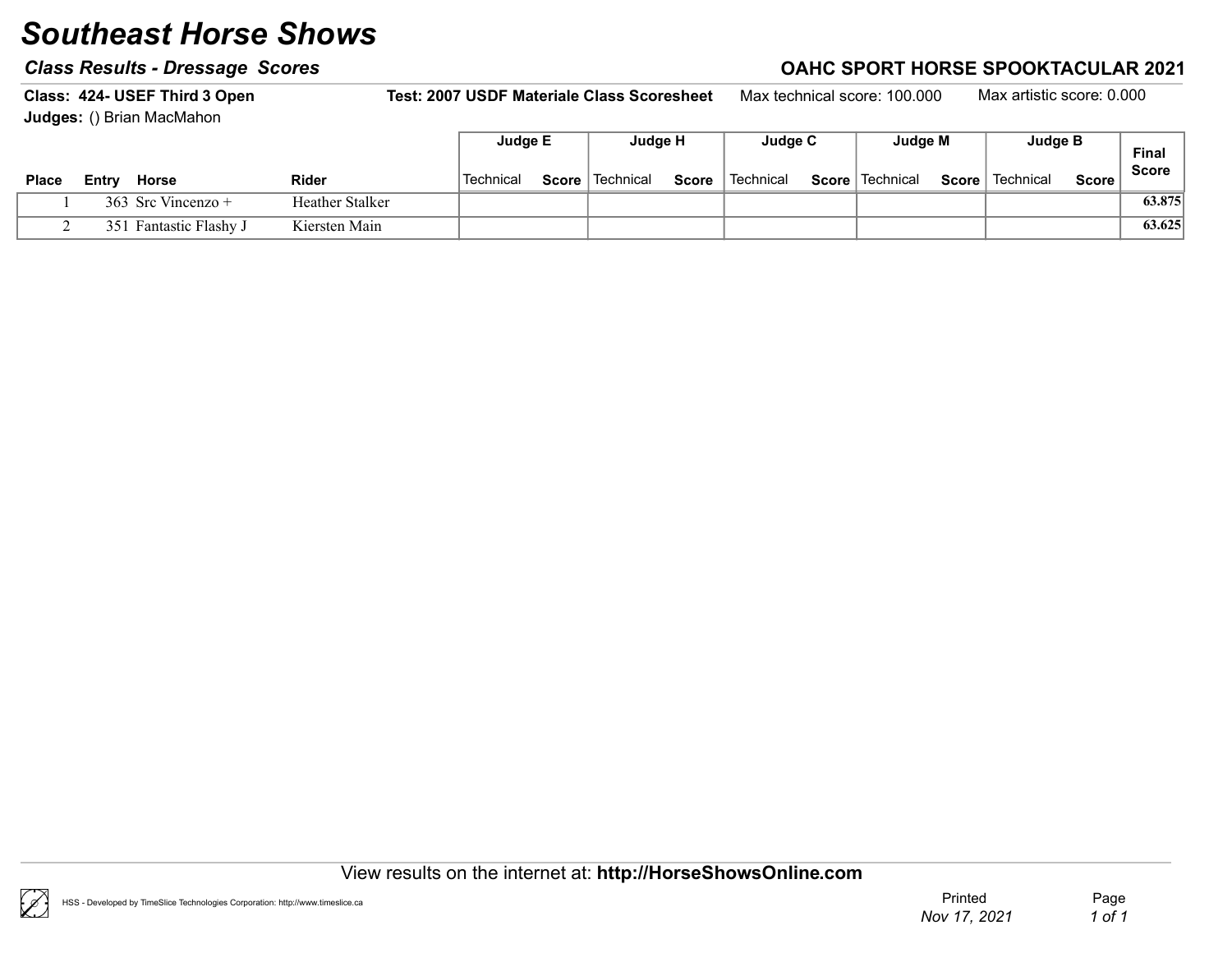### Class Results - Dressage Scores Class According to the Class Results - Dressage Scores Class According to the C

Class: 428- FEI Prix St. Georges Test: 2007 USDF Materiale Class Scoresheet Max technical score: 100.000 Max artistic score: 0.000 Judges: Г Judge E Judge H Judge C Judge M Judge B

|              |        |                       |               |           |              | .           |              | $- - - - - - -$ |       | .                      |       | $- - - - -$               |         | <b>Final</b> |
|--------------|--------|-----------------------|---------------|-----------|--------------|-------------|--------------|-----------------|-------|------------------------|-------|---------------------------|---------|--------------|
| <b>Place</b> | ∠⊂ntrv | <b>Horse</b>          | <b>Rider</b>  | Technical | <b>Score</b> | ∣ Technical | <b>Score</b> | Technical       | Score | <sup>1</sup> Technical | Score | $^{\mathrm{+}}$ Technical | Score i | <b>Score</b> |
|              |        | 352 Fantastic Dixie J | Kiersten Hall |           |              |             |              |                 |       |                        |       |                           |         | 61.176       |

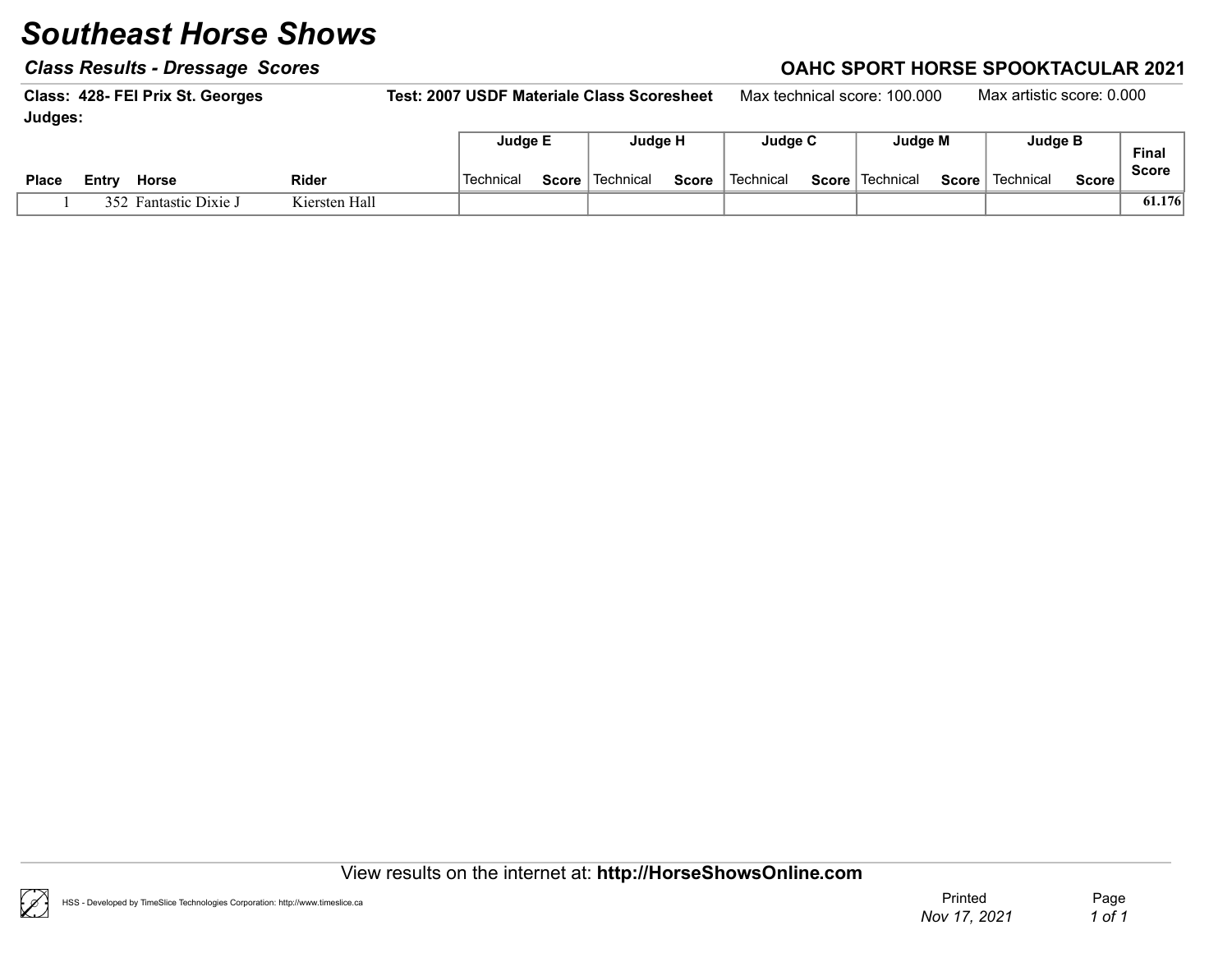### Class Results - Dressage Scores Class Results - Dressage Scores Class Results - Dressage Scores Class Results - D

Class: 432- Opportunity Intro A Test: 2007 USDF Materiale Class Scoresheet Max technical score: 100.000 Max artistic score: 0.000 Judges: Judge E Judge H Judge C Judge M Judge B

|              |       |                       |                | . <b>. .</b> | . <b>. .</b> .    |       | .           |       | . <b>. .</b> | . <b>.</b> .      |         | <b>Final</b> |
|--------------|-------|-----------------------|----------------|--------------|-------------------|-------|-------------|-------|--------------|-------------------|---------|--------------|
| <b>Place</b> | Entr∨ | <b>Horse</b>          | Rider          | Technical    | Score   Technical | Score | ՝ Technical | Score | ∣ Technical  | Score   Technical | Score i | <b>Score</b> |
|              |       | 385 Cs Painted Prince | Cassidy Tarafa |              |                   |       |             |       |              |                   |         | 60.313       |

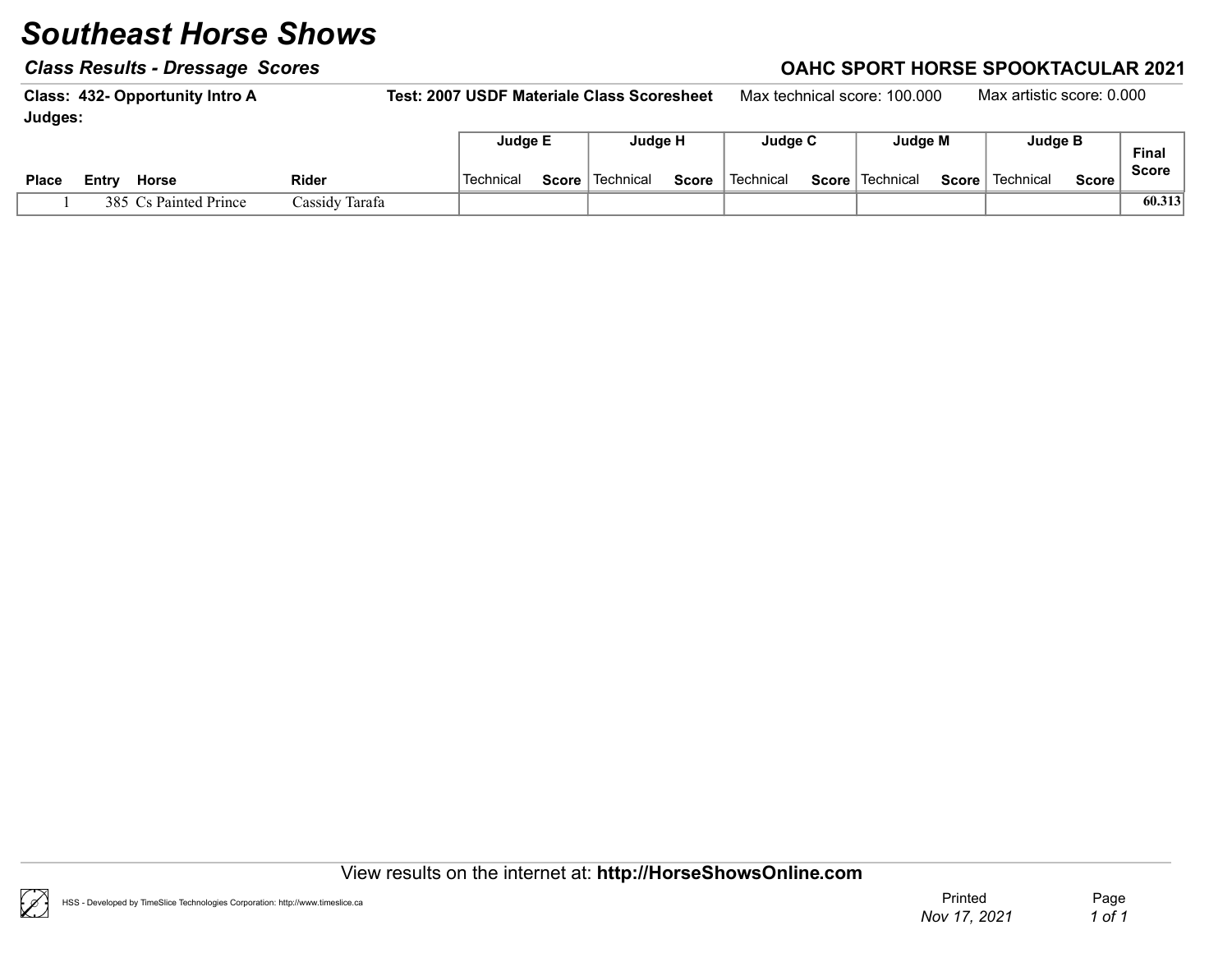#### Class Results - Dressage Scores Class According to the Class Results - Dressage Scores Class According to the C

Class: 433- Opportunity Intro B Test: 2007 USDF Materiale Class Scoresheet Max technical score: 100.000 Max artistic score: 0.000 Judges: () Brian MacMahon Judge E Judge H Judge C Judge M Judge B

|              |        |                      |                |           |       |                        |              |           |       |                        |             |              | Final        |
|--------------|--------|----------------------|----------------|-----------|-------|------------------------|--------------|-----------|-------|------------------------|-------------|--------------|--------------|
| <b>Place</b> | ∟⊏ntrv | <b>Horse</b>         | Rider          | Technical | Score | <sup>∖</sup> Technical | <b>Score</b> | Technical | Score | <sup>∣</sup> Technical | ∣ Technical | <b>Score</b> | <b>Score</b> |
|              | 385    | $C_s$ Painted Prince | Cassidy Tarafa |           |       |                        |              |           |       |                        |             |              | 62.500       |

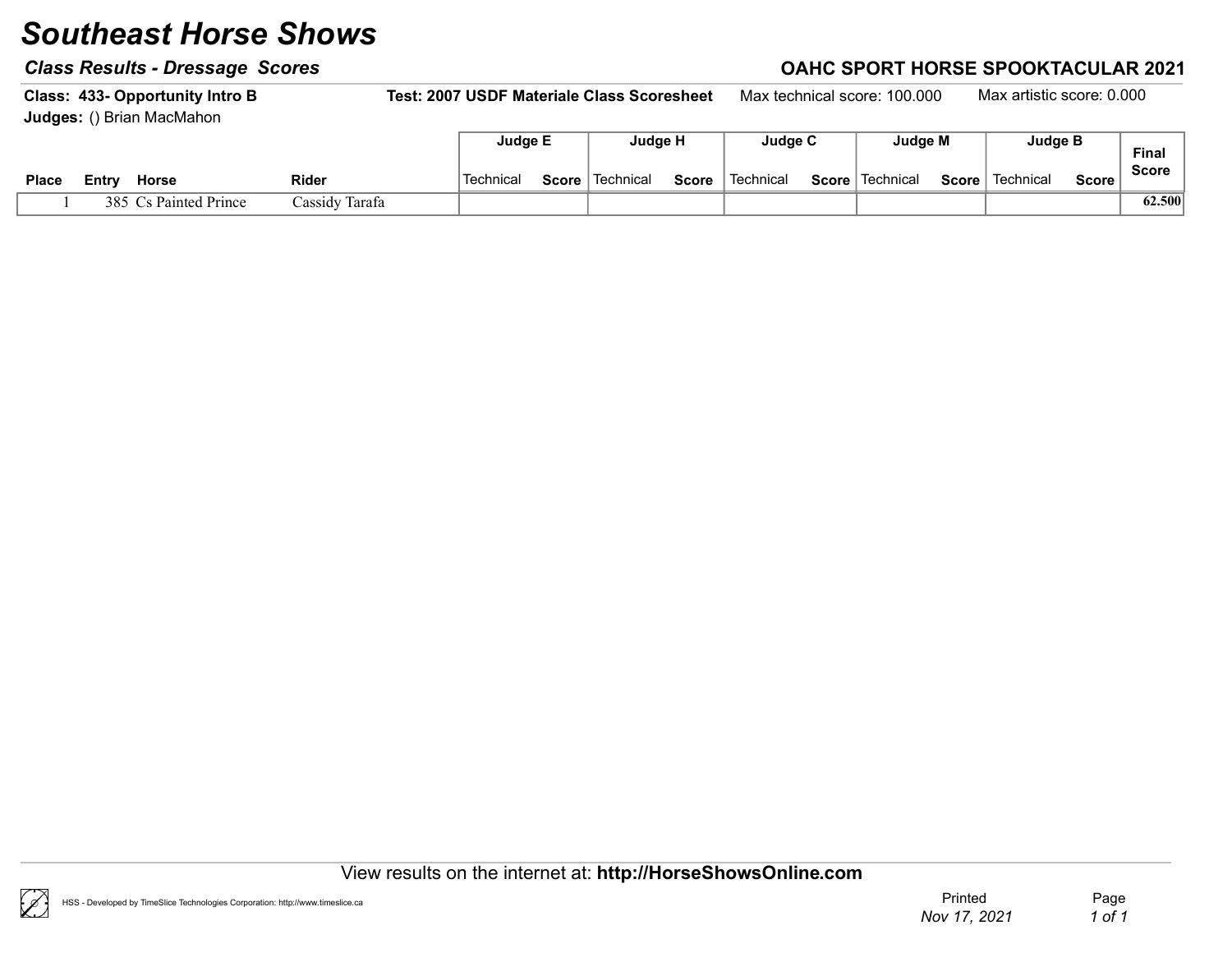#### Class Results - Dressage Scores Class According to the Class Results - Dressage Scores Class According to the C

Class: 434- Opportunity Training 1 Test: 2007 USDF Materiale Class Scoresheet Max technical score: 100.000 Max artistic score: 0.000 Judges: () Brian MacMahon Judge E Judge H Judge C Judge M Judge B

|              |       |                |                | Juage E   |       | Juage H     |              | Judge C   | Juage M           |       | Judge B   |       | Final        |
|--------------|-------|----------------|----------------|-----------|-------|-------------|--------------|-----------|-------------------|-------|-----------|-------|--------------|
| <b>Place</b> | Entry | <b>Horse</b>   | Rider          | Technical | Score | ∣ Technical | <b>Score</b> | Technical | Score   Technical | Score | Technical | Score | <b>Score</b> |
|              |       | 369 Duchess    | Sierra Sharp   |           |       |             |              |           |                   |       |           |       | 60.690       |
|              |       | 475 Temporelle | Camila Oscasio |           |       |             |              |           |                   |       |           |       | 53.654       |

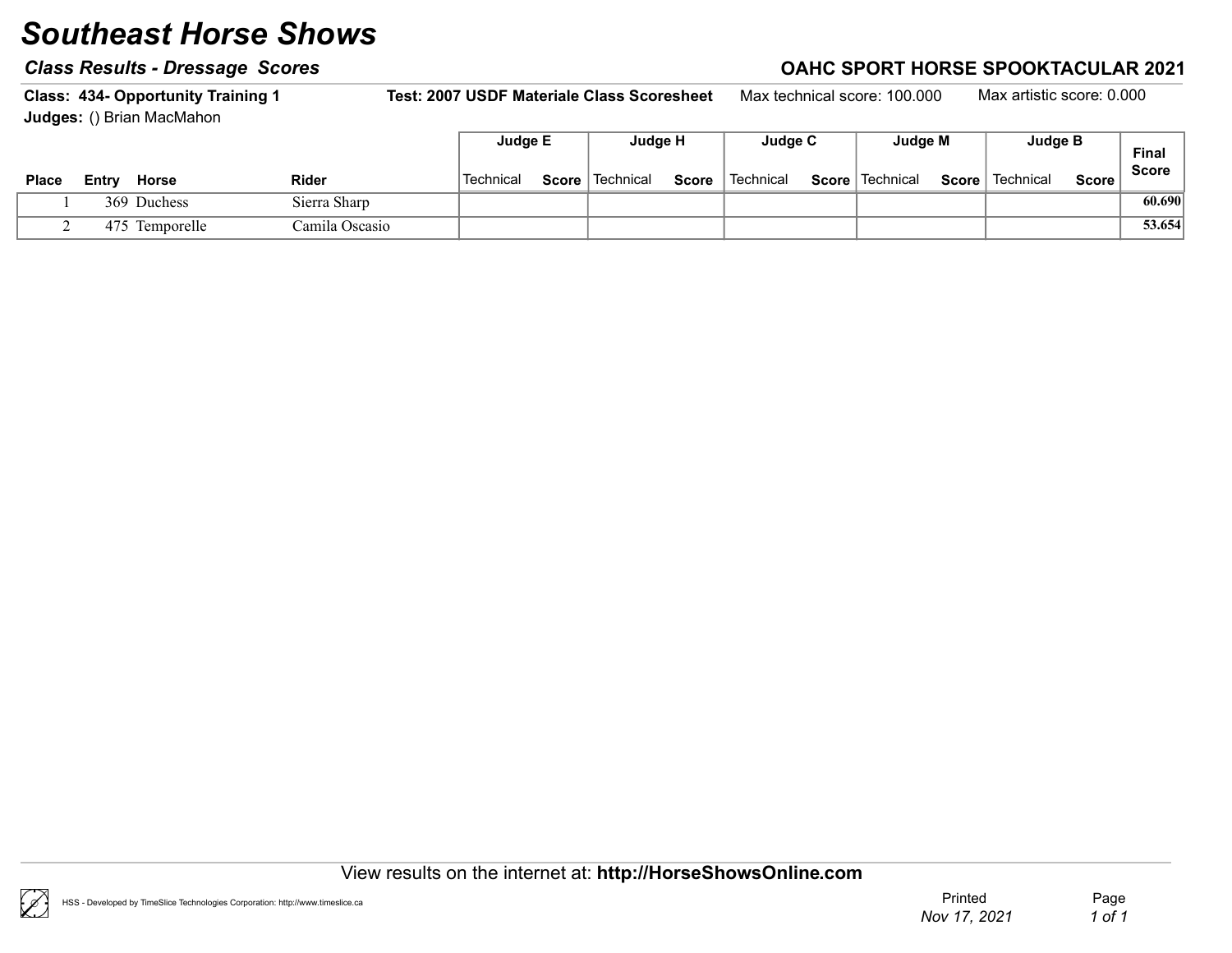### Class Results - Dressage Scores Class Results - Dressage Scores Class Results - Dressage Scores Class Results - D

Class: 435- Opportunity Training 3 Test: 2007 USDF Materiale Class Scoresheet Max technical score: 100.000 Max artistic score: 0.000 Judges: () Brian MacMahon  $\overline{ }$ 

|              |       |                         |                    | Judge E          | Judge H           |              | Judge C     | Judge M           |       | Judge B   |              | <b>Final</b> |
|--------------|-------|-------------------------|--------------------|------------------|-------------------|--------------|-------------|-------------------|-------|-----------|--------------|--------------|
| <b>Place</b> | Entrv | Horse                   | <b>Rider</b>       | <b>Technical</b> | Score   Technical | <b>Score</b> | ็ Technical | Score   Technical | Score | Technical | <b>Score</b> | <b>Score</b> |
|              |       | 358 Jamison             | Morgan Bates       |                  |                   |              |             |                   |       |           |              | 69.655       |
|              |       | 374 Bandit'S Raindancer | Kaitlyn Mccafferty |                  |                   |              |             |                   |       |           |              | 62.069       |
|              |       | 369 Duchess             | Sierra Sharp       |                  |                   |              |             |                   |       |           |              | 53.103       |



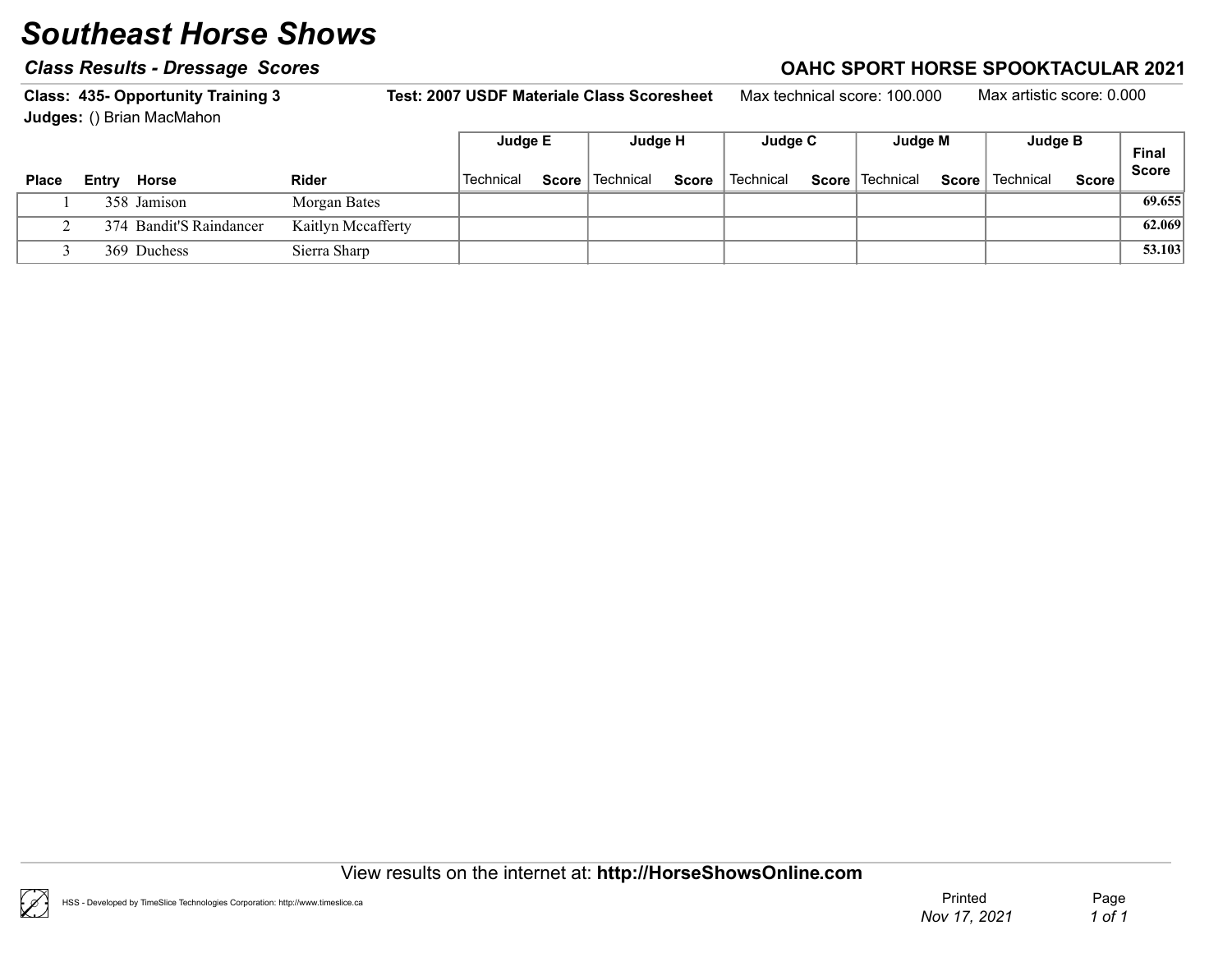#### Class Results - Dressage Scores Class According to the Class Results - Dressage Scores Class According to the C

Class: 502- Arab/HA/AA WD Intro 3 Sat Test: WDAA 2017 WESTERN DRESSAGE INTRODUx technical score: 200.000 Max artistic score: 0.000 Judges: () Leslie Lopardo

|              |                           |               | Judge E   |              | Judge H     |              | Judge C     | Judge M           |       | <b>Judge B</b> |        | <b>Final</b> |
|--------------|---------------------------|---------------|-----------|--------------|-------------|--------------|-------------|-------------------|-------|----------------|--------|--------------|
| <b>Place</b> | <b>Horse</b><br>Entrv     | Rider         | Technical | <b>Score</b> | ∣ Technical | <b>Score</b> | ็ Technical | Score   Technical | Score | Technical      | Score, | <b>Score</b> |
|              | Jewels Afire $+$ /<br>397 | Marcy Muscolo |           |              |             |              |             |                   |       |                |        | 55.500       |

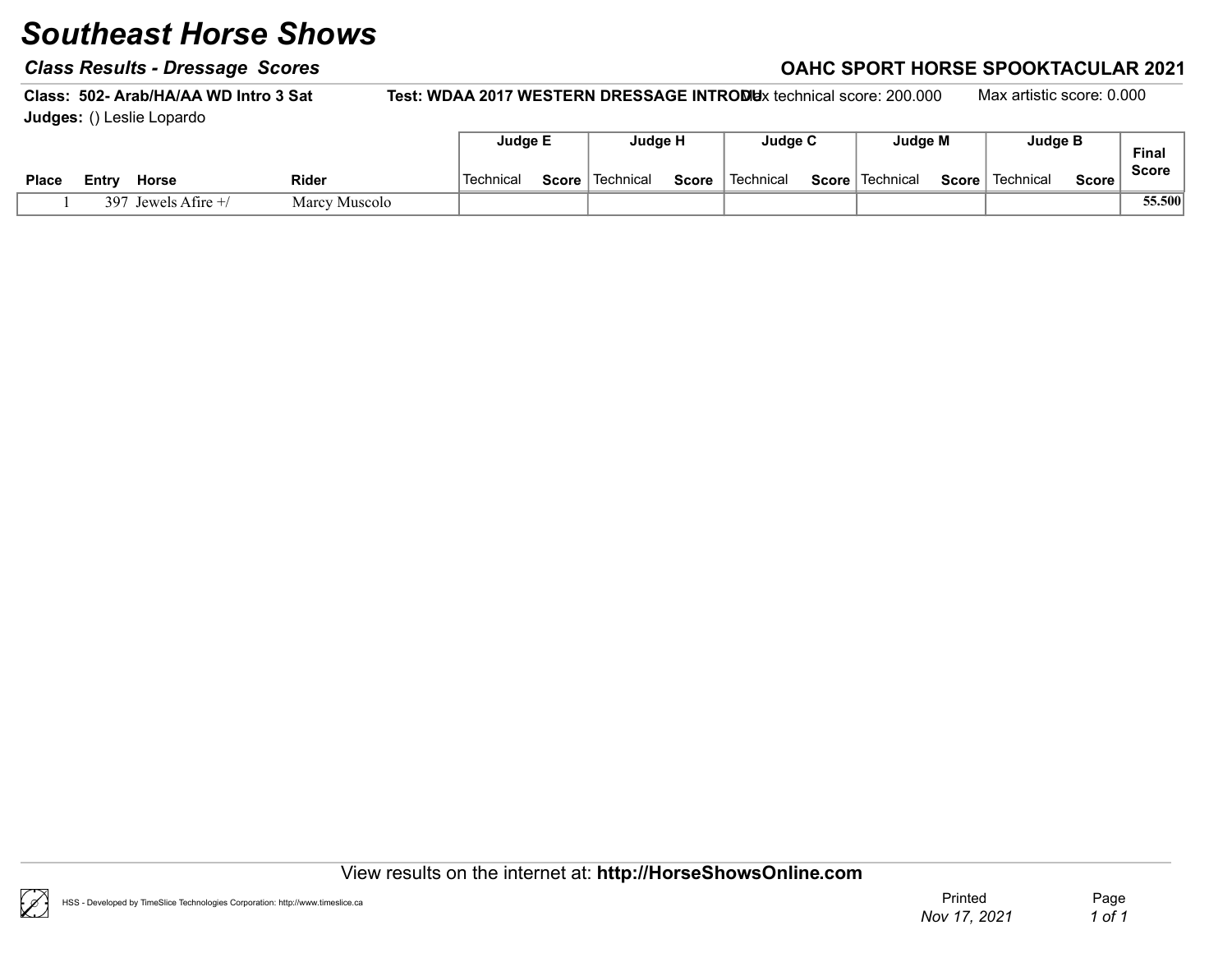#### Class Results - Dressage Scores Class According to the Class Results - Dressage Scores Class According to the C

Class: 503- Arab/HA/AA WD Intro 4 Sat Test: WDAA 2017 WESTERN DRESSAGE INTRODUx technical score: 210.000 Max artistic score: 0.000 Judges: () Leslie Lopardo

|              |                           |               | <b>Judge E</b> |       | Judge H   |       | Judge C     |       | Judge M                |       | <b>Judge B</b> |        | <b>Final</b> |
|--------------|---------------------------|---------------|----------------|-------|-----------|-------|-------------|-------|------------------------|-------|----------------|--------|--------------|
| <b>Place</b> | <b>Horse</b><br>Entr⊻     | <b>Rider</b>  | Technical      | Score | Technical | Score | ˈ Technical | Score | <sup>∣</sup> Technical | Score | Technical      | Score, | <b>Score</b> |
|              | 397<br>Jewels Afire $+$ / | Marcy Muscolo |                |       |           |       |             |       |                        |       |                |        | 61.905       |

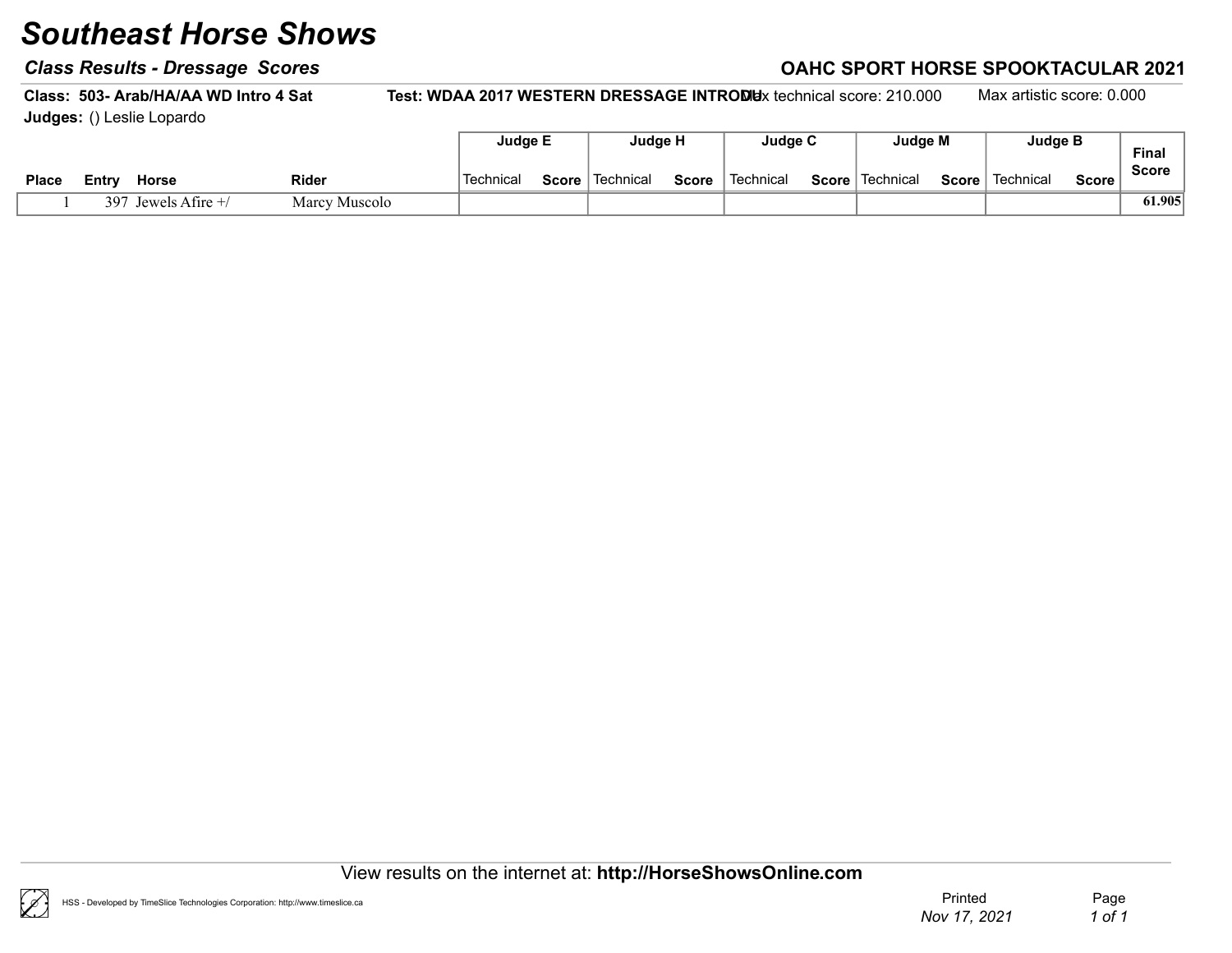#### Class Results - Dressage Scores Class According to the Class Results - Dressage Scores Class According to the C

Class: 504- Arab/HA/AA WD Basic 1 Sat Test: WDAA 2017 WESTERN DRESSAGE BASICMEx technical score: 240.000 Max artistic score: 0.000 Judges: () Leslie Lopardo

|              |       |       |                                     | Judge E   | Judge H           |              | Judge C   | Judge M           |              | Judge B   |         | <b>Final</b> |
|--------------|-------|-------|-------------------------------------|-----------|-------------------|--------------|-----------|-------------------|--------------|-----------|---------|--------------|
| <b>Place</b> | Entrv | Horse | <b>Rider</b>                        | Technical | Score   Technical | <b>Score</b> | Technical | Score   Technical | $Score \mid$ | Technical | Score i | <b>Score</b> |
|              |       |       | 394 Sas Love Commander + Mary Loden |           |                   |              |           |                   |              |           |         | 60.208       |



 $\mathscr{C}$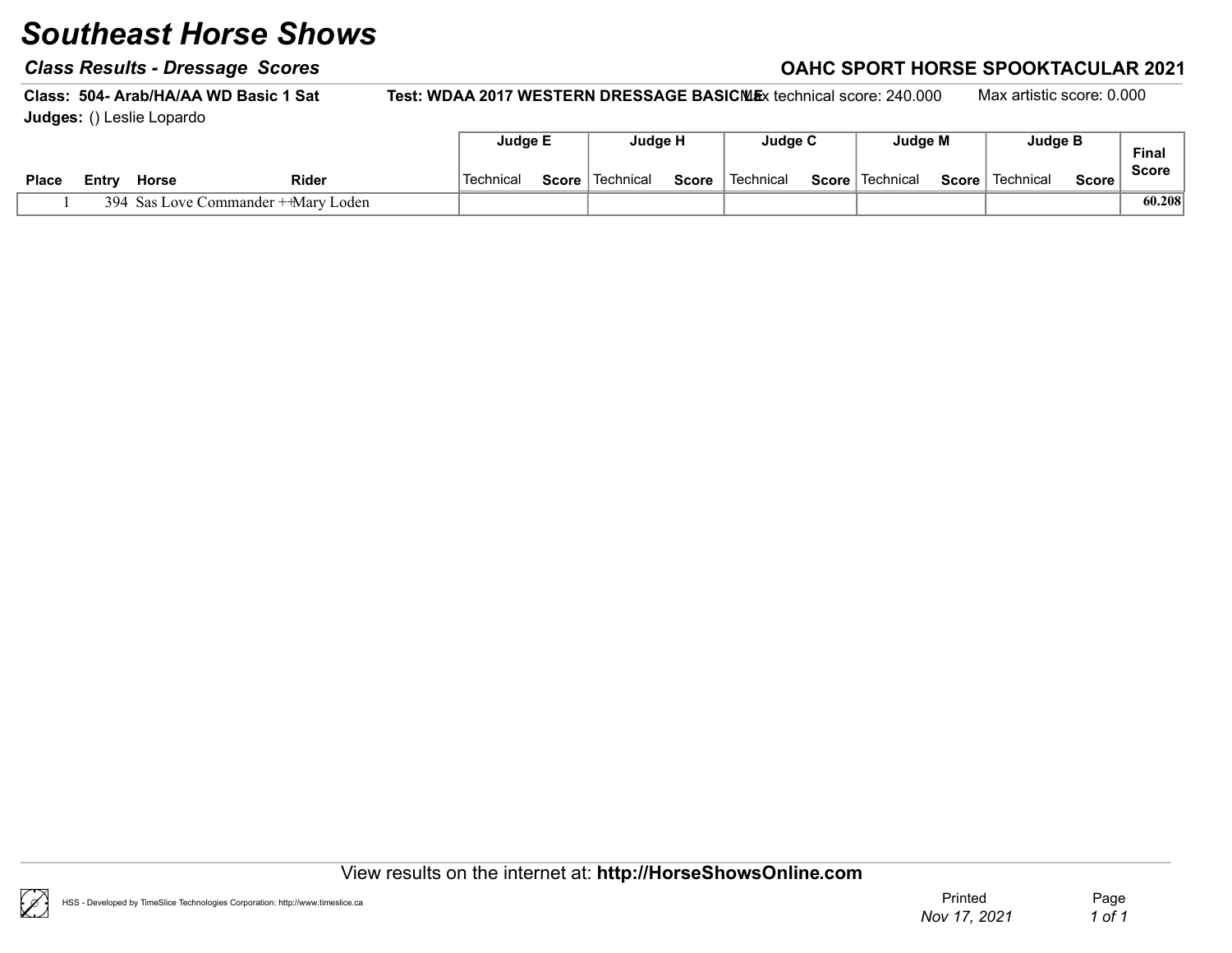#### Class Results - Dressage Scores Class According to the Class Results - Dressage Scores Class According to the C

Class: 506- Arab/HA/AA WD Basic 3 Sat Test: WDAA 2017 WESTERN DRESSAGE BASICMEx technical score: 200.000 Max artistic score: 0.000 Judges: () Leslie Lopardo

|              |                                         |              | Judge E   | Judge H                  | Judge C                                       | Judge M |       | Judge B   |              | <b>Final</b> |
|--------------|-----------------------------------------|--------------|-----------|--------------------------|-----------------------------------------------|---------|-------|-----------|--------------|--------------|
| <b>Place</b> | Entry Horse                             | <b>Rider</b> | Technical | <b>Score</b>   Technical | <b>Score</b> Technical <b>Score</b> Technical |         | Score | Technical | <b>Score</b> | Score        |
|              | 395 Mayhems Shetan $++/$ Mary Loden     |              |           |                          |                                               |         |       |           |              | 68.250       |
|              | 394 Sas Love Commander + Mary Loden     |              |           |                          |                                               |         |       |           |              | 62.500       |
|              | 378 Srf Sultan Of Swing +/ Jamie Parker |              |           |                          |                                               |         |       |           |              | 57.000       |

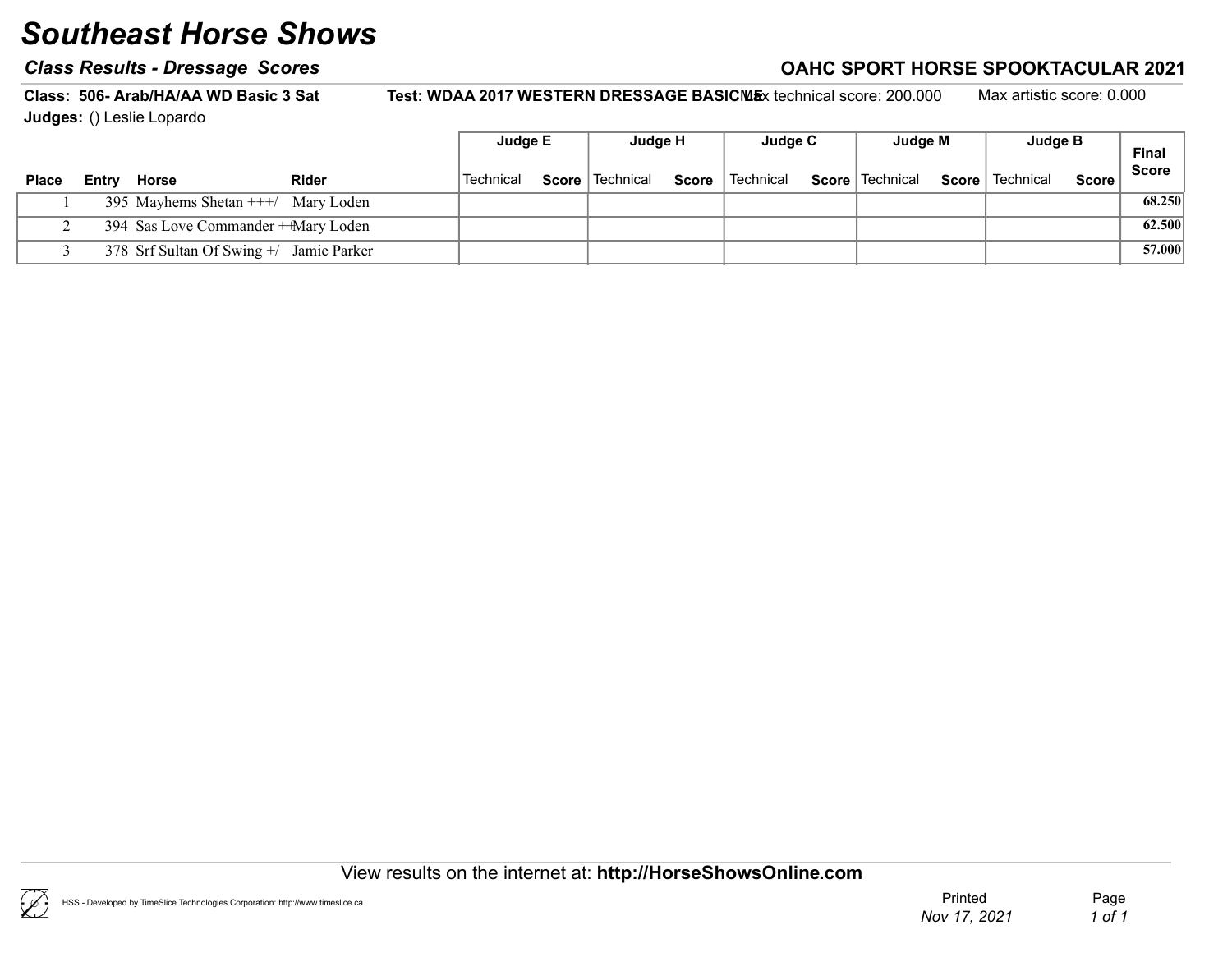### Class Results - Dressage Scores Class Results - Dressage Scores Class Results - Dressage Scores Class Results - D

Class: 507- Arab/HA/AA WD Basic 4 Sat Test: WDAA 2017 WESTERN DRESSAGE BASICMEx technical score: 250.000 Max artistic score: 0.000 Judges: () Leslie Lopardo

|              |       |                                     |              | Judge E   | Judge H           |              | Judge C     | Judge M           |       | Judge B   |              | <b>Final</b> |
|--------------|-------|-------------------------------------|--------------|-----------|-------------------|--------------|-------------|-------------------|-------|-----------|--------------|--------------|
| <b>Place</b> | Entrv | Horse                               | <b>Rider</b> | Technical | Score   Technical | <b>Score</b> | ` Technical | Score   Technical | Score | Technical | <b>Score</b> | Score        |
|              |       | 395 Mayhems Shetan $++/$ Mary Loden |              |           |                   |              |             |                   |       |           |              | 77.600       |
|              |       | 394 Sas Love Commander + Mary Loden |              |           |                   |              |             |                   |       |           |              | 65.600       |

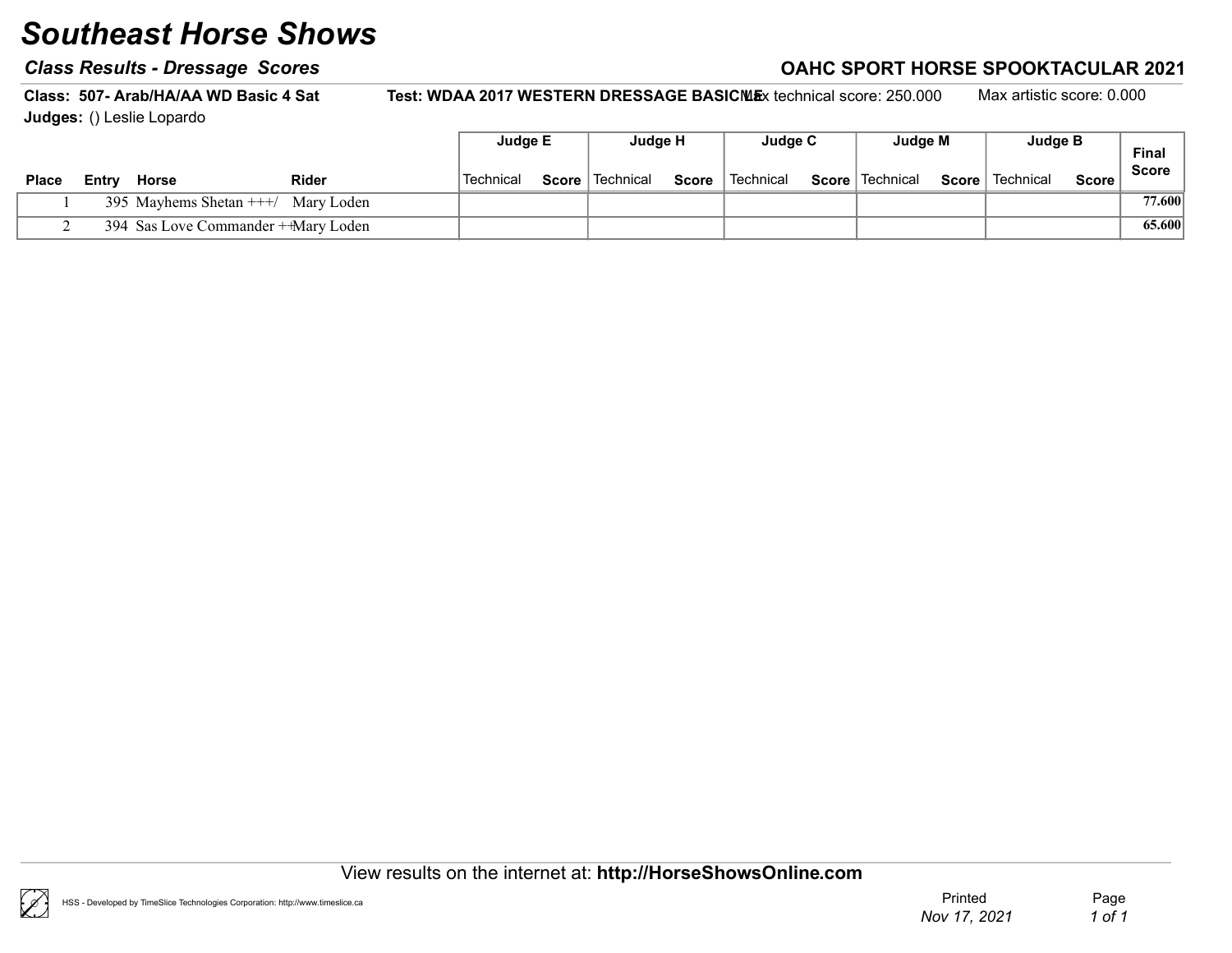#### Class Results - Dressage Scores Class According to the Class Results - Dressage Scores Class According to the C

Class: 511- Arab/HA/AA WD Level 1 Test 4 Sat Test: WDAA 2017 WESTERN DRESSAGE LEVELMax technical score: 260.000 Max artistic score: 0.000 Judges: () Leslie Lopardo

|              |       |                         |              | Judge E          | Judge H                  |       | Judae C     | Judge M           | Judge B                  |       | Final  |
|--------------|-------|-------------------------|--------------|------------------|--------------------------|-------|-------------|-------------------|--------------------------|-------|--------|
| <b>Place</b> | Entrv | <b>Horse</b>            | <b>Rider</b> | <b>Technical</b> | <b>Score</b>   Technical | Score | ˈ Technical | Score   Technical | <b>Score</b>   Technical | Score | Score  |
|              |       | 395 Mayhems Shetan $++$ | Marv Loden   |                  |                          |       |             |                   |                          |       | 74.038 |



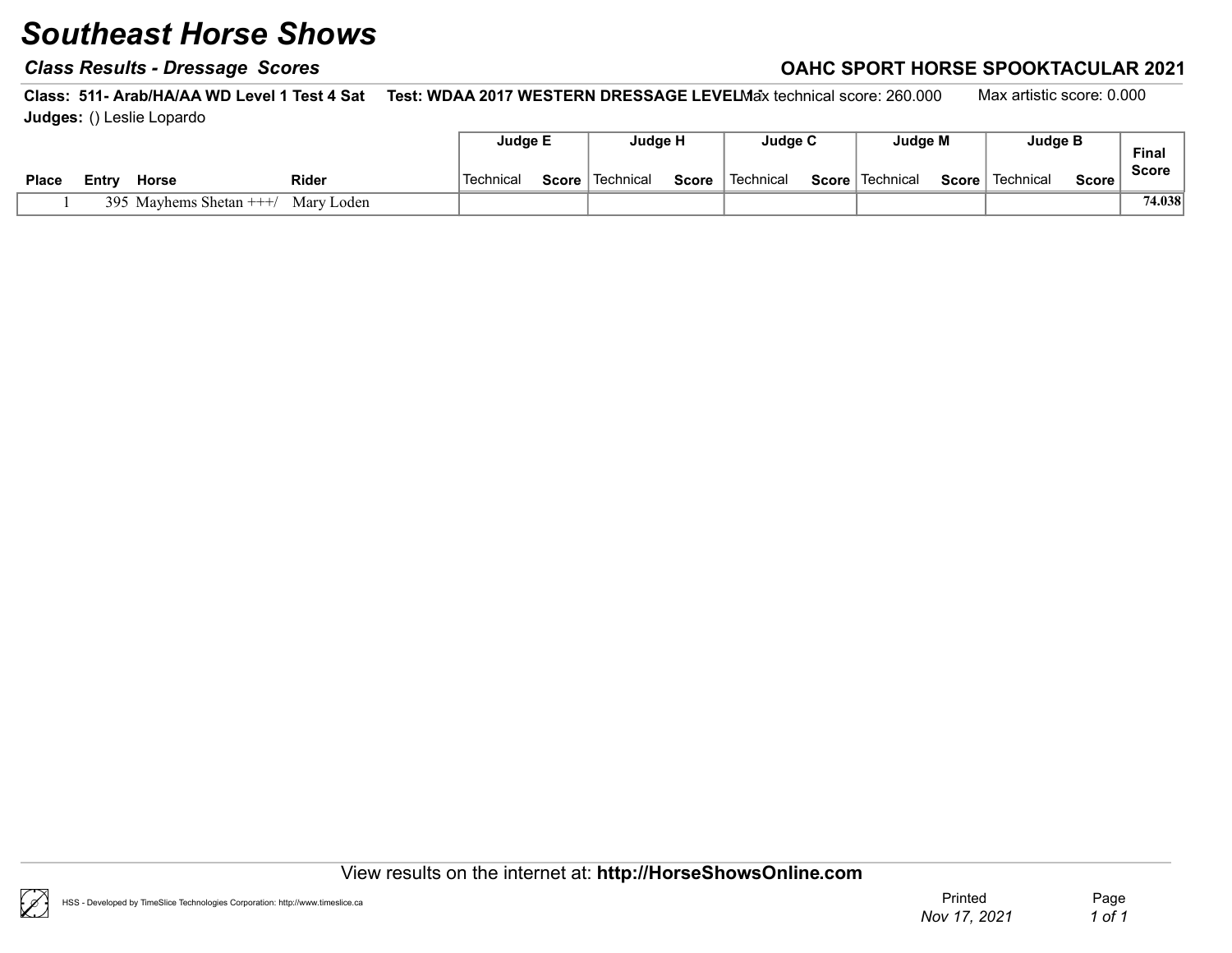### Class Results - Dressage Scores Class Results - Dressage Scores Class Results - Dressage Scores Class Results - D

Class: 523- Arab/HA/AA WD Level 4 Test 4 Sat Test: WDAA 2017 WESTERN DRESSAGE LEVELMax technical score: 350.000 Max artistic score: 0.000 Judges:

|              |                          |                 | Judge E   | Judge H           |              | Judge C   | Judge M           |       | Judge B   |         | <b>Final</b> |
|--------------|--------------------------|-----------------|-----------|-------------------|--------------|-----------|-------------------|-------|-----------|---------|--------------|
| <b>Place</b> | <b>Horse</b><br>Entry    | <b>Rider</b>    | Technical | Score   Technical | <b>Score</b> | Technical | Score   Technical | Score | Technical | Score . | Score        |
|              | 362 Rr Rockstar $\pm$ // | Heather Stalker |           |                   |              |           |                   |       |           |         | 64.559       |

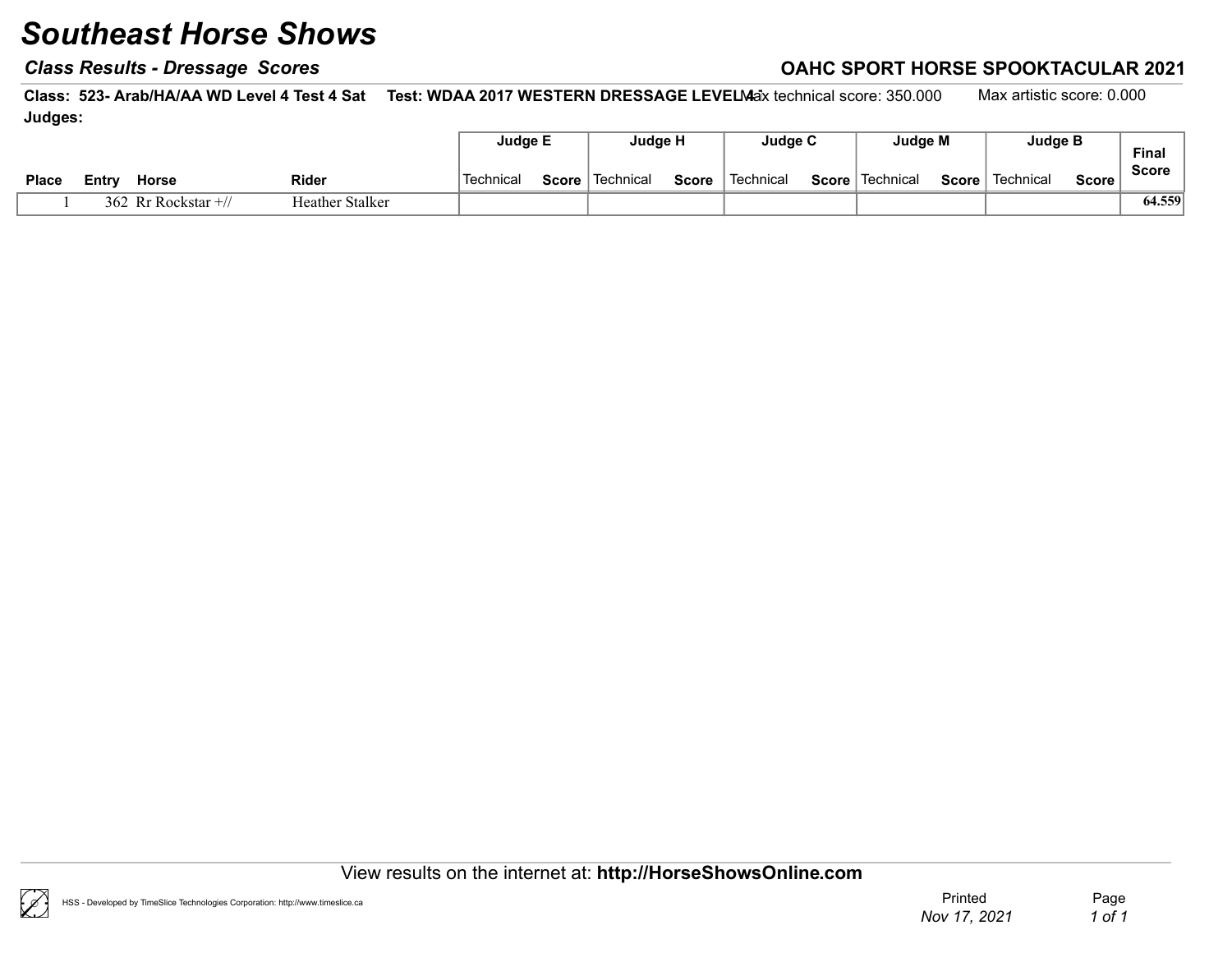### Class Results - Dressage Scores Correction Class According to AHC SPORT HORSE SPOOKTACULAR 2021

Class: 800- WD Open Breed Intro 1 Sat Test: WDAA 2017 WESTERN DRESSAGE INTROMUx technical score: 220.000 Max artistic score: 0.000

Judges: () Leslie Lopardo Final Score Judge E Judge H Judge C Judge M Judge B Place Entry Horse  $\blacksquare$  Rider  $\blacksquare$  Technical Score Technical Score Technical Score Technical Score Technical Score Score 1 354 Tommy Temon Lilly Kirkland Tommy Temon 1 354 Tommy Temon 1 354 Tommy Temon 1 354 Tommy Temon

2 398 Takota Marjie Wenger Takota 69.318 3 390 Cookin At Sunrise Joanne Lanzisera Cookin At Sunrise Cookin At Sunrise of the Cookin At Sunrise 62.500 4 369 Duchess Sierra Sharp 61.591

View results on the internet at: http://HorseShowsOnline.com

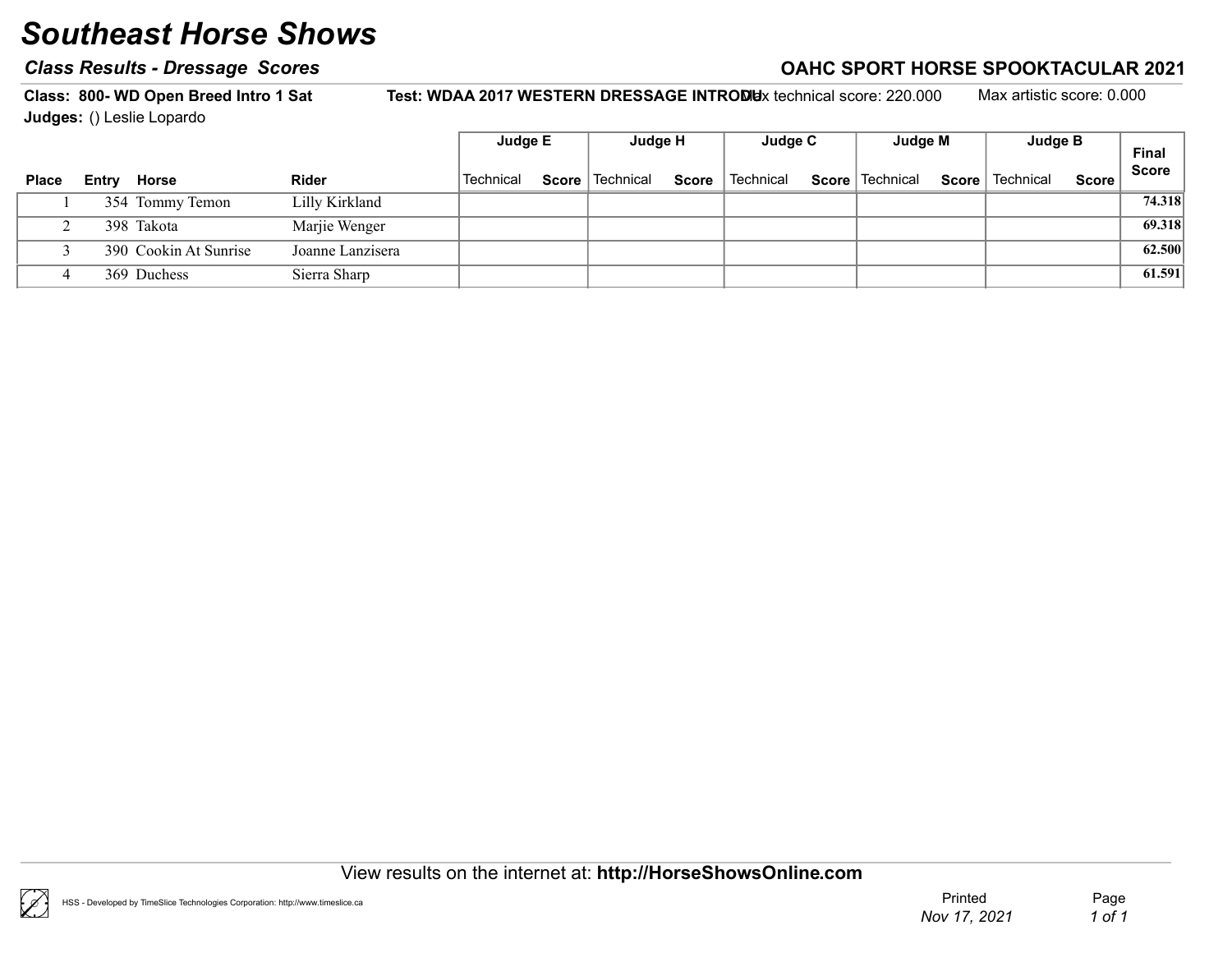### Class Results - Dressage Scores Class Results - Dressage Scores Class Results - Dressage Scores Class Results - D

Class: 801- WD Open Breed Intro 2 Sat Test: WDAA 2017 WESTERN DRESSAGE INTRODUx technical score: 180.000 Max artistic score: 0.000 Judges: () Leslie Lopardo

|              |  |                 |                | Judge E   | Judge H           |              | Judge C                | Judge M           |              | <b>Judge B</b> |         | <b>Final</b> |
|--------------|--|-----------------|----------------|-----------|-------------------|--------------|------------------------|-------------------|--------------|----------------|---------|--------------|
| <b>Place</b> |  | Entry Horse     | <b>Rider</b>   | Technical | Score   Technical | <b>Score</b> | <sup>∖</sup> Technical | Score   Technical | $Score \mid$ | Technical      | Score i | <b>Score</b> |
|              |  | 369 Duchess     | Sierra Sharp   |           |                   |              |                        |                   |              |                |         | 60.278       |
|              |  | 354 Tommy Temon | Lilly Kirkland |           |                   |              |                        |                   |              |                |         | 8.000        |

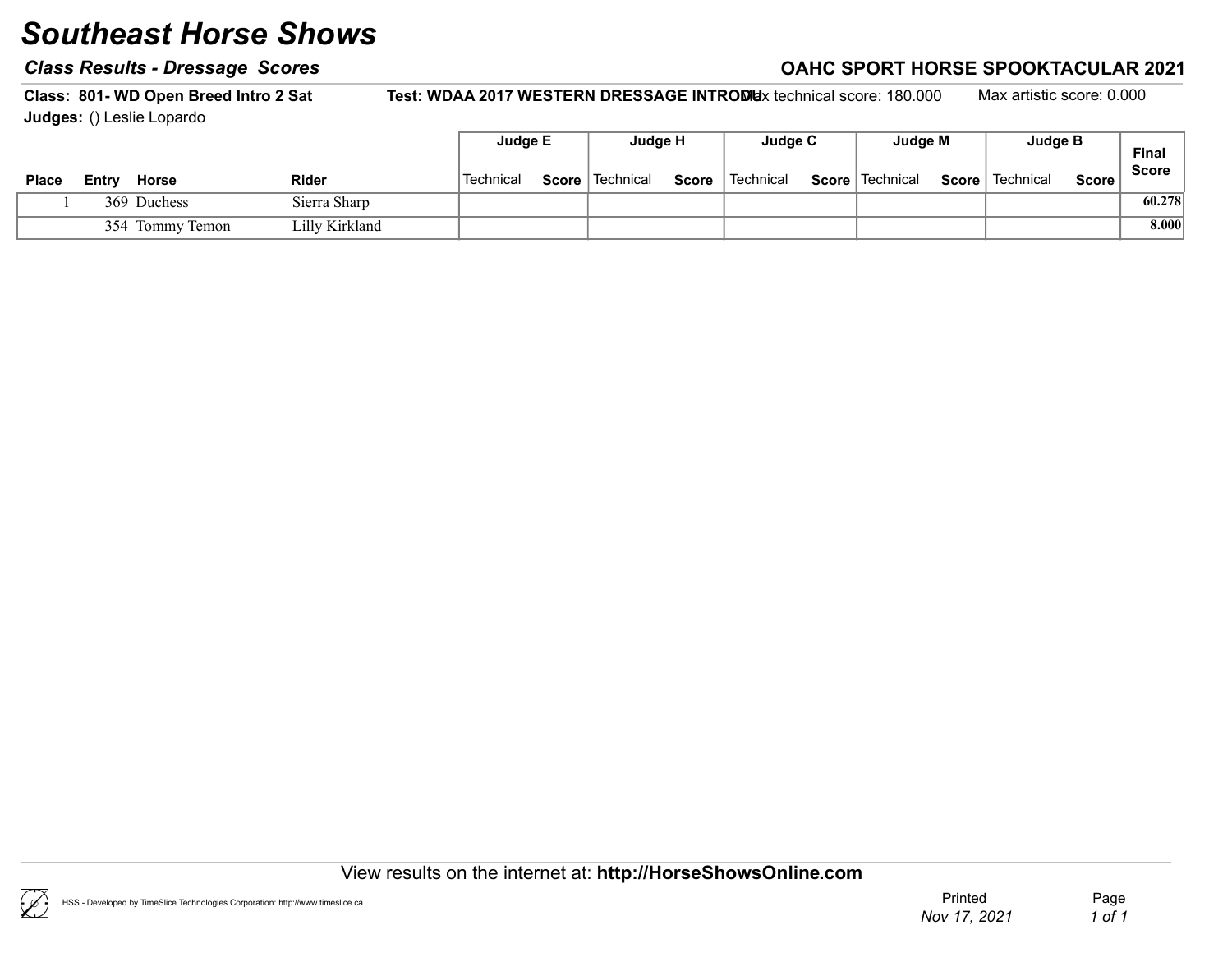### Class Results - Dressage Scores Class Results - Dressage Scores Class Results - Dressage Scores Class Results - D

Class: 802- WD Open Breed Intro 3 Sat Test: WDAA 2017 WESTERN DRESSAGE INTRODUx technical score: 200.000 Max artistic score: 0.000 Judges: () Leslie Lopardo

|              |       |                       |                  | Judge E   |       | Judge H     |              | Judge C   | Judge M           |       | Judge B   |              | <b>Final</b> |
|--------------|-------|-----------------------|------------------|-----------|-------|-------------|--------------|-----------|-------------------|-------|-----------|--------------|--------------|
| <b>Place</b> | Entry | Horse                 | <b>Rider</b>     | Technical | Score | l Technical | <b>Score</b> | Technical | Score   Technical | Score | Technical | <b>Score</b> | <b>Score</b> |
|              |       | 390 Cookin At Sunrise | Joanne Lanzisera |           |       |             |              |           |                   |       |           |              | 78.500       |
|              |       | 398 Takota            | Marjie Wenger    |           |       |             |              |           |                   |       |           |              | 76.000       |
|              |       | 354 Tommy Temon       | Lilly Kirkland   |           |       |             |              |           |                   |       |           |              | 74.000       |

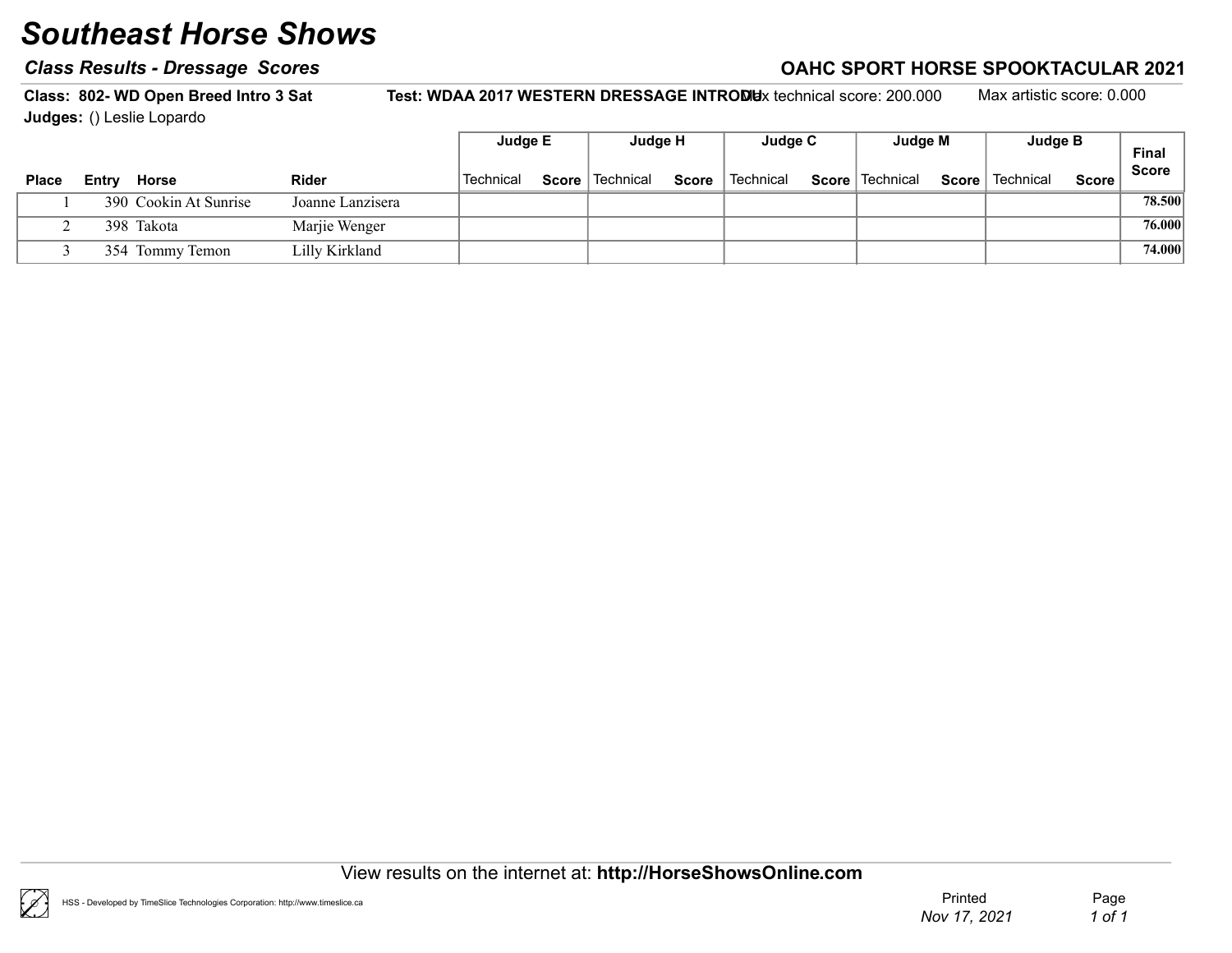#### Class Results - Dressage Scores Class According to the Class Results - Dressage Scores Class According to the C

Class: 803- WD Open Breed Intro 4 Sat Test: WDAA 2017 WESTERN DRESSAGE INTRODUx technical score: 210.000 Max artistic score: 0.000 Judges:

|              |       |                       |                  | Judge E          | Judge H           |              | Judge C   | Judge M           | Judge B           |       | Final        |
|--------------|-------|-----------------------|------------------|------------------|-------------------|--------------|-----------|-------------------|-------------------|-------|--------------|
| <b>Place</b> | Entry | Horse                 | <b>Rider</b>     | <b>Technical</b> | Score   Technical | <b>Score</b> | Technical | Score   Technical | Score   Technical | Score | <b>Score</b> |
|              |       | 390 Cookin At Sunrise | Joanne Lanzisera |                  |                   |              |           |                   |                   |       | 74.762       |
|              |       | 354 Tommy Temon       | Lilly Kirkland   |                  |                   |              |           |                   |                   |       | 70.000       |

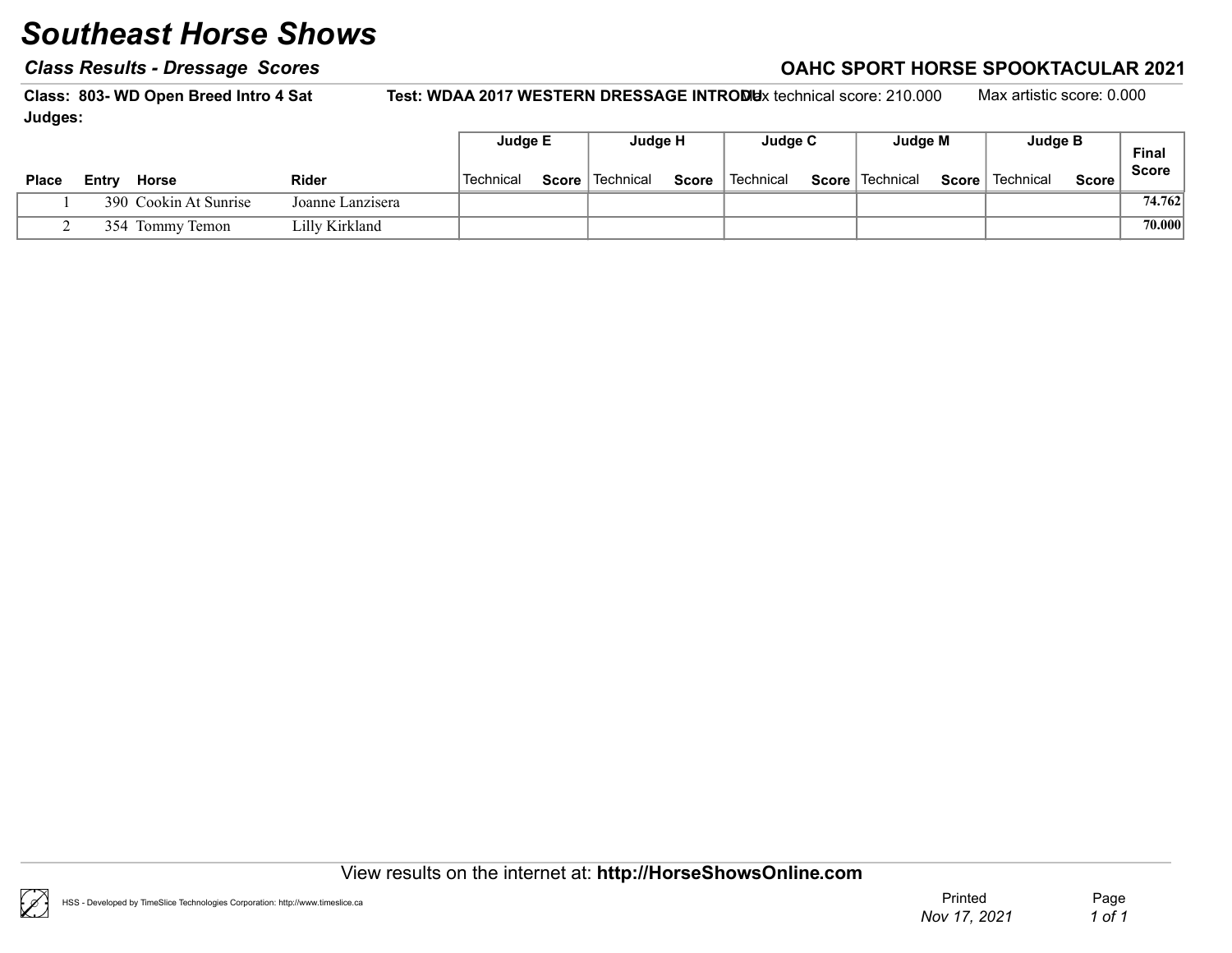#### Class Results - Dressage Scores Class According to the Class Results - Dressage Scores Class According to the C

Class: 804- WD Open Breed Basic 1 Sat Test: USEF 2013 Western Dressage Basic Test 1Max technical score: 310.000 Max artistic score: 0.000 Judges: () Leslie Lopardo

|              |       |                 |                      | Judge E   |       | Judge H     |              | Judge C   | Judge M           |       | Judge B   |              | Final        |
|--------------|-------|-----------------|----------------------|-----------|-------|-------------|--------------|-----------|-------------------|-------|-----------|--------------|--------------|
| <b>Place</b> | Entrv | <b>Horse</b>    | <b>Rider</b>         | Technical | Score | ∣ Technical | <b>Score</b> | Technical | Score   Technical | Score | Technical | <b>Score</b> | <b>Score</b> |
|              |       | 458 Teese       | <b>Yvette Vinton</b> |           |       |             |              |           |                   |       |           |              | 78.958       |
|              |       | 373 Shorty Pine | Valerie Rice         |           |       |             |              |           |                   |       |           |              | 61.875       |

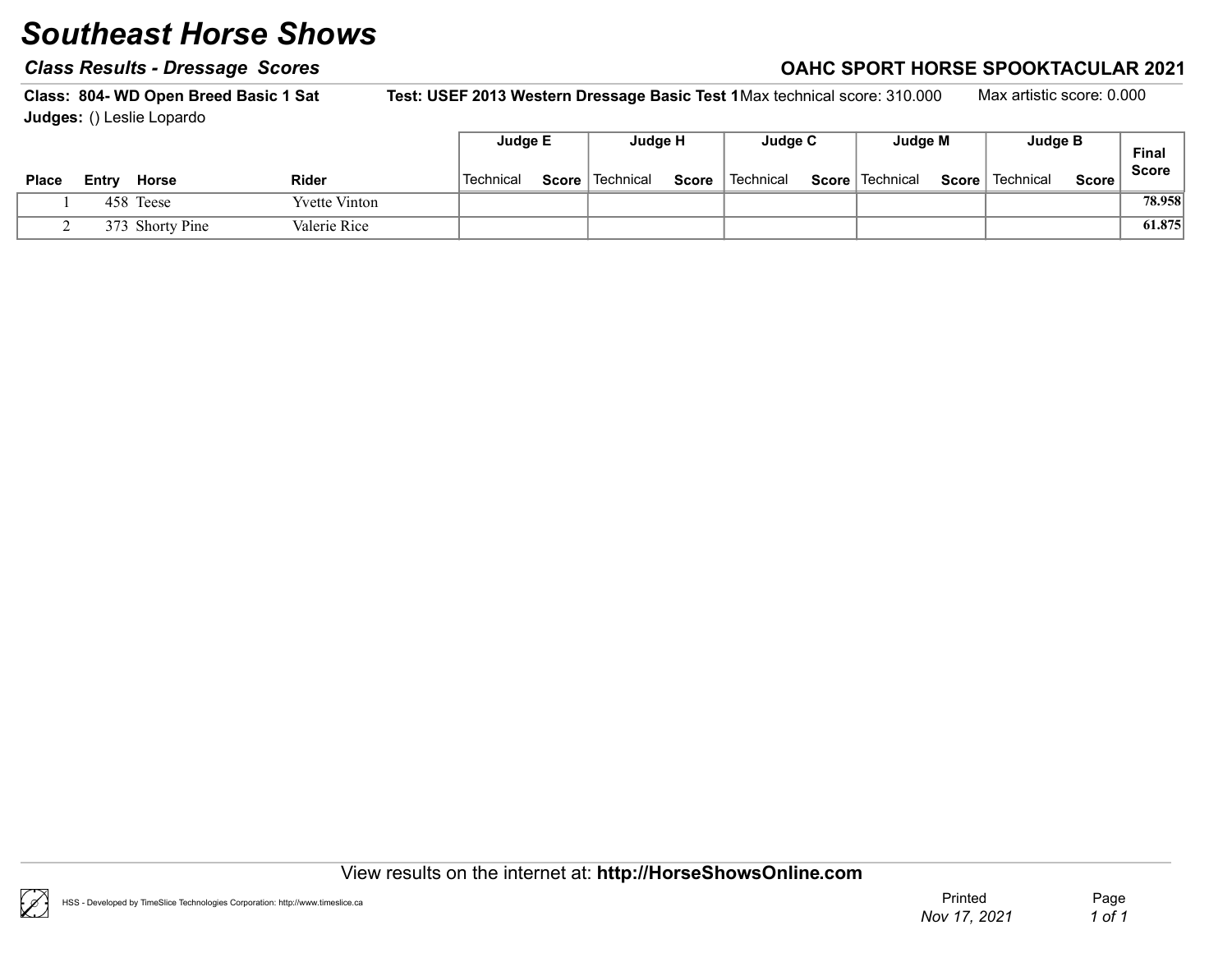#### Class Results - Dressage Scores Class According to the Class Results - Dressage Scores Class According to the C

Class: 805- WD Open Breed Basic 2 Sat Test: USEF 2013 Western Dressage Basic Test 2Max technical score: 360.000 Max artistic score: 0.000 Judges: () Leslie Lopardo

|              |       |                 |              | Judge E   |           | Judge H   |       | Judge C     |       | Judge M   |       | <b>Judge B</b> |         | <b>Final</b> |
|--------------|-------|-----------------|--------------|-----------|-----------|-----------|-------|-------------|-------|-----------|-------|----------------|---------|--------------|
| <b>Place</b> | Entry | Horse           | Rider        | Technical | Score $ $ | Technical | Score | ˈ Technical | Score | Technical | Score | Technical      | Score . | <b>Score</b> |
|              |       | 373 Shorty Pine | Valerie Rice |           |           |           |       |             |       |           |       |                |         | 63.261       |

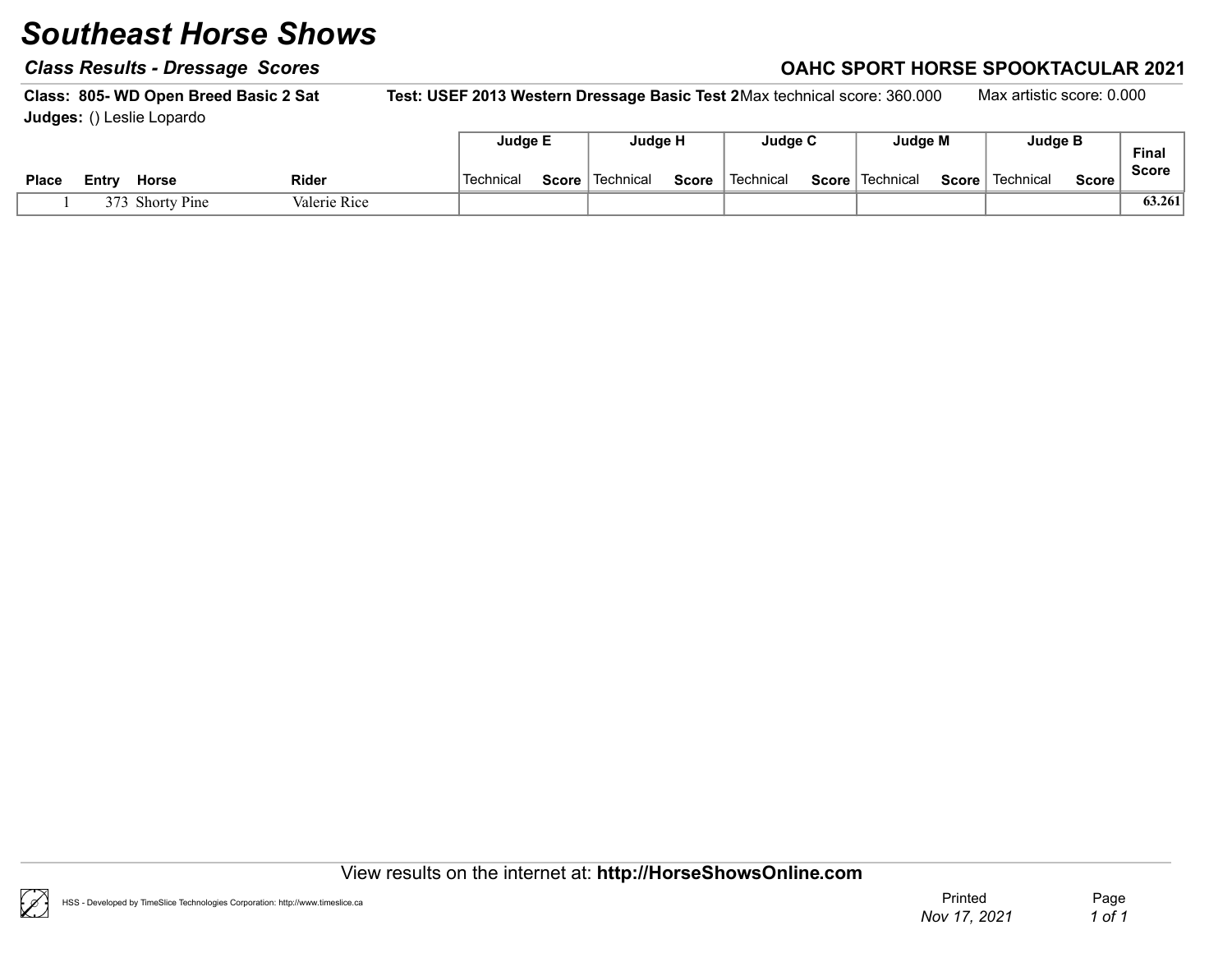#### Class Results - Dressage Scores Class According to the Class Results - Dressage Scores Class According to the C

Class: 806- WD Open Breed Basic 3 Sat Test: USEF 2013 Western Dressage Basic Test 3Max technical score: 330.000 Max artistic score: 0.000 Judges: () Leslie Lopardo

|              |                                            |                      | Judge E   | Judge H           |              | Judge C                | Judge M           |       | Judge B   |              | <b>Final</b> |
|--------------|--------------------------------------------|----------------------|-----------|-------------------|--------------|------------------------|-------------------|-------|-----------|--------------|--------------|
| <b>Place</b> | <b>Entry Horse</b>                         | <b>Rider</b>         | Technical | Score   Technical | <b>Score</b> | <sup>∣</sup> Technical | Score   Technical | Score | Technical | <b>Score</b> | <b>Score</b> |
|              | 458 Teese                                  | <b>Yvette Vinton</b> |           |                   |              |                        |                   |       |           |              | 77.500       |
|              | 378 Srf Sultan Of Swing $+/-$ Jamie Parker |                      |           |                   |              |                        |                   |       |           |              | 65.500       |
|              | 373 Shorty Pine                            | Valerie Rice         |           |                   |              |                        |                   |       |           |              | 61.000       |

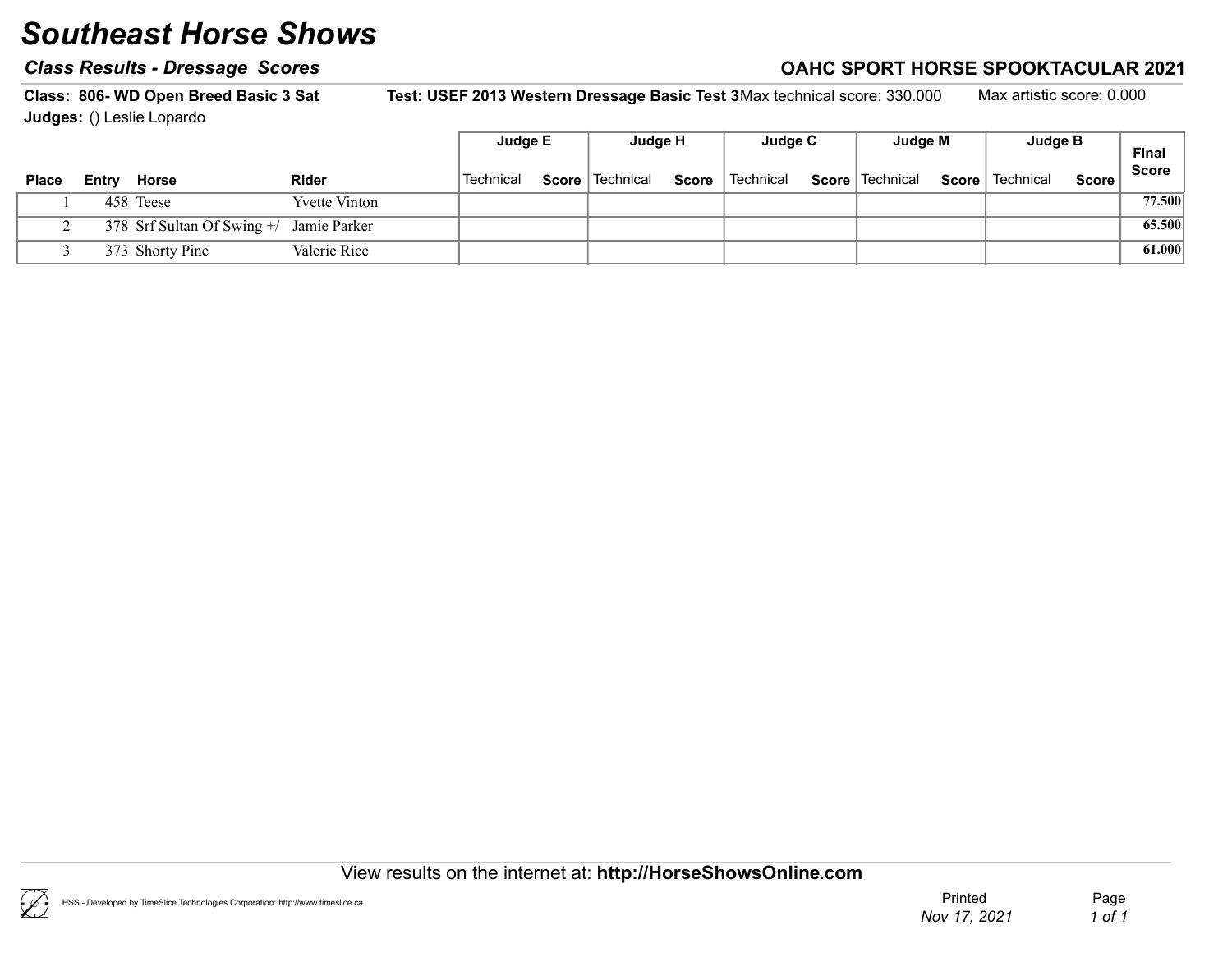### Class Results - Dressage Scores Class Results - Dressage Scores Class Results - Dressage Scores Class Results - D

Class: 303.1- USDF Intro CATR Test: 2007 USDF Materiale Class Scoresheet Max technical score: 100.000 Max artistic score: 0.000 Judges: () Brian MacMahon Е Judge E Judge H Judge C Judge M Judge B

|              |       |                  |                                | $-$        |       |           |              | $-$       |              | $    -$   |       | $\sim$ angeles |       | Final        |
|--------------|-------|------------------|--------------------------------|------------|-------|-----------|--------------|-----------|--------------|-----------|-------|----------------|-------|--------------|
| <b>Place</b> | ≞ntrv | <b>Horse</b>     | <b>Rider</b>                   | `Technicaï | Score | Technical | <b>Score</b> | Technical | <b>Score</b> | Technical | Score | Technical      | Score | <b>Score</b> |
|              | 383   | Lf Bright Finale | Olivia .<br>a Buhler-Lieberman |            |       |           |              |           |              |           |       |                |       | 63.750       |

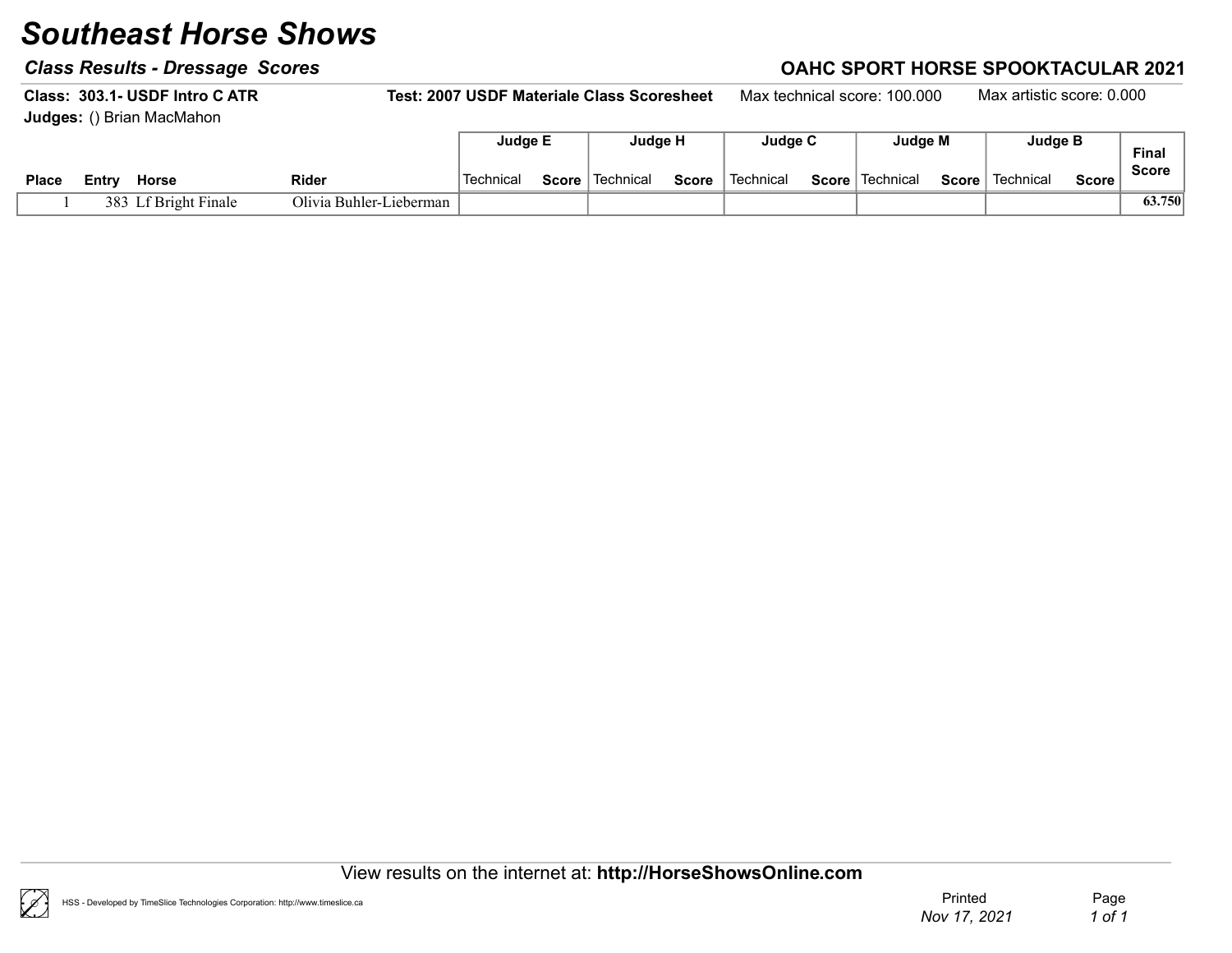#### Class Results - Dressage Scores Class According to the Class Results - Dressage Scores Class According to the C

Class: 304.1- USEF Training 1 JTR Test: 2007 USDF Materiale Class Scoresheet Max technical score: 100.000 Max artistic score: 0.000 Judges: () Brian MacMahon  $\blacksquare$ Judge E Judge H Judge C Judge M Judge B

|              |       |                         |               | Juage E   |       | Juaae H                |       | <b>Judde C</b> | Juage M           |       | <b>Judde</b> R |         | <b>Final</b> |
|--------------|-------|-------------------------|---------------|-----------|-------|------------------------|-------|----------------|-------------------|-------|----------------|---------|--------------|
| <b>Place</b> | Entry | <b>Horse</b>            | <b>Rider</b>  | Technical | Score | <sup>≀</sup> Technical | Score | Technical      | Score   Technical | Score | Technical      | Score i | <b>Score</b> |
|              |       | 387 So Lyrical          | Alanah Nvburn |           |       |                        |       |                |                   |       |                |         | 67.500       |
|              |       | 453 Lesleis Heir $+++/$ | Lyla Augello  |           |       |                        |       |                |                   |       |                |         | 60.385       |

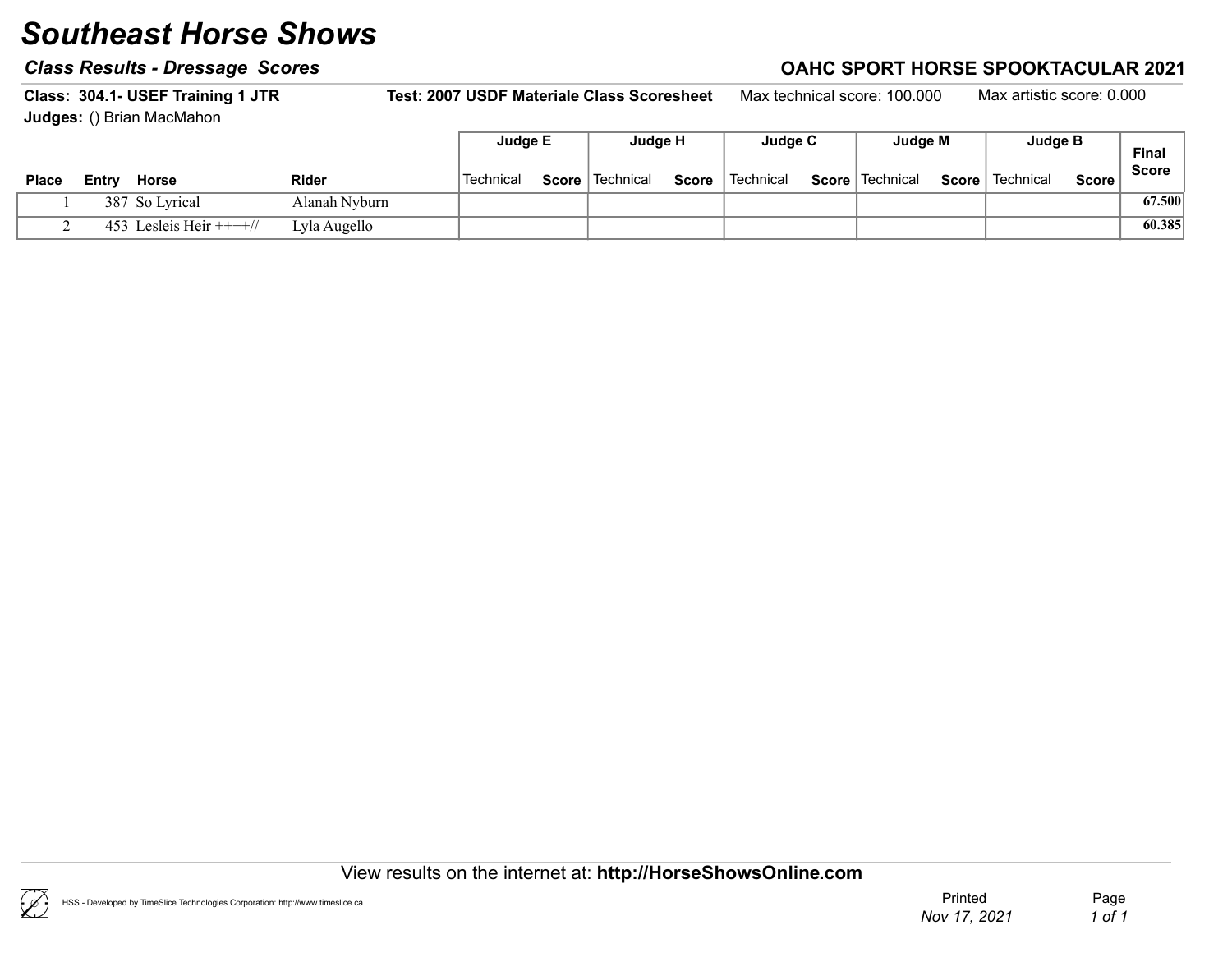#### Class Results - Dressage Scores Class According to the Class Results - Dressage Scores Class According to the C

Class: 403.1- USDF Intro CATR Test: USDF 2015 Introductory Level Test C Max technical score: 200.000 Max artistic score: 0.000 Judges: () Bill Woods Final Score Judge E Judge H Judge C Judge M Judge B Place Entry Horse  $\blacksquare$  Rider  $\blacksquare$  Technical Score Technical Score Technical Score Technical Score Technical Score Score

1 383 Lf Bright Finale Olivia Buhler-Lieberman | 64.000

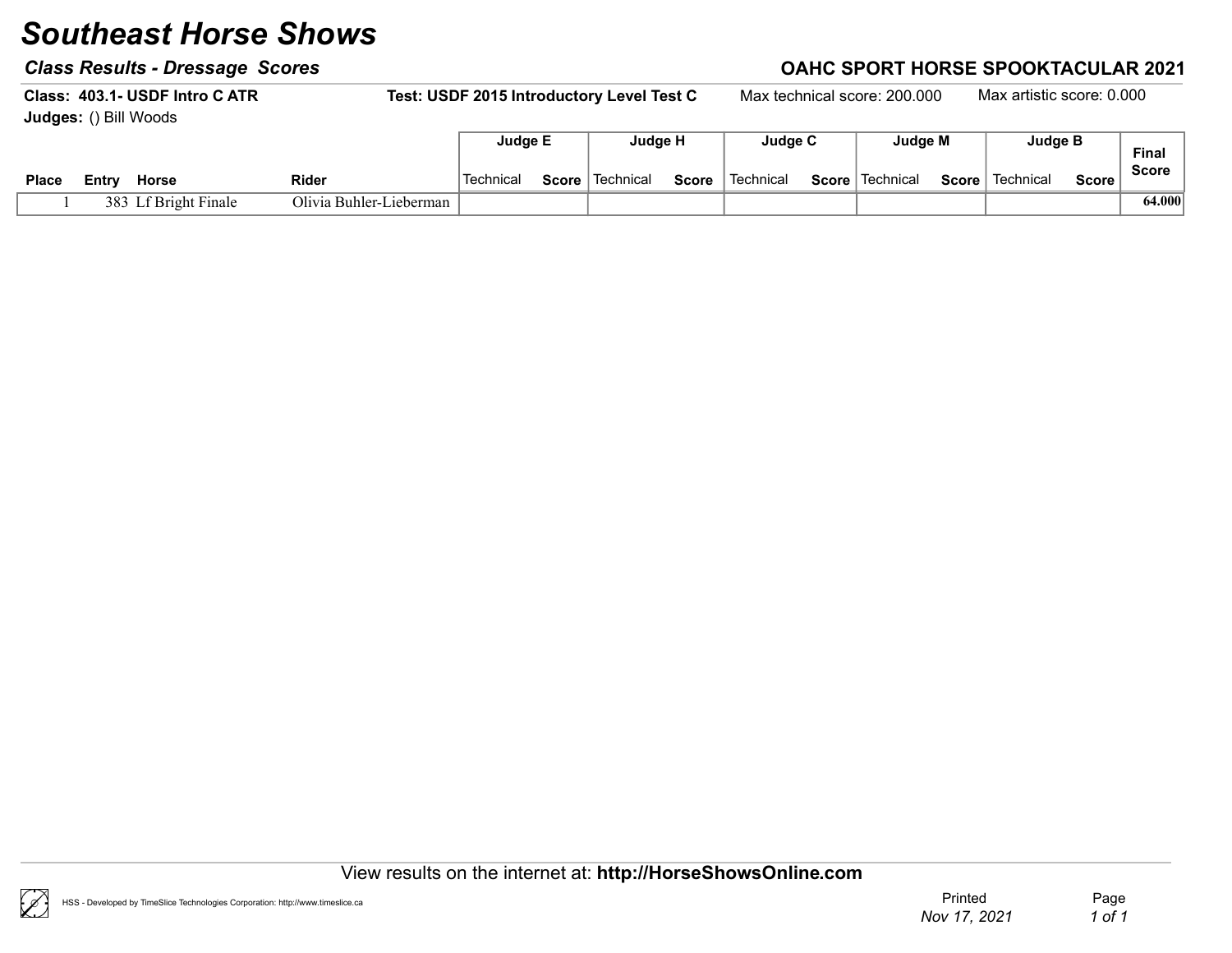### Class Results - Dressage Scores Class Results - Dressage Scores Class Results - Dressage Scores Class Results -

|                              |                                | Class: 404.1- USEF Training Test 1 JTR |               | Test: Training Level, Test 1 2011 |       |             |       |             | Max technical score: 240.000 |              | Max artistic score: 0.000 |              |              |
|------------------------------|--------------------------------|----------------------------------------|---------------|-----------------------------------|-------|-------------|-------|-------------|------------------------------|--------------|---------------------------|--------------|--------------|
| <b>Judges: () Bill Woods</b> |                                |                                        |               |                                   |       |             |       |             |                              |              |                           |              |              |
|                              |                                |                                        |               | Judge E                           |       | Judge H     |       | Judge C     | Judge M                      |              | Judge B                   |              | Final        |
| <b>Place</b>                 | <b>Rider</b><br>Horse<br>Entrv |                                        |               | Technical                         | Score | l Technical | Score | ∣ Technical | Score   Technical            | <b>Score</b> | Technical                 | <b>Score</b> | <b>Score</b> |
|                              |                                | 453 Lesleis Heir $+++/$                | Lyla Augello  |                                   |       |             |       |             |                              |              |                           |              | 65.000       |
|                              |                                | 387 So Lyrical                         | Alanah Nyburn |                                   |       |             |       |             |                              |              |                           |              | 53.077       |

View results on the internet at: http://HorseShowsOnline.com

 $(\mathscr{C})$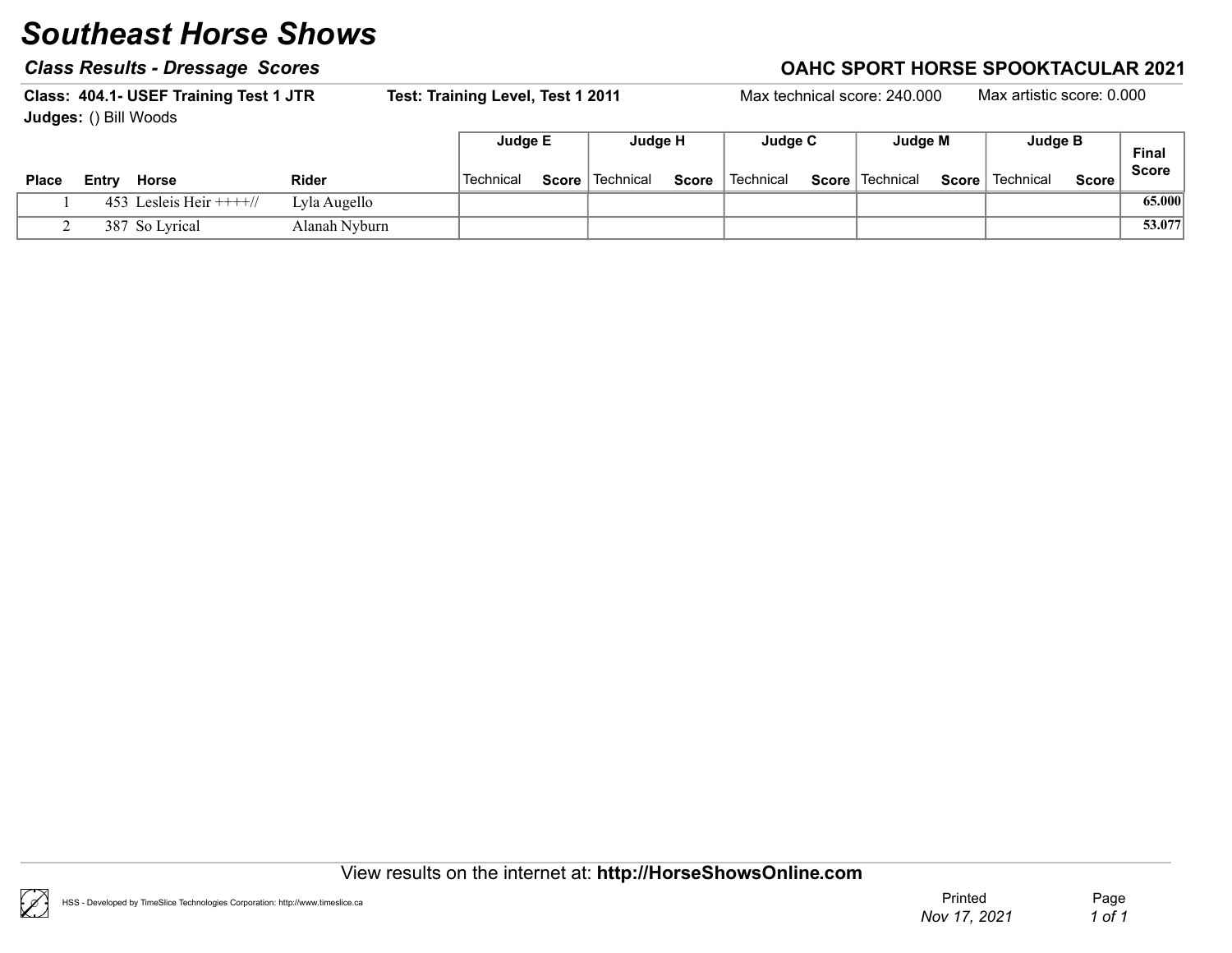### Class Results - Dressage Scores Correction Class According to the Case of Class Results - Dressage Scores Controller

Class: 408.1- USEF Training Test 3 JTR Test: Training Level, Test 3 2011 Max technical score: 250.000 Max artistic score: 0.000 Judges: () Bill Woods Final Score Judge E Judge H Judge C Judge M Judge B Place Entry Horse  $\blacksquare$  Rider  $\blacksquare$  Technical Score Technical Score Technical Score Technical Score Technical Score Score 1 391 Giannis Blazin Legacy++Caleigh Coleman 66.034  $+ /$ 2 384 Sweet Soul Sister Olivia Buhler-Lieberman (34.310) 3 392 Resilient Victoria Reynolds (63.103 4 386 Wildfire Bf Sophia Martin Sophia Martin 1 57.414 5 379 Uforic Storm Brianna Solitro **1986** Storm 54.483



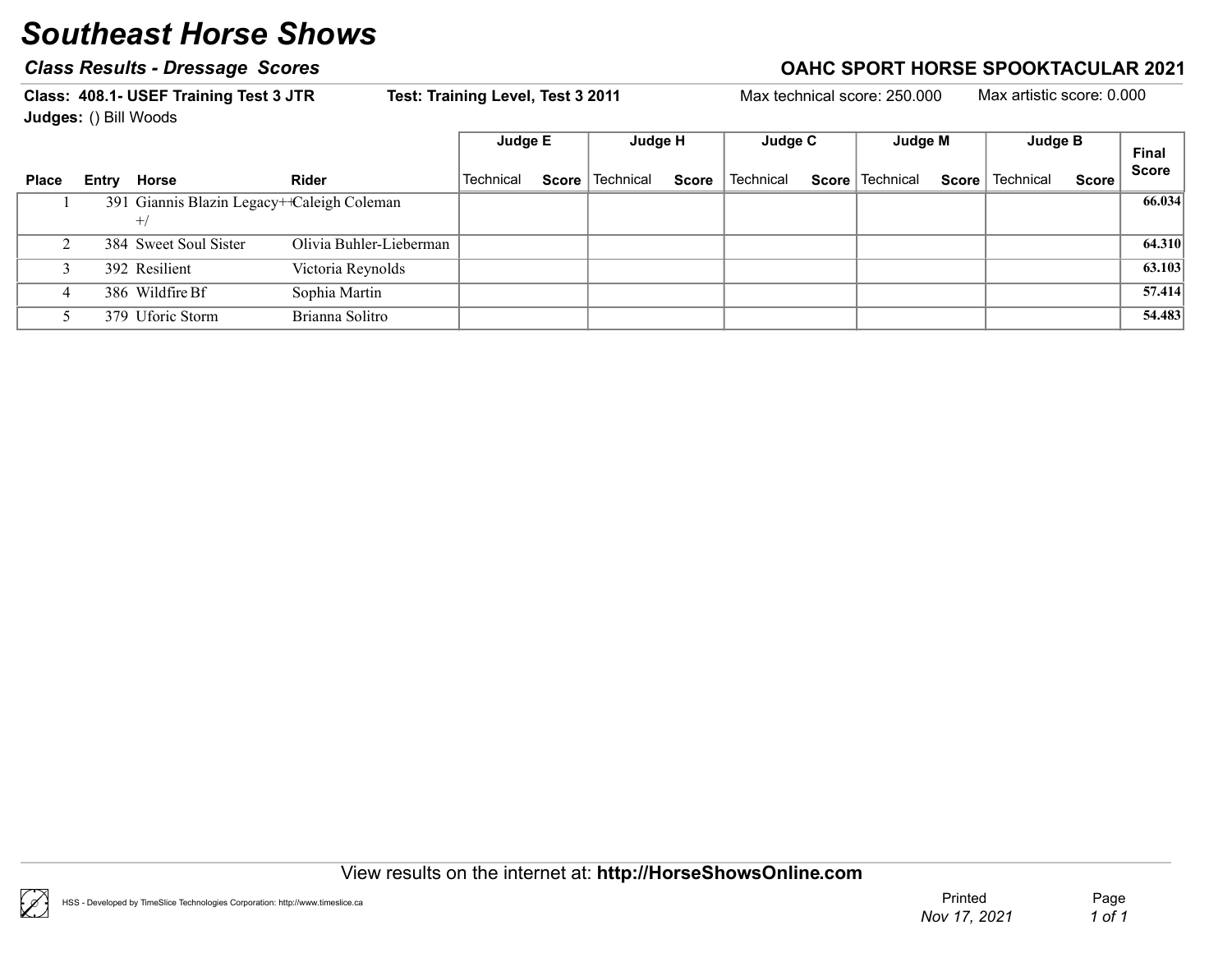#### Class Results - Dressage Scores Class According to the Class Results - Dressage Scores Class According to the C

Class: 501.1- Arab/HA/AA WD Intro 2 Sun Test: WDAA 2017 WESTERN DRESSAGE INTRODUx technical score: 180.000 Max artistic score: 0.000 Judges: () Leslie Lopardo

|              |                       |       |               | Judge E   | Judge H                  |       | Judge C   | Judge M           |              | <b>Judge B</b> |              | <b>Final</b> |
|--------------|-----------------------|-------|---------------|-----------|--------------------------|-------|-----------|-------------------|--------------|----------------|--------------|--------------|
| <b>Place</b> | <b>Horse</b><br>Entry | Rider |               | Technical | <b>Score</b>   Technical | Score | Technical | Score   Technical | $Score \mid$ | Technical      | <b>Score</b> | <b>Score</b> |
|              | 365 Tiffany Vice      |       | Anna Weskerna |           |                          |       |           |                   |              |                |              | 49.167       |

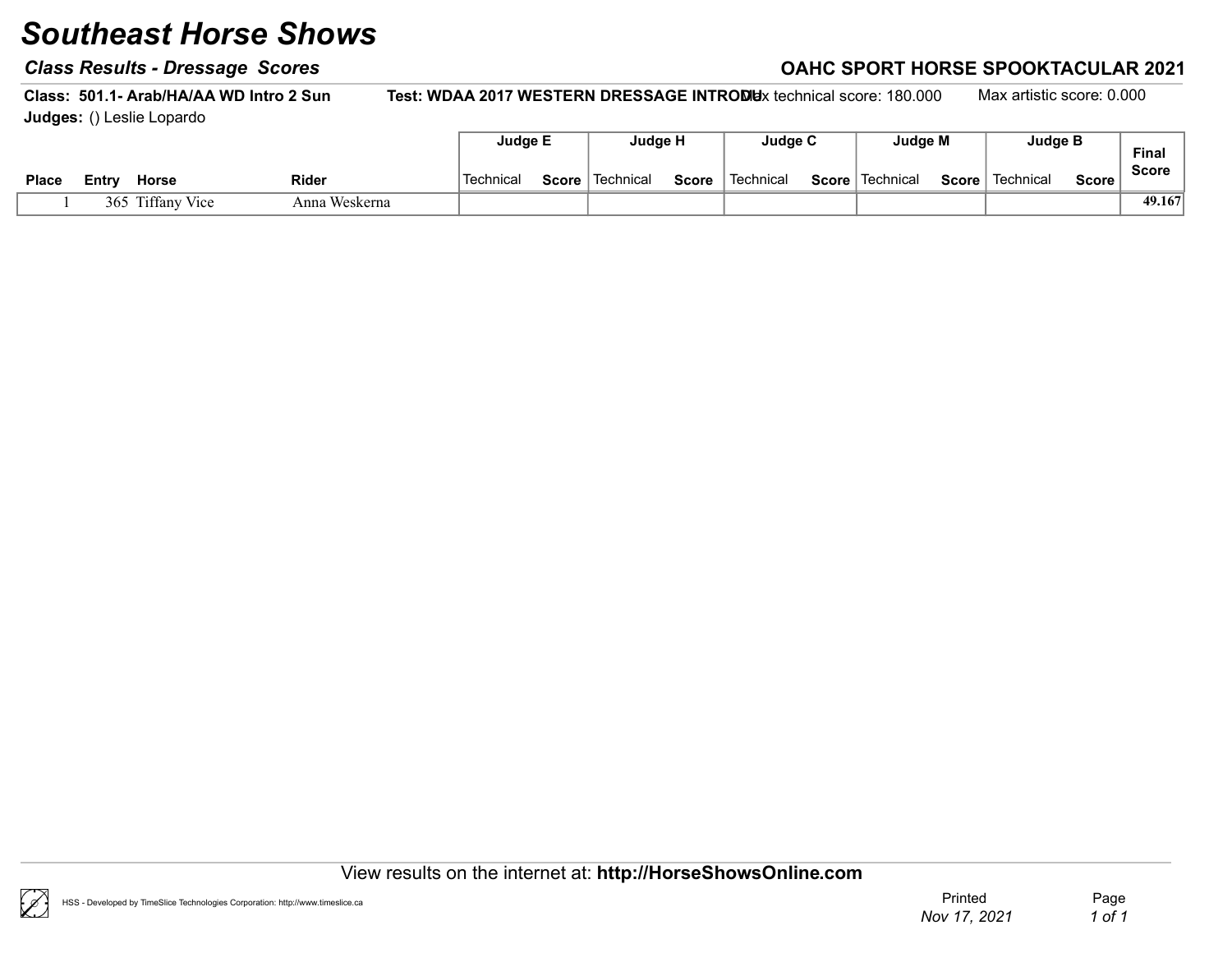#### Class Results - Dressage Scores Class According to the Class Results - Dressage Scores Class According to the C

Class: 502.1- Arab/HA/AA WD Intro 3 Sun Test: WDAA 2017 WESTERN DRESSAGE INTRODUx technical score: 200.000 Max artistic score: 0.000 Judges: () Leslie Lopardo

|              |       |                       |               | Judge E   | Judge H           |              | Judge C   | Judge M           |       | <b>Judge B</b> |              | Final        |
|--------------|-------|-----------------------|---------------|-----------|-------------------|--------------|-----------|-------------------|-------|----------------|--------------|--------------|
| <b>Place</b> | Entry | <b>Horse</b>          | Rider         | Technical | Score   Technical | <b>Score</b> | Technical | Score   Technical | Score | Technical      | <b>Score</b> | <b>Score</b> |
|              |       | 397 Jewels Afire $+/$ | Marcy Muscolo |           |                   |              |           |                   |       |                |              | 59.250       |
|              |       | 365 Tiffany Vice      | Mary Anderson |           |                   |              |           |                   |       |                |              | 54.750       |

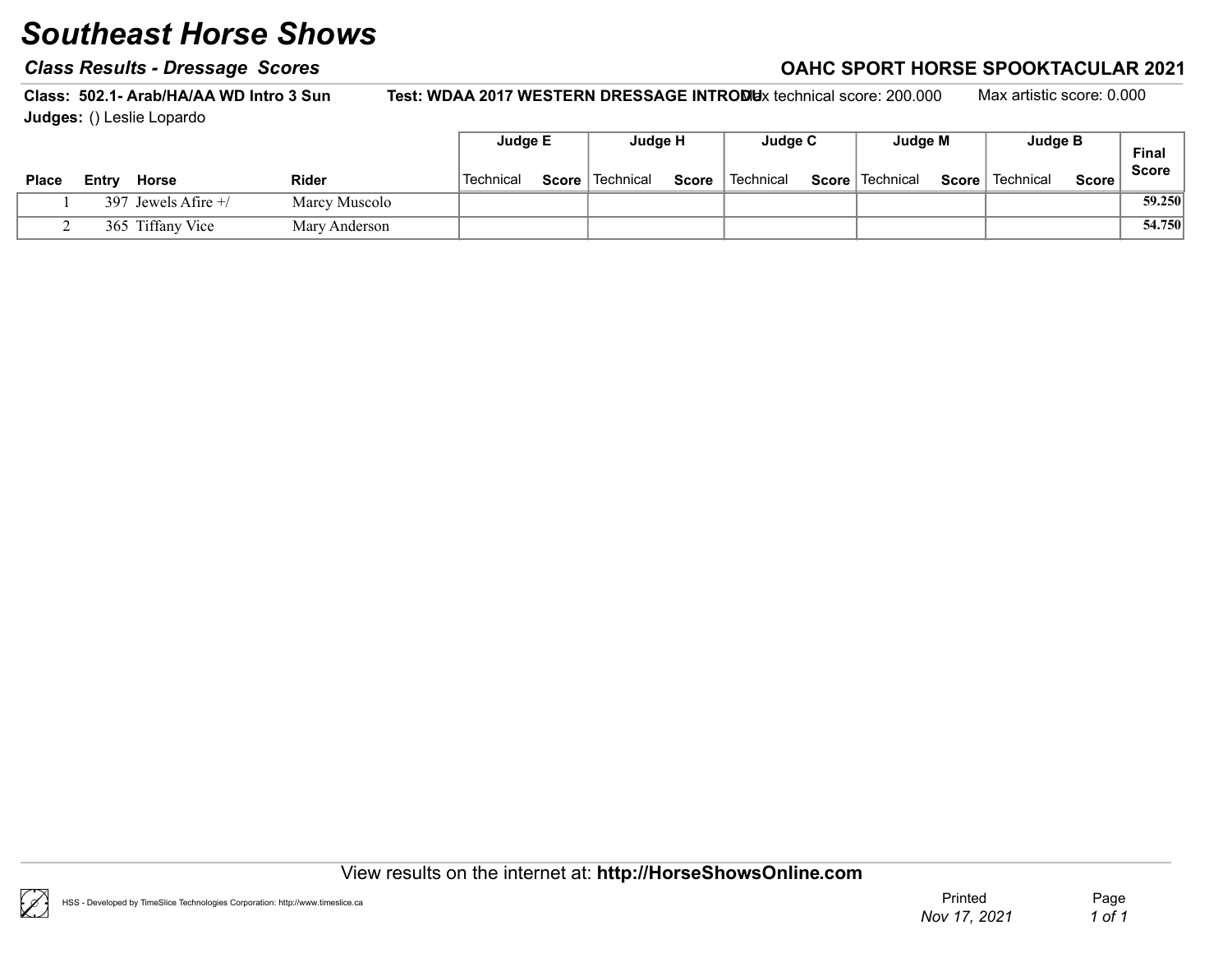#### Class Results - Dressage Scores Class According to the Class Results - Dressage Scores Class According to the C

Class: 504.1- Arab/HA/AA WD Basic 1 Sun Test: WDAA 2017 WESTERN DRESSAGE BASICMEx technical score: 240.000 Max artistic score: 0.000 Judges: () Leslie Lopardo

|              |       |       |                                     | Judge E   | Judge H                  |              | Judge C   | Judge M                  |       | <b>Judge B</b> |        | <b>Final</b> |
|--------------|-------|-------|-------------------------------------|-----------|--------------------------|--------------|-----------|--------------------------|-------|----------------|--------|--------------|
| <b>Place</b> | Entrv | Horse | Rider                               | Technical | <b>Score</b>   Technical | <b>Score</b> | Technical | <b>Score</b>   Technical | Score | Technical      | Score, | <b>Score</b> |
|              |       |       | 394 Sas Love Commander + Mary Loden |           |                          |              |           |                          |       |                |        | 61.042       |

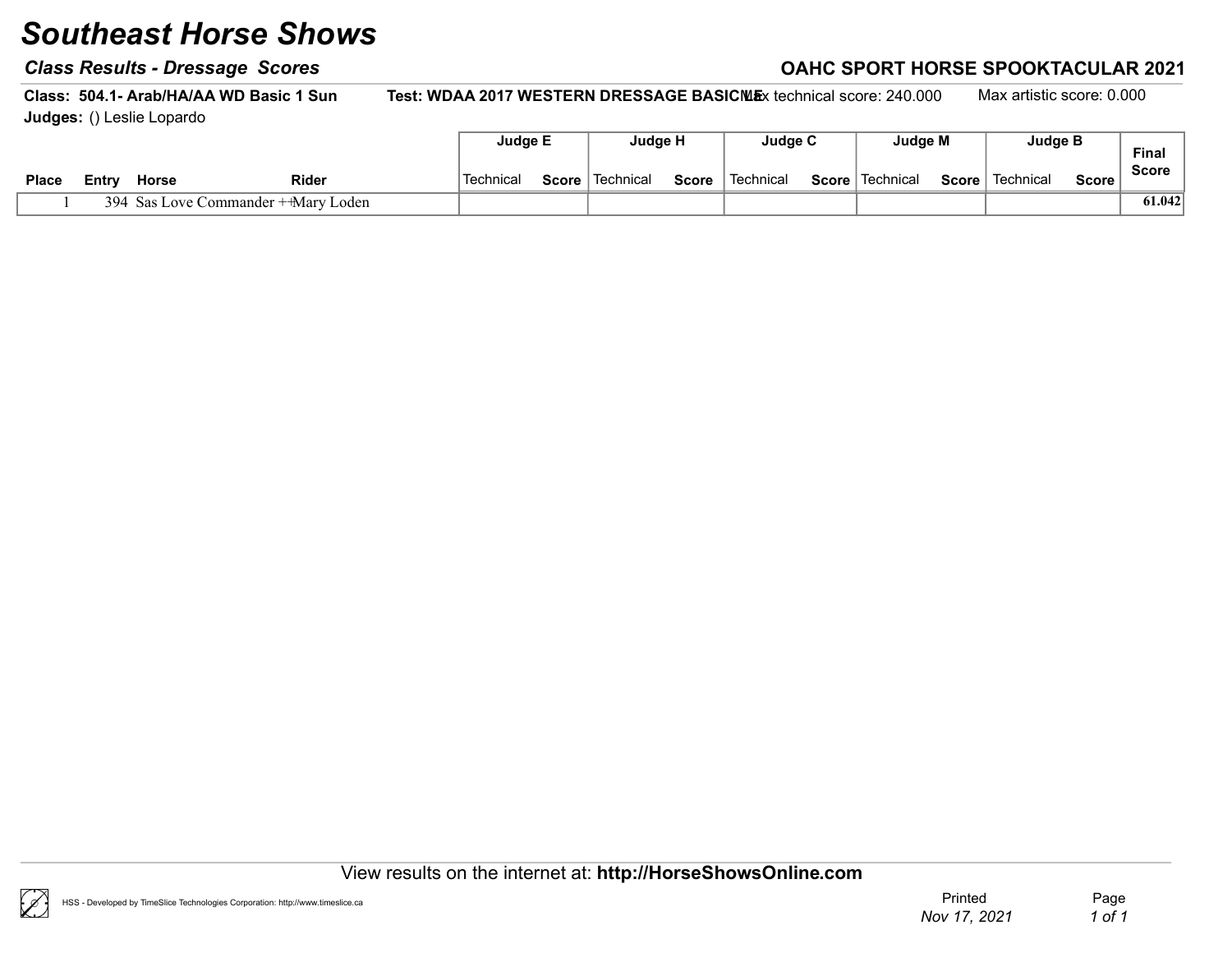#### Class Results - Dressage Scores Class According to the Class Results - Dressage Scores Class According to the C

Class: 506.1- Arab/HA/AA WD Basic 3 Sun Test: WDAA 2017 WESTERN DRESSAGE BASICMEx technical score: 200.000 Max artistic score: 0.000 Judges: () Leslie Lopardo

|              |       |                                            |              | Judge E          | Judge H           |       | Judge C                | Judge M           |              | Judge B   |              | <b>Final</b> |
|--------------|-------|--------------------------------------------|--------------|------------------|-------------------|-------|------------------------|-------------------|--------------|-----------|--------------|--------------|
| <b>Place</b> | Entry | Horse                                      | <b>Rider</b> | <b>Technical</b> | Score   Technical | Score | <sup>'</sup> Technical | Score   Technical | $Score \mid$ | Technical | <b>Score</b> | <b>Score</b> |
|              |       | 395 Mayhems Shetan $++/$ Mary Loden        |              |                  |                   |       |                        |                   |              |           |              | 72.750       |
|              |       | 378 Srf Sultan Of Swing $+/-$ Jamie Parker |              |                  |                   |       |                        |                   |              |           |              | 63.250       |

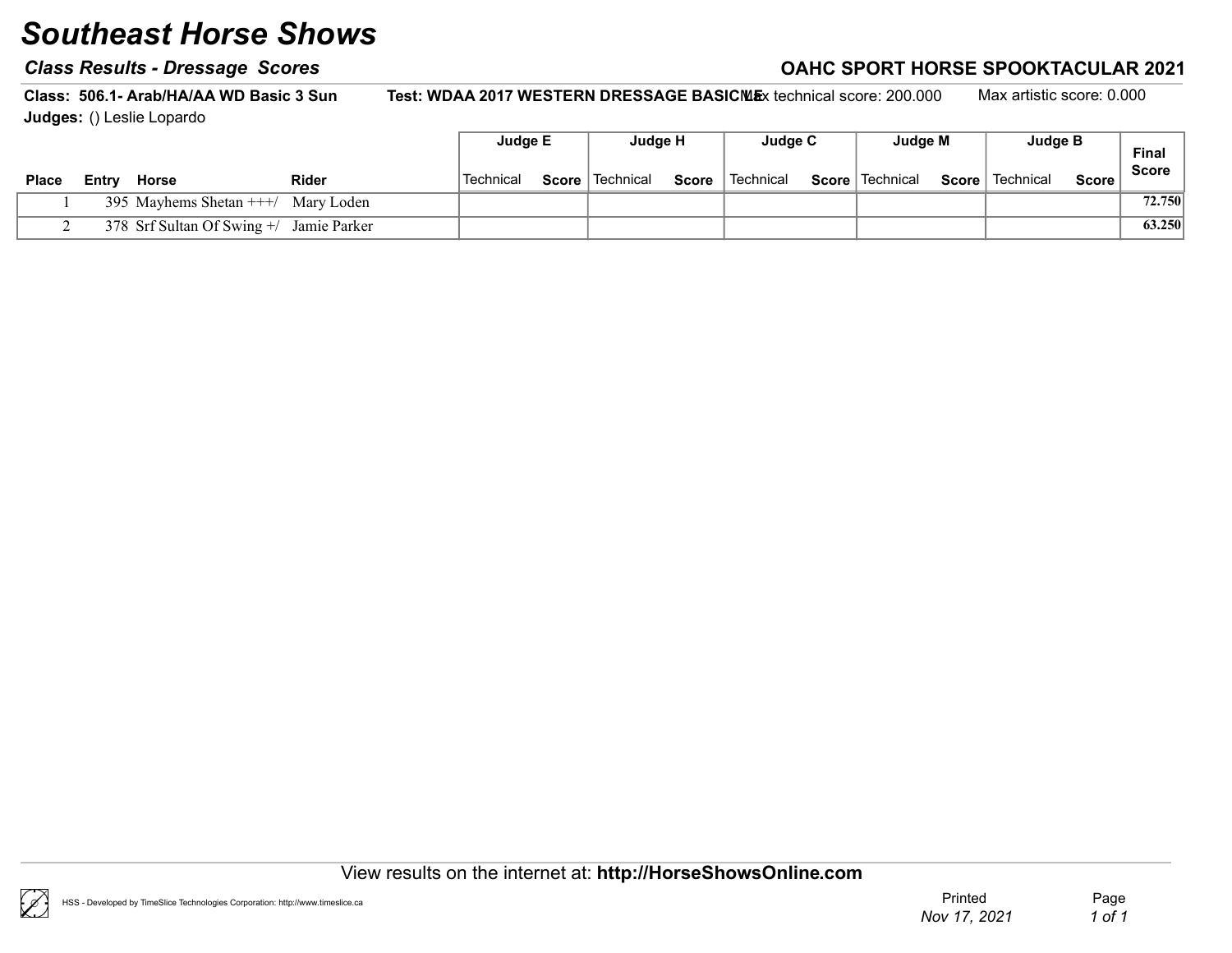#### Class Results - Dressage Scores Class According to the Class Results - Dressage Scores Class According to the C

Class: 507.1- Arab/HA/AA WD Basic 4 Sun Test: WDAA 2017 WESTERN DRESSAGE BASICMEx technical score: 250.000 Max artistic score: 0.000 Judges: () Leslie Lopardo

|              |       |                                     |       | Judge E   | Judge H           |              | Judge C   | Judge M           |              | Judge B   |       | Final        |
|--------------|-------|-------------------------------------|-------|-----------|-------------------|--------------|-----------|-------------------|--------------|-----------|-------|--------------|
| <b>Place</b> | Entry | <b>Horse</b>                        | Rider | Technical | Score   Technical | <b>Score</b> | Technical | Score   Technical | $Score \mid$ | Technical | Score | <b>Score</b> |
|              |       | 395 Mayhems Shetan $++/$ Mary Loden |       |           |                   |              |           |                   |              |           |       | 72.000       |
|              |       | 394 Sas Love Commander + Mary Loden |       |           |                   |              |           |                   |              |           |       | 58.800       |

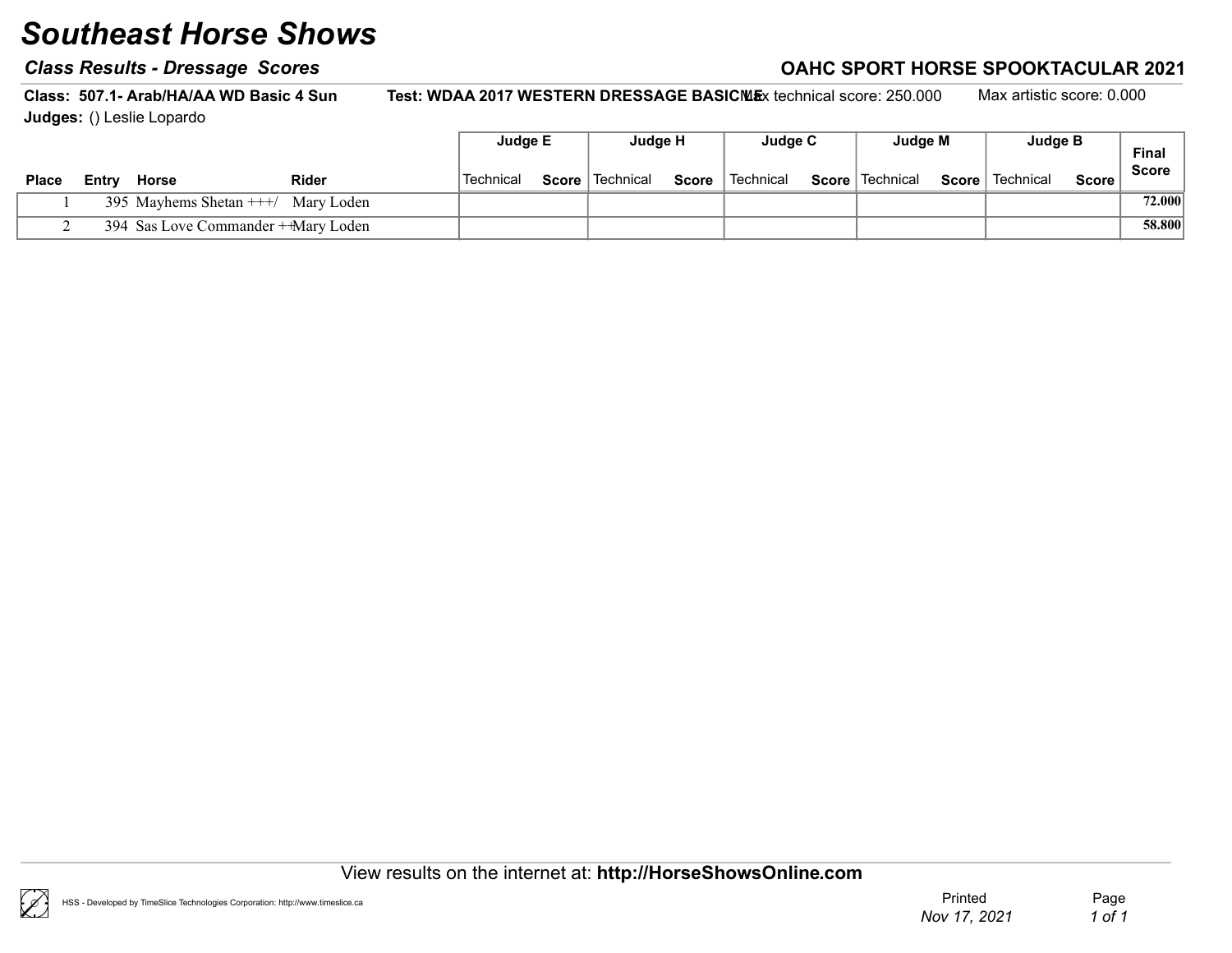#### Class Results - Dressage Scores Class According to the Class Results - Dressage Scores Class According to the C

Class: 511.1- Arab/HA/AA WD Level 1 Test 4 Sat Test: WDAA 2017 WESTERN DRESSAGE LEVELMax technical score: 260.000 Max artistic score: 0.000 Judges: () Leslie Lopardo

|              |       |                         |              | Judge E          | Judge H           |       | Judae C   | Judge M           | <b>Judge B</b>    |         | <b>Final</b> |
|--------------|-------|-------------------------|--------------|------------------|-------------------|-------|-----------|-------------------|-------------------|---------|--------------|
| <b>Place</b> | Entrv | <b>Horse</b>            | <b>Rider</b> | <b>Technical</b> | Score   Technical | Score | Technical | Score   Technical | Score   Technical | Score i | Score        |
|              |       | 395 Mayhems Shetan $++$ | Mary Loden   |                  |                   |       |           |                   |                   |         | 72.692       |

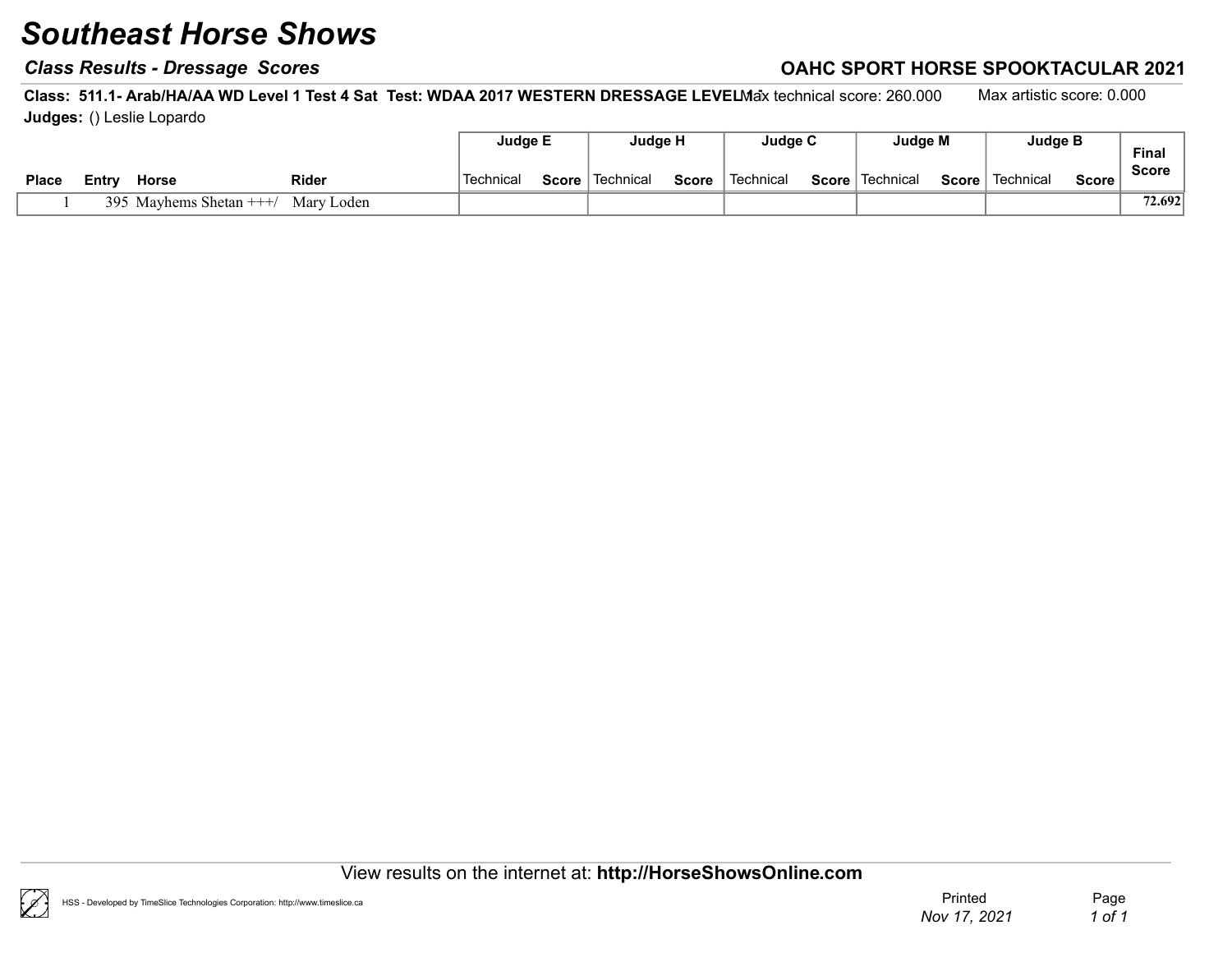### Class Results - Dressage Scores Class Results - Dressage Scores Class Results - Dressage Scores Class Results - D

Class: 523.1- Arab/HA/AA WD Level 4 Test 4 Sur Test: WDAA 2017 WESTERN DRESSAGE LEVELMax technical score: 350.000 Max artistic score: 0.000 Judges:

|              |                      |                 | Judge E   | Judge H           |              | Judge C   | Judge M           |       | Judge B   |       | <b>Final</b> |
|--------------|----------------------|-----------------|-----------|-------------------|--------------|-----------|-------------------|-------|-----------|-------|--------------|
| <b>Place</b> | Horse<br>∟∟ntrv      | Rider           | Technical | Score   Technical | <b>Score</b> | Technical | Score   Technical | Score | Technical | Score | Score        |
|              | 362 Rr Rockstar $+/$ | Heather Stalker |           |                   |              |           |                   |       |           |       | 64.412       |

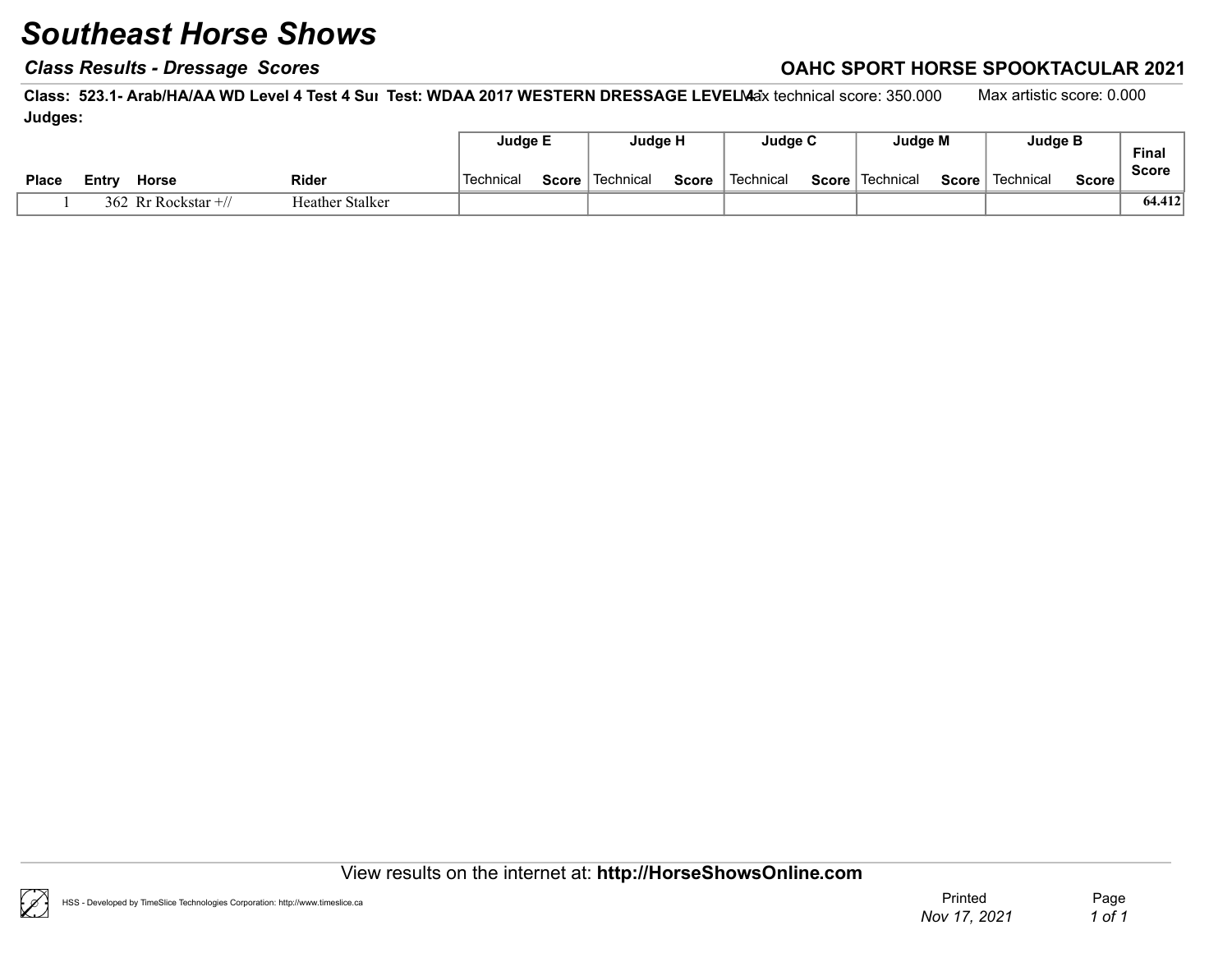#### Class Results - Dressage Scores Class According to the Class Results - Dressage Scores Class According to the C

Class: 800.1- WD Open Breed Intro 1 Sun Test: WDAA 2017 WESTERN DRESSAGE INTRODUx technical score: 220.000 Max artistic score: 0.000 Judges: () Leslie Lopardo

|              |       |                       |                  | Judge E   | Judge H           |       | Judge C   | Judge M           | Judge B           |        | Final        |
|--------------|-------|-----------------------|------------------|-----------|-------------------|-------|-----------|-------------------|-------------------|--------|--------------|
| <b>Place</b> | Entry | Horse                 | <b>Rider</b>     | Technical | Score   Technical | Score | Technical | Score   Technical | Score   Technical | Score, | <b>Score</b> |
|              |       | 369 Duchess           | Sierra Sharp     |           |                   |       |           |                   |                   |        | 72.955       |
|              |       | 390 Cookin At Sunrise | Joanne Lanzisera |           |                   |       |           |                   |                   |        | 67.273       |
|              |       | 354 Tommy Temon       | Lilly Kirkland   |           |                   |       |           |                   |                   |        | 65.909       |

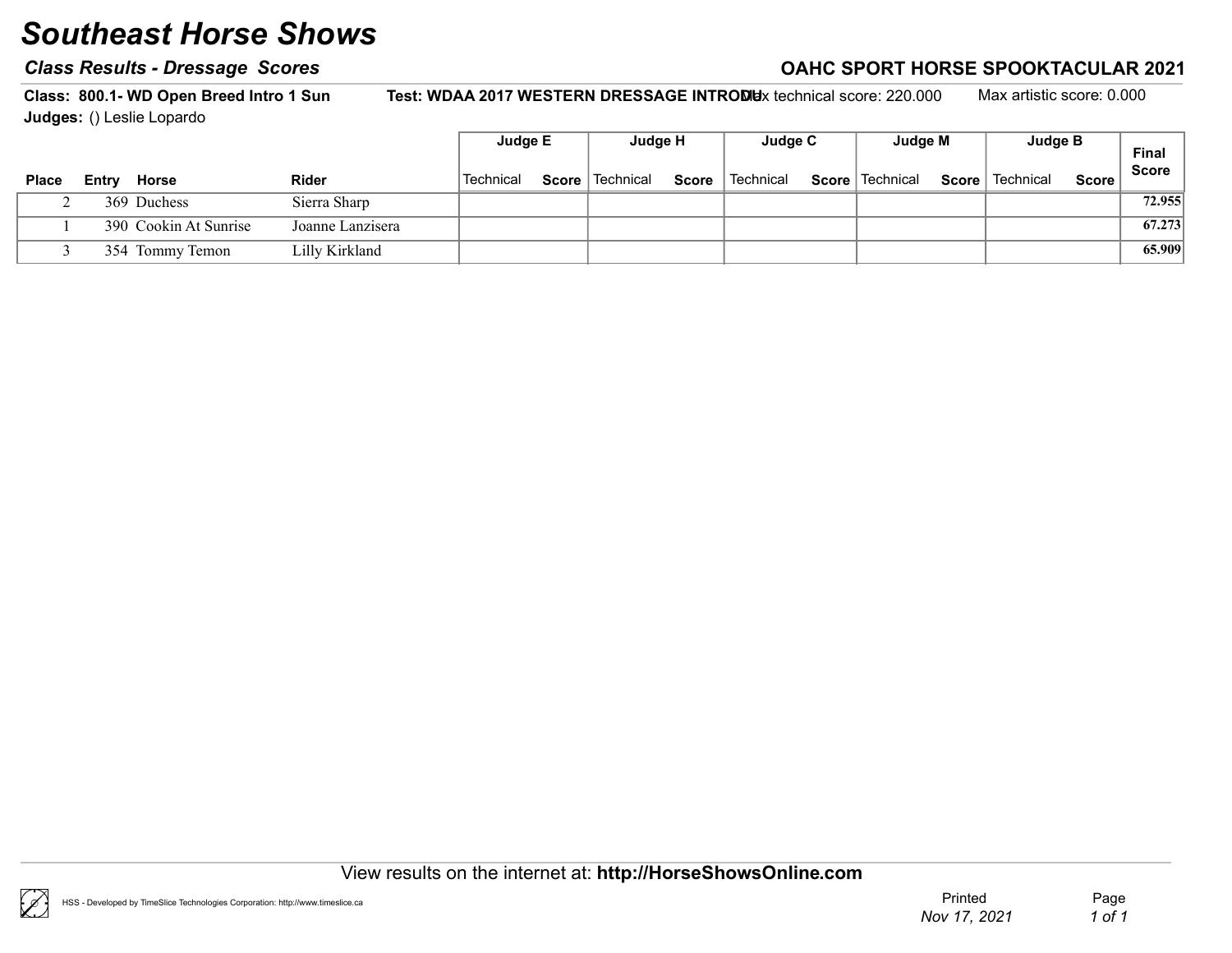#### Class Results - Dressage Scores Class According to the Class Results - Dressage Scores Class According to the C

Class: 801.1- WD Open Breed Intro 2 Sun Test: WDAA 2017 WESTERN DRESSAGE INTRODUx technical score: 180.000 Max artistic score: 0.000 Judges: () Leslie Lopardo

|       |       |              |               | Judge E                | Judge H           |              | Judge C   | Judge M           |       | Judge B   |       | <b>Final</b> |
|-------|-------|--------------|---------------|------------------------|-------------------|--------------|-----------|-------------------|-------|-----------|-------|--------------|
| Place | Entrv | <b>Horse</b> | <b>Rider</b>  | <sup>'</sup> Technical | Score   Technical | <b>Score</b> | Technical | Score   Technical | Score | Technical | Score | <b>Score</b> |
|       |       | 398 Takota   | Marjie Wenger |                        |                   |              |           |                   |       |           |       | 63.889       |
|       |       | 369 Duchess  | Sierra Sharp  |                        |                   |              |           |                   |       |           |       | 60.000       |



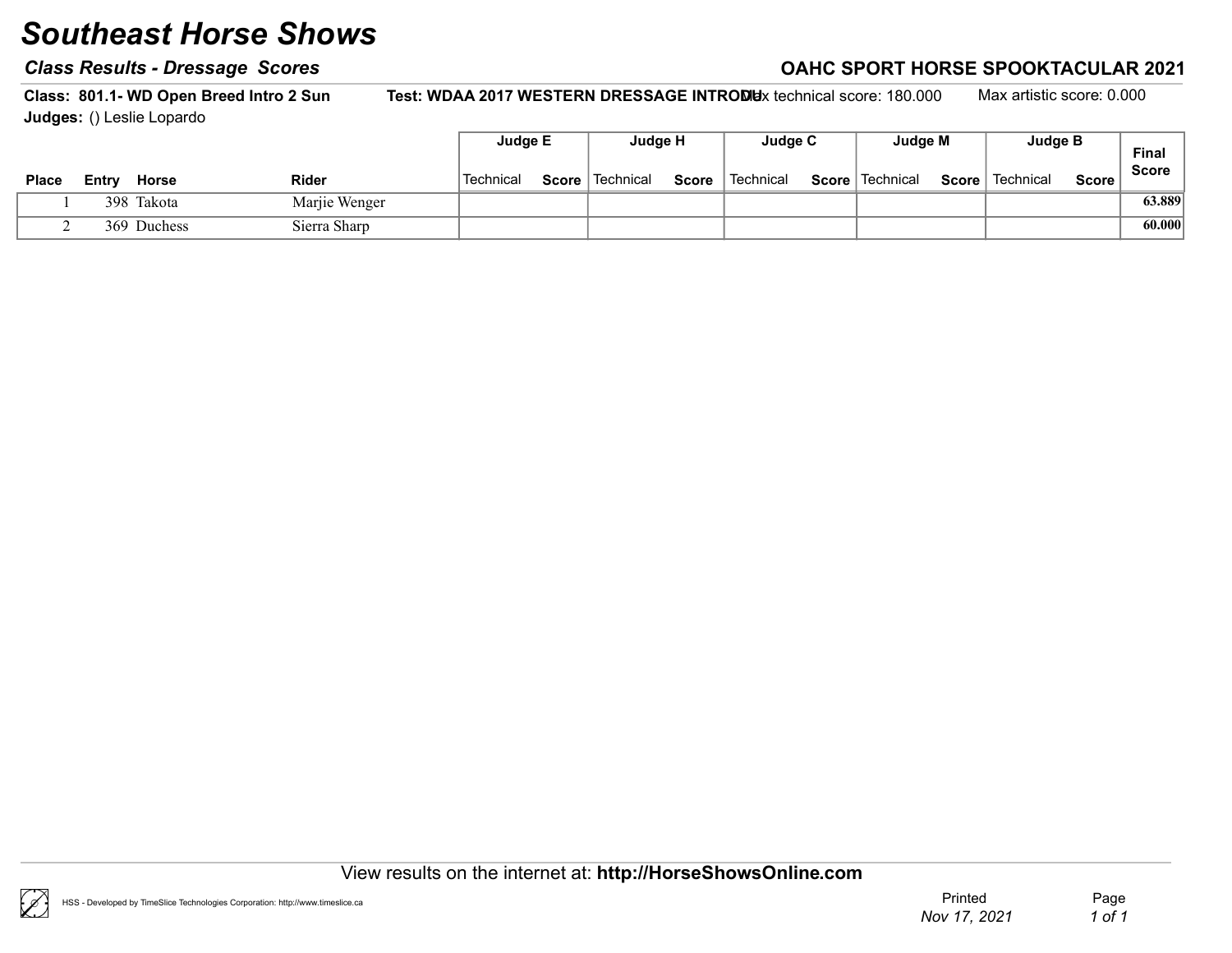#### Class Results - Dressage Scores Class According to the Class Results - Dressage Scores Class According to the C

Class: 802.1- WD Open Breed Intro 3 Sun Test: WDAA 2017 WESTERN DRESSAGE INTRODUx technical score: 200.000 Max artistic score: 0.000 Judges: () Leslie Lopardo

|              |       |                       |                  | Judge E   | Judge H           |              | Judge C   | Judge M           |       | <b>Judge B</b> |              | <b>Final</b> |
|--------------|-------|-----------------------|------------------|-----------|-------------------|--------------|-----------|-------------------|-------|----------------|--------------|--------------|
| <b>Place</b> | Entrv | Horse                 | <b>Rider</b>     | Technical | Score   Technical | <b>Score</b> | Technical | Score   Technical | Score | Technical      | <b>Score</b> | <b>Score</b> |
|              |       | 390 Cookin At Sunrise | Joanne Lanzisera |           |                   |              |           |                   |       |                |              | 75.000       |
|              |       | 354 Tommy Temon       | Lilly Kirkland   |           |                   |              |           |                   |       |                |              | 71.750       |

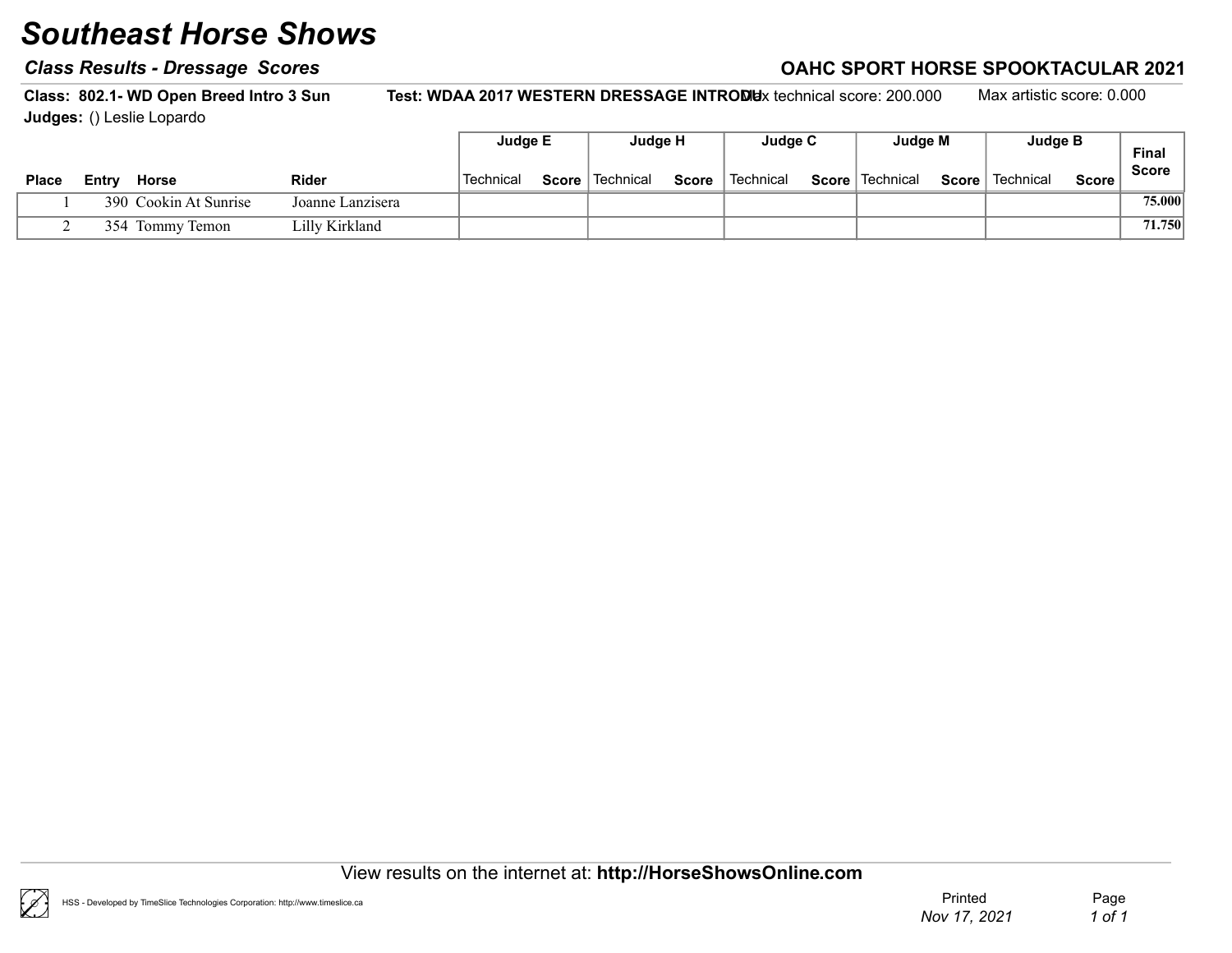#### Class Results - Dressage Scores Class According to the Class Results - Dressage Scores Class According to the C

Class: 803.1- WD Open Breed Intro 4 Sun Test: WDAA 2017 WESTERN DRESSAGE INTRODUx technical score: 210.000 Max artistic score: 0.000 Judges: () Leslie Lopardo

|              |       |                       |                  | Judge E   | Judge H           |       | Judge C                | Judge M           | Judge B           |         | Final        |
|--------------|-------|-----------------------|------------------|-----------|-------------------|-------|------------------------|-------------------|-------------------|---------|--------------|
| <b>Place</b> | Entry | Horse                 | <b>Rider</b>     | Technical | Score   Technical | Score | <sup>'</sup> Technical | Score   Technical | Score   Technical | Score i | <b>Score</b> |
|              |       | 390 Cookin At Sunrise | Joanne Lanzisera |           |                   |       |                        |                   |                   |         | 71.667       |
|              |       | 354 Tommy Temon       | Lilly Kirkland   |           |                   |       |                        |                   |                   |         | 68.095       |
|              |       | 398 Takota            | Marjie Wenger    |           |                   |       |                        |                   |                   |         | 61.190       |

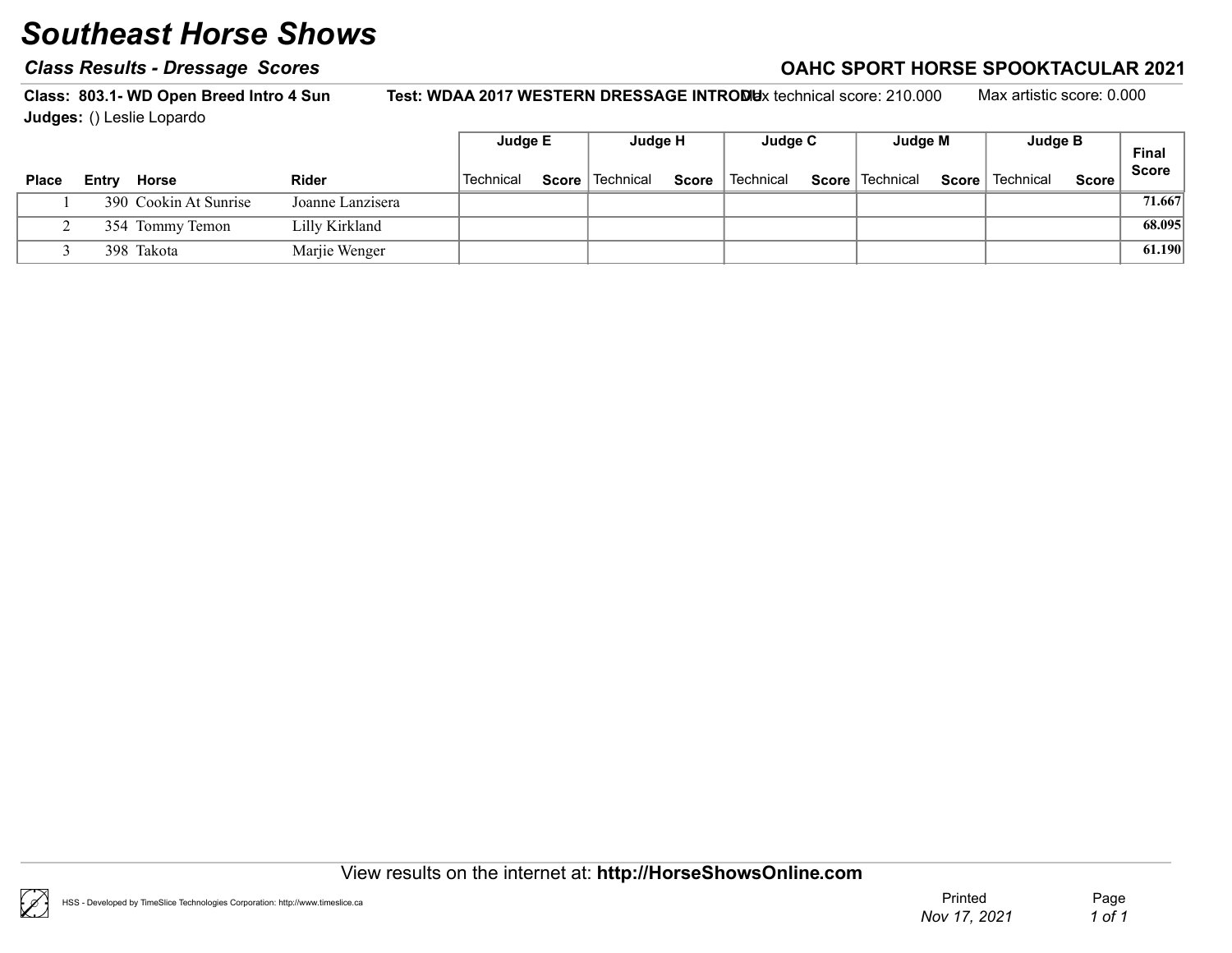#### Class Results - Dressage Scores Class According to the Class Results - Dressage Scores Class According to the C

Class: 805.1- WD Open Breed Basic 2 Sun Test: USEF 2013 Western Dressage Basic Test 2Max technical score: 360.000 Max artistic score: 0.000 Judges: () Leslie Lopardo

|              |                      |              | Judge E   |       | Judge H   |              | Judge C   | Judge M           |       | Judge B   |         | <b>Final</b> |
|--------------|----------------------|--------------|-----------|-------|-----------|--------------|-----------|-------------------|-------|-----------|---------|--------------|
| <b>Place</b> | Entry Horse          | <b>Rider</b> | Technical | Score | Technical | <b>Score</b> | Technical | Score   Technical | Score | Technical | Score i | <b>Score</b> |
|              | 373 Shorty Pine      | Valerie Rice |           |       |           |              |           |                   |       |           |         | 60.217       |
|              | 399 Extended Outlook | Lauren Smith |           |       |           |              |           |                   |       |           |         | 59.565       |

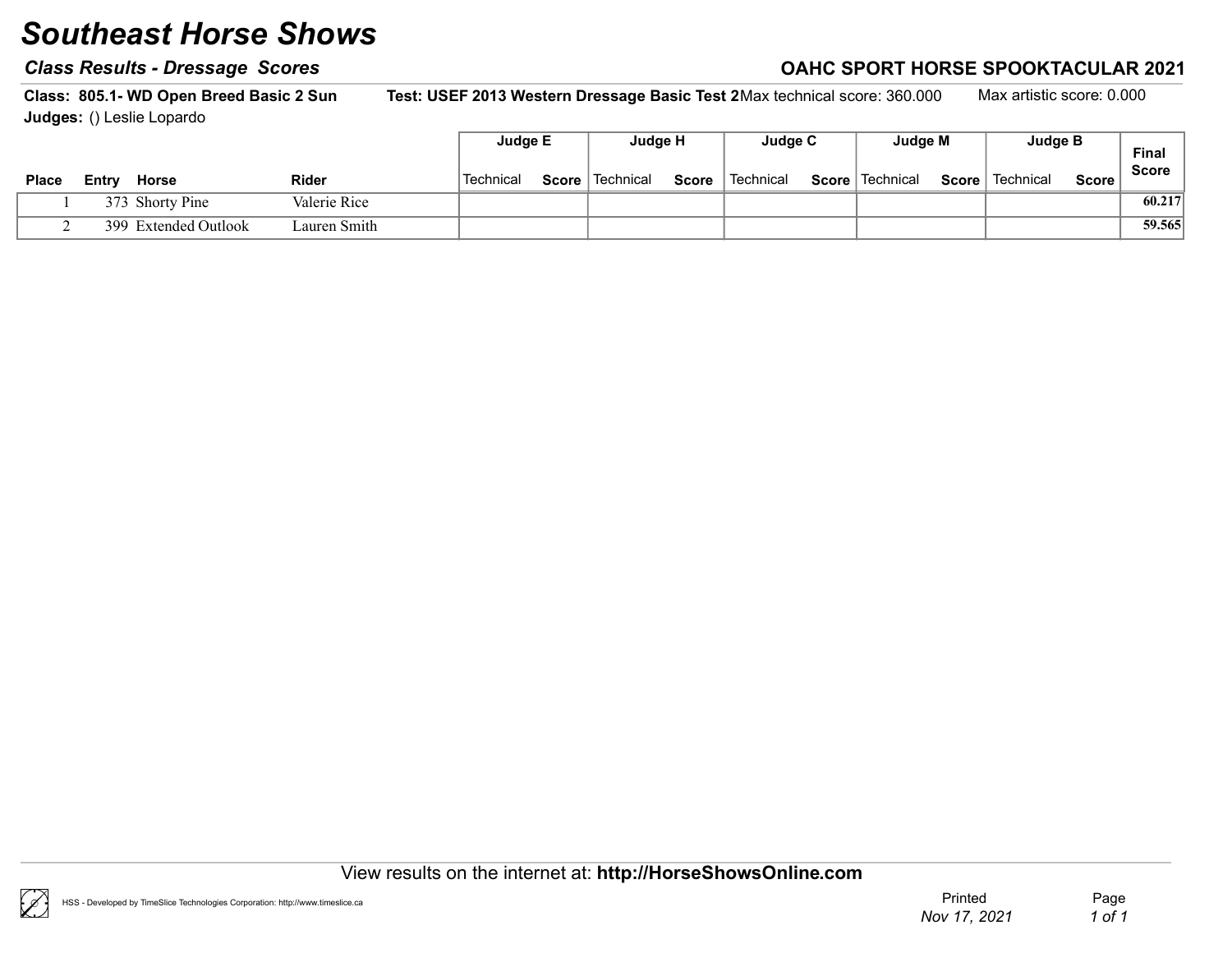#### Class Results - Dressage Scores Class According to the Class Results - Dressage Scores Class According to the C

Class: 806.1- WD Open Breed Basic 3 Sun Test: USEF 2013 Western Dressage Basic Test 3Max technical score: 330.000 Max artistic score: 0.000 Judges: () Leslie Lopardo

|              |                 |              |           | Judge E | Judge H                  |              | Judge C     | Judge M           |       | <b>Judge B</b> |         | <b>Final</b> |
|--------------|-----------------|--------------|-----------|---------|--------------------------|--------------|-------------|-------------------|-------|----------------|---------|--------------|
| <b>Place</b> | Horse<br>Entr∨  | <b>Rider</b> | Technical |         | <b>Score</b>   Technical | <b>Score</b> | ็ Technical | Score   Technical | Score | Technical      | Score . | <b>Score</b> |
|              | 373 Shorty Pine | Valerie Rice |           |         |                          |              |             |                   |       |                |         | 61.042       |